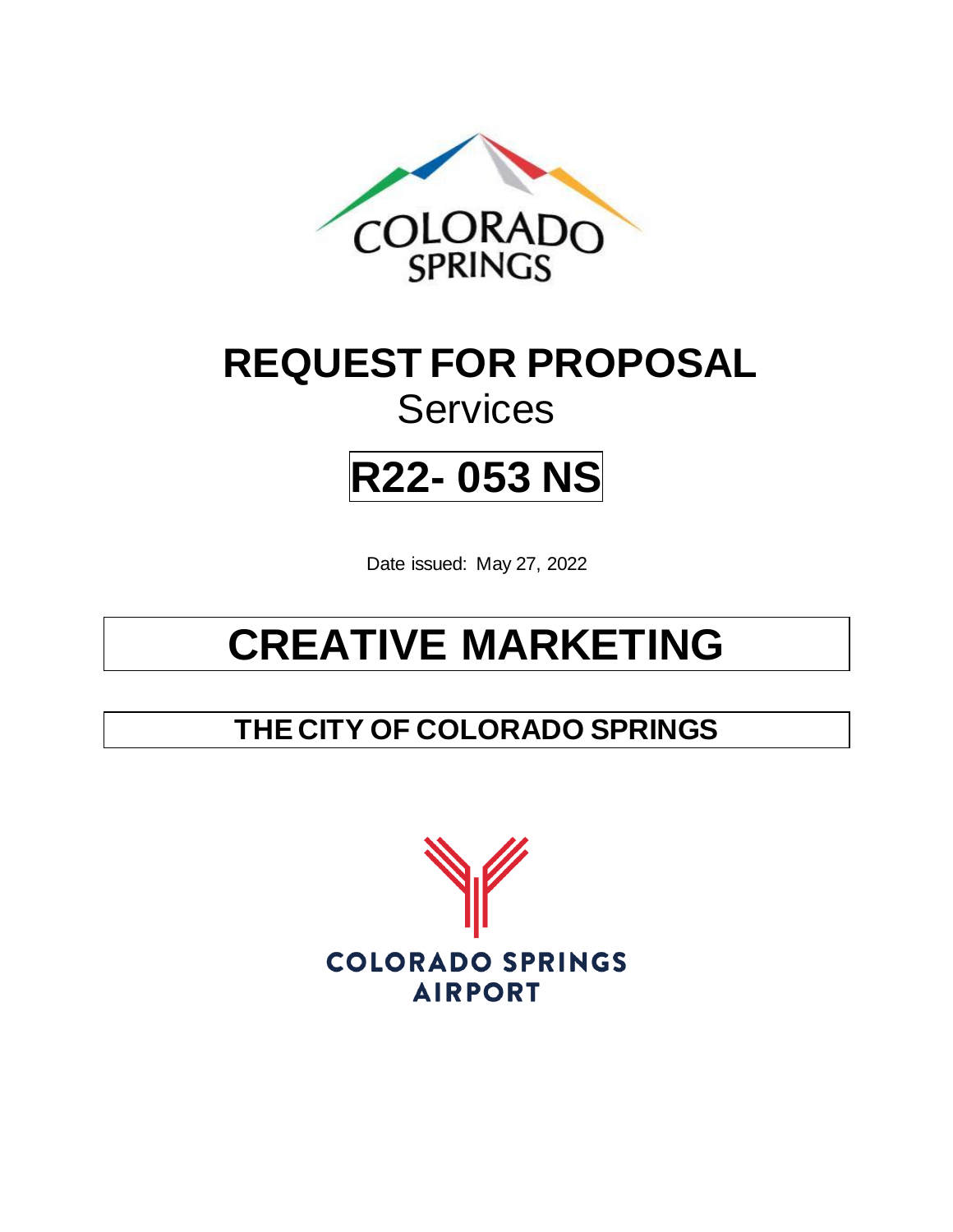### **The City of Colorado Springs requests time proposals, as detailed in this Request for Proposal (RFP), for Creative Marketing. The City reserves the right to award to multiple firms in multiple disciplines.**

**This Proposal is posted to Rocky Mountain E- Purchasing (BidNetDirect.com)** 

**Please login to the following website to register (Free Registration) to submit a bid for this project. All required documents will be uploaded to the website** 

Estimated Magnitude: \$40,000.00 – \$60,000.00 annually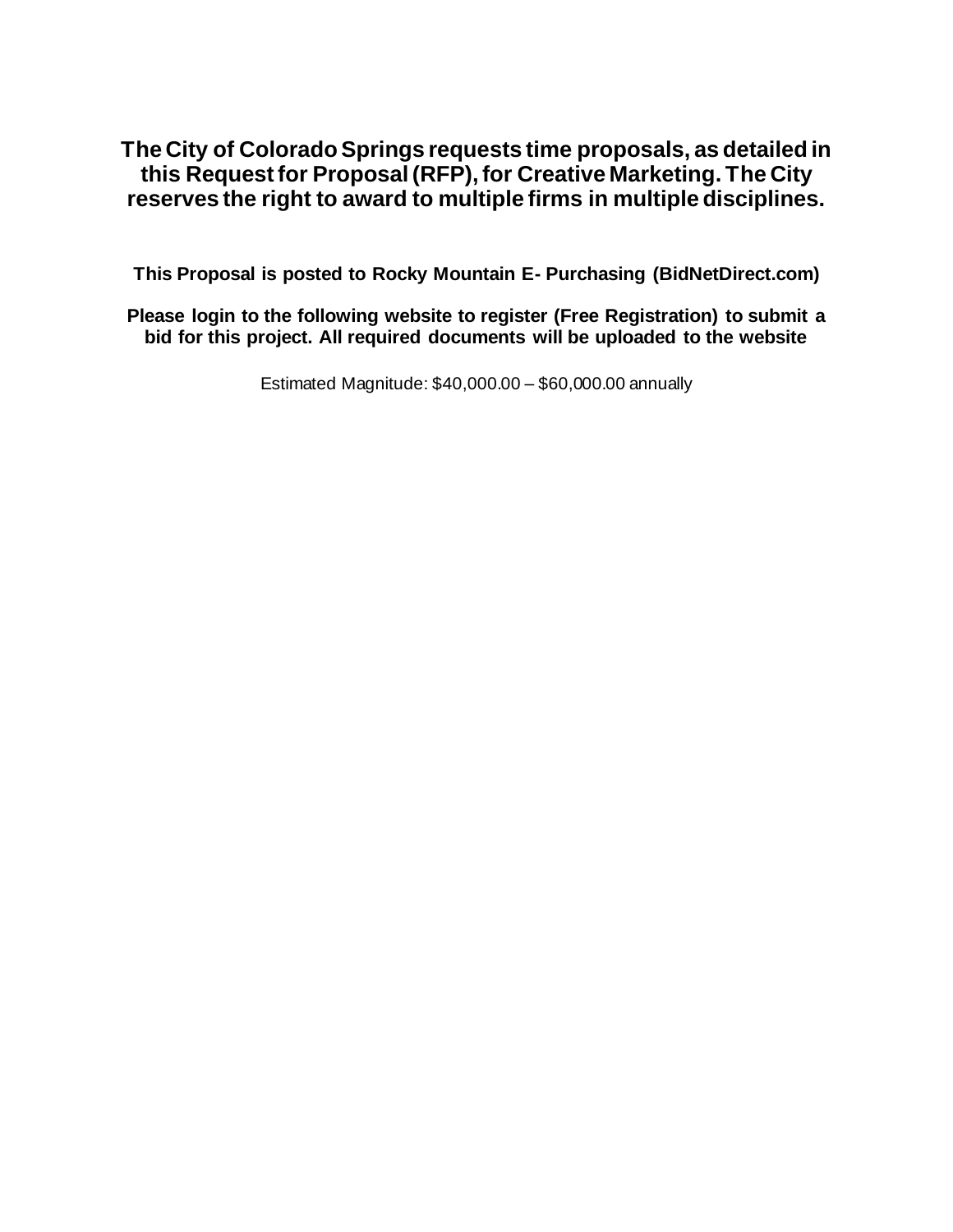# **SECTION INDEX**

| <b>SECTION I</b>   | PROPOSAL INFORMATION                                                               |
|--------------------|------------------------------------------------------------------------------------|
| <b>SECTION II</b>  | PROPOSAL CONTENT                                                                   |
| <b>SECTION III</b> | <b>EVALUATION FACTORS</b>                                                          |
| <b>SECTION IV</b>  | SPECIAL CONTRACT TERMS AND<br>CONDITIONS/SPECIAL<br><b>SOLICITATION PROVISIONS</b> |
| <b>SECTION V</b>   | <b>EXHIBITS</b>                                                                    |
| <b>SECTION VI</b>  | <b>SCHEDULES</b>                                                                   |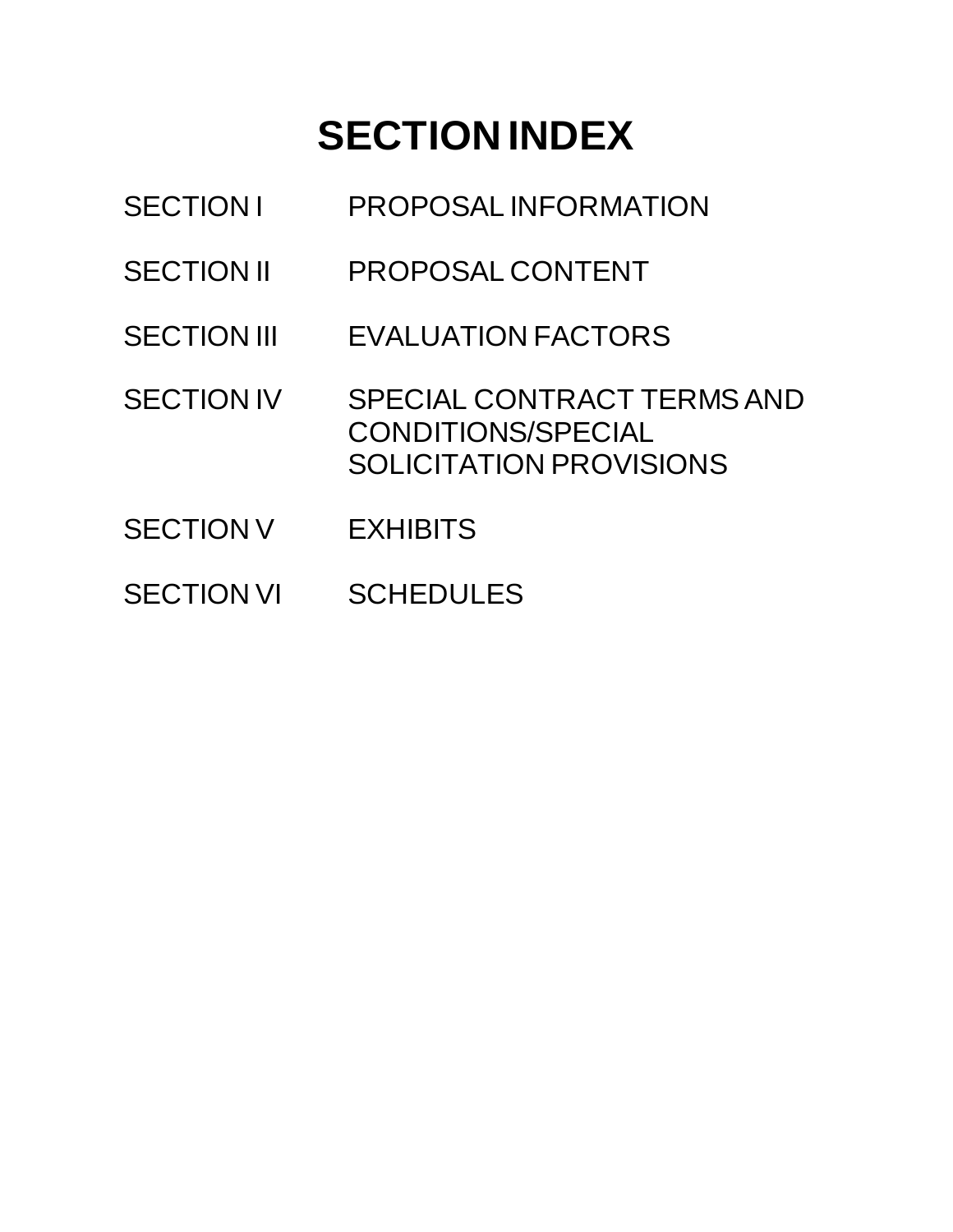#### **SECTION I – PROPOSAL INFORMATION**

#### **1.0 PROPOSAL INFORMATION**

Section I provides general information to potential Offerors, such as proposal submission instructions and other similar administrative elements. This RFP is available on Rocky Mountain E-Purchasing System [\(www.rockymountainbidsystem.com\)](http://www.rockymountainbidsystem.com/). All addenda or amendments shall be issues through the Rocky Mountain E-Purchasing System and may not be available through any other source.

#### **1.1 RFP SCHEDULE OF EVENTS**

The upcoming schedule of events is as follows:

#### **Event Date**

Issue Request for Proposal May 27, 2022

Cut Off Date for Questions June 16, 2022 10:00 am M.S.T.

Questions about the RFP must be emailed in writing and directed to [Nicole.Spindler@coloradosprings.gov.](mailto:Nicole.Spindler@coloradosprings.gov) A written response to any inquiry may be provided in the form of an Amendment to the solicitation. See 1.7 Amendments. Questions must be received no later than Date.

DO NOT CONTACT ANY OTHER INDIVIDUAL AT THE CITY OF COLORADO SPRINGS REGARDING THIS SOLICITATION.

**The only acceptable method of submitting questions is by email to the Contracting Specialist. Faxes or physical mail delivery are not acceptable.**

Proposal Due Date June 28, 2022 3:00 M.S.T.

Interviews (if applicable) mid July 2022

Award of Contract July/August 2022

#### **1.2 SUBMISSION OF PROPOSAL**

Proposals are to be submitted electronically online at Rocky Mountain E-Purchasing System [\(www.bidnetdirect.com\)](http://www.bidnetdirect.com/). Please review the submission requirements *well in advance* of submission date and time; and allow for sufficient time to upload each required document.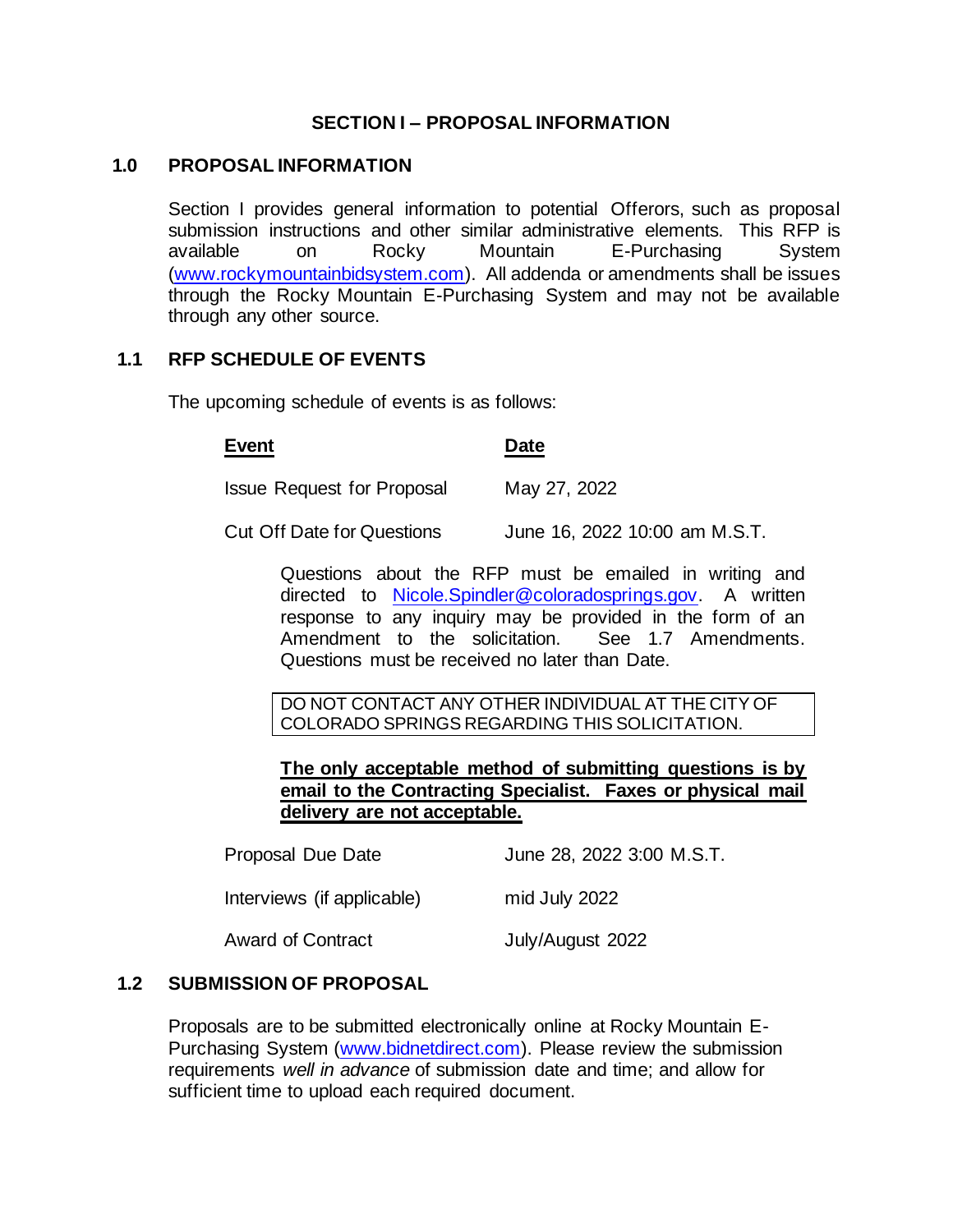It is recommended that Offerors begin the submission process at least one (1) day in advance of the proposal deadline.

Offerors are solely responsible to ensure their proposal documents are uploaded and submitted correctly, and that a **confirmation number** is obtained upon successful submission.

Customer Support Team for [www.bidnetdirect.com](http://www.bidnetdirect.com/) can be reached 1-800-835- 4603.

**\*\*\*\*\*\*\*\*\*\*\*\*\*\*\*\*\*\*\*\*\*NO LATE OFFERS WILL BE ACCEPTED\*\*\*\*\*\*\*\*\*\*\*\*\*\*\*\*\*\*\***

#### **1.3 NUMBER OF COPIES**

Offerors shall submit **one (1) electronic copy of their proposal.** Upon submission, all proposal documents shall become and remain the property of the City of Colorado Springs.

#### **1.4 SPECIAL TERMS**

Please note the following definitions of terms as used herein:

The term "City" means the City of Colorado Springs.

The term "Contractor" or "Consultant" means the Offeror whose offer is accepted and is awarded the contract to provide the products or services specified in the RFP.

The term "Offer" means the proposal.

The term "Offeror" means the person, firm, or corporation that submits a formal proposal or offer and that may or may not be successful in being awarded the contract.

The term "Project" refers to R22-053 NS Creative Marketing Services for the Colorado Springs Airport

The term "Request for Proposal" or "RFP" means this solicitation of a formal, negotiable proposal/offer. Any offer that is accepted will be the offer that is deemed by the City of Colorado Springs to be most advantageous in terms of the criteria designated in the RFP.

#### **1.5 RFP OBJECTIVE**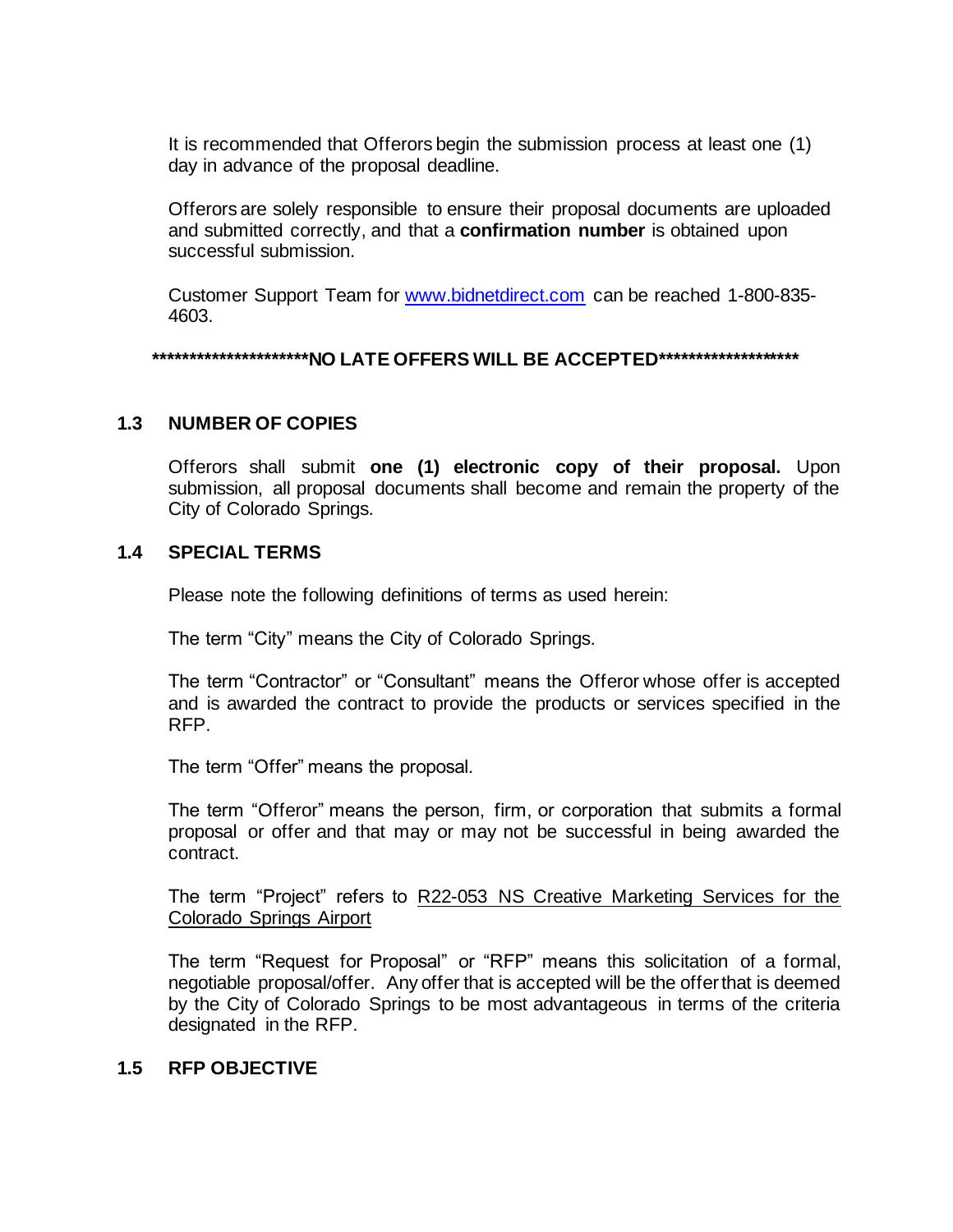The objective of this RFP is to provide sufficient information to enable qualified Offerors to submit written proposals to the City of Colorado Springs. The RFP is not a contractual offer or commitment to purchase products or services. The Offeror may present options and variables to the scope while still meeting the minimum requirements of this solicitation. Innovative proposals/solutions are encouraged and considered in the selection and/or award.

All information included in proposals must be legible. Any and all corrections and or erasures must be initialed by Offeror. Each proposal shall be accompanied by a cover letter signed by an authorized representative of the Offeror. The contents of the proposal submitted by the successful Offeror may become part of any contract(s) awarded as a result of this solicitation.

#### **1.6 CONFIDENTIAL OR PROPRIETARY INFORMATION**

If an Offeror believes that parts of an offer are confidential, then the Offeror must so specify. The Offeror must include in bold letters the term "CONFIDENTIAL" on that part of the offer which the Offerorbelieves to be confidential. The Offerormust submit in writing specific detailed reasons, including any relevant legal authority, stating why the Offeror believes the material to be confidential. Vague and general claims as to confidentiality will not be accepted. The City of Colorado Springs will be the sole judge as to whether a claim is acceptable. Decisions regarding the confidentiality of information will be made when requests are made to make the information public. All offers and parts of offers, which are not marked as confidential, will automatically be considered public information after the contract is awarded. The successful offer may be considered public information even though parts are marked confidential.

#### **1.7 AMENDMENTS**

Amendments to this RFP may be issued at any time prior to the time set for receipt of proposals. Offerors are required to acknowledge receipt of any amendments issued to this RFP by returning a signed copy of each amendment issued. Signed copies of each amendment must be received on or before the time set for receipt of offers.

The City of Colorado Springs will post all amendments on the [Rocky Mountain E-](http://www.rockymountainbidsystem.com/)[Purchasing System](http://www.rockymountainbidsystem.com/) (www.rockymountainbidsystem.com). It is the Offeror's responsibility to check the website for posted amendments or contact the Contracts Specialist listed to confirm the number of amendments which have been issued.

#### **1.8 WITHDRAWAL OR MODIFICATION OF OFFERS**

Any Offeror may modify or withdraw an offer in writing at any time prior to the deadline for submission of an offer.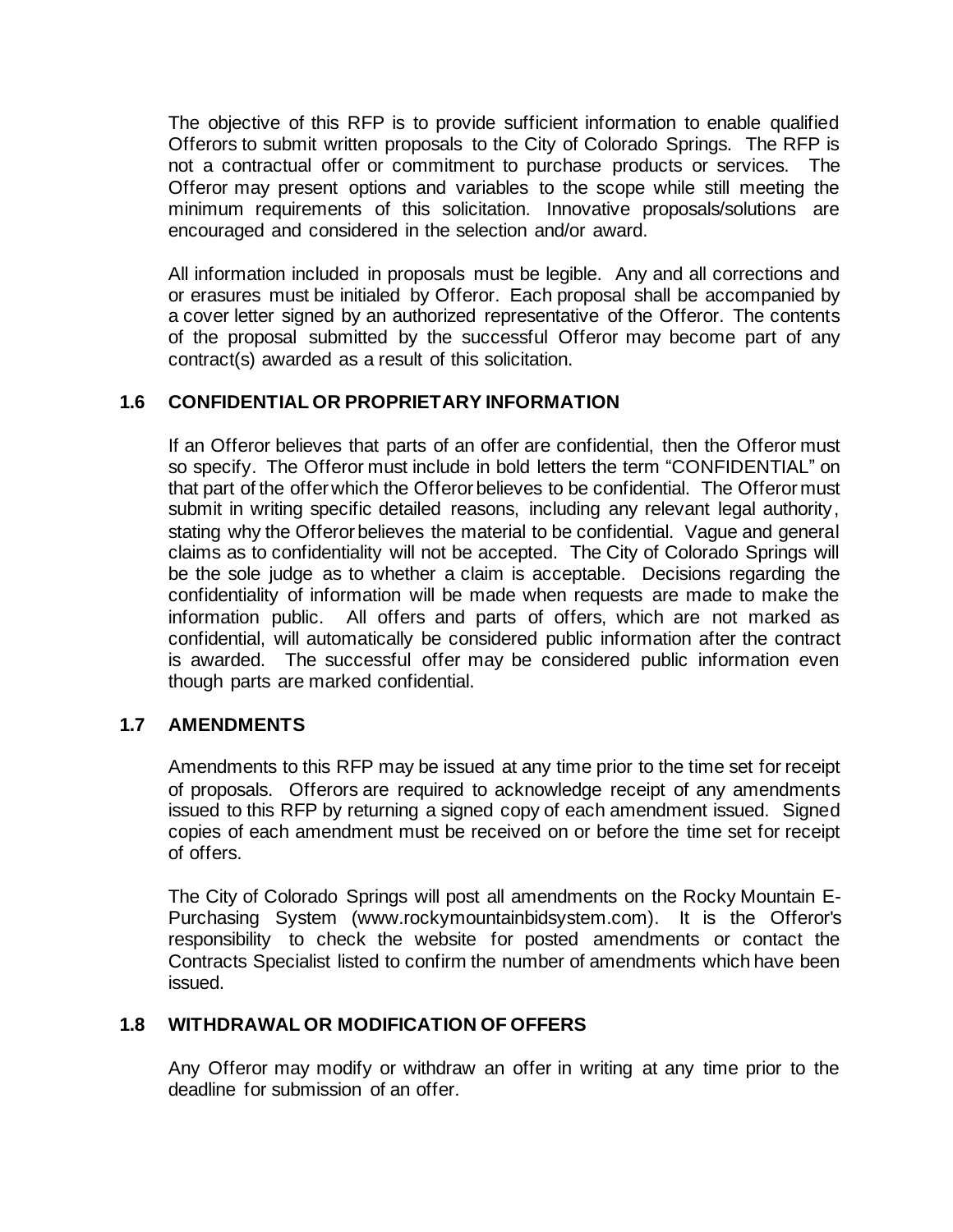#### **1.9 ACCEPTANCE**

Any offer received and not withdrawn shall be considered an offer, which may be accepted by the City of Colorado Springs based on initial submission without discussions or negotiations.

By submitting an offer in response to this solicitation, the Offeror agrees that any offer it submits may be accepted by the City of Colorado Springs at any time within 90 calendar days from the date of submission deadline.

The City of Colorado Springs reserves the right (a) to reject any or all offers,(b) to waive informalities and minor irregularities in offers received, and/or (c) to accept any portion of an offer if deemed in the best interest of the City of Colorado Springs. Failure of the Offeror to provide in its offer any information requested in the RFP may result in rejection of the offer for non-responsiveness.

#### **1.10 PROPOSAL PREPARATION COST**

The cost of proposal preparation is not a reimbursable cost. Proposal preparation shall be at the Offeror's sole expense and is the Offeror's total and sole responsibility.

#### **1.11 AWARD**

The City of Colorado Springs intends to make award(s) using the evaluation criteria listed in this RFP to determine the best value, considering all factors and criteria in the proposals submitted. Best value means the expected outcome of an acquisition that, in the City's estimation, provides the greatest overall benefit in response to the requirements detailed in the RFP. The City of Colorado Springs reserves the right to reject any or all offers and to not make an award.

#### **1.12 PERFORMANCE PERIOD**

The performance period any contract awarded as a result of this RFP is anticipated to be as follows.

| Base Year:     | contract execution $-$ July 31, 2023 |
|----------------|--------------------------------------|
| Option Year 1: | August 1, 2023 - July 31, 2024       |
| Option Year 2: | August 1, 2024 - July 31, 2025       |
| Option Year 3: | August 1, 2025 - July 31, 2026       |
| Option Year 4: | August 1, 2026 - July 31, 2027       |

#### **1.13 DEBRIEFING**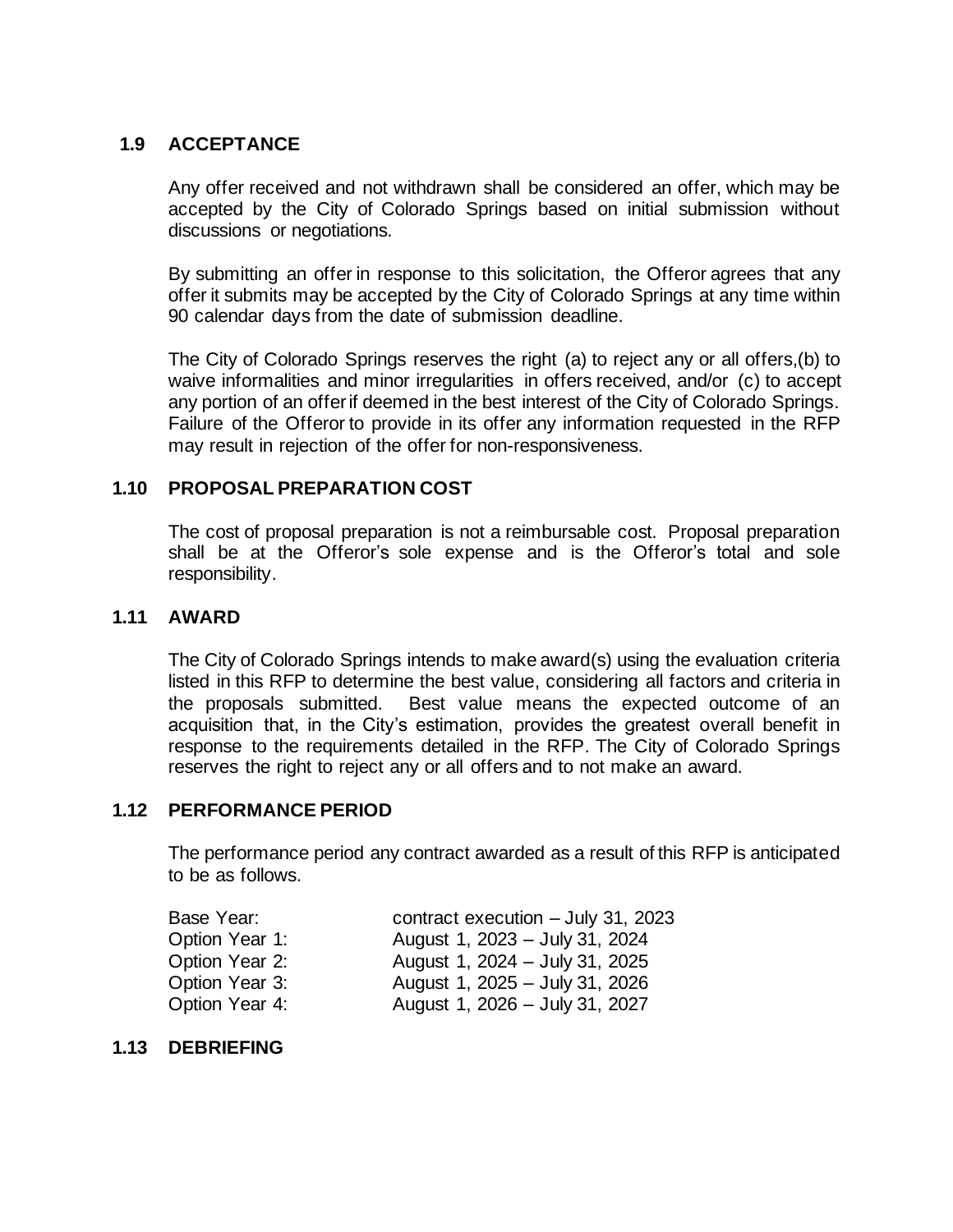Offerors not selected may request a debriefing on the selection process as well as discussion of the strengths and weaknesses of their proposal upon receipt of notification that their offer was not selected.

A debriefing may be scheduled by contacting the Contracts Specialist listed above. The Contracts Specialist must receive a written request for debriefing no later than ten (10) calendar days after issuance of a notification that the Offeror's offer was not selected.

#### **1.14 SUBSTANTIVE PROPOSALS**

By responding to this RFP, the Offeror certifies (a) that Offeror's proposal is genuine and is not made in the interest of, or on behalf of, an undisclosed person, firm, or corporation; (b) that Offeror has not directly or indirectly induced or solicited any other Offerors to put in a false or sham proposal; (c) that Offeror has not solicited or induced any other person, firm, or corporation to refrain or abstain from proposing an offer or proposal; (d) that Offerorhas not sought by collusion to obtain for themselves any advantage over any other Offerors or over the City of Colorado Springs; and (e) that Offeror has not violated or caused any person to violate, and shall not violate or cause any person to violate, the City's Code of Ethics contained in Article 3, of Chapter 1 of the City Code and in the City's Procurement Rules and Regulations.

#### **1.15 OFFEROR'S QUALIFICATIONS**

No contract will be awarded to any Offeror who is in arrears to the City, upon any debt or contract, or who is in default, in any capacity, upon any obligation to the City or is deemed to be irresponsible or unreliable by the City based on past performance.

#### **1.16 NON-COLORADO ENTITIES**

If Offeror is a foreign entity, Offeror shall comply with C.R.S. section 7-90-801, "Authority to transact business or conduct activities required," and section 7-90- 802, "Consequences of transacting business or conducting activities without authority."

Before or at the time that the contract is awarded to an entity organized or operating outside the State of Colorado, such entity shall obtain authorization to do business in the State of Colorado, designate a place of business herein, and appoint an agent for service of process.

Such entity must furnish the City of Colorado Springs with a certificate from the Secretary of the State of Colorado to the effect that a certificate of authority to do business in the State of Colorado has been issued by that office and is still valid. The entity shall also provide the a certified copy of the designation of place of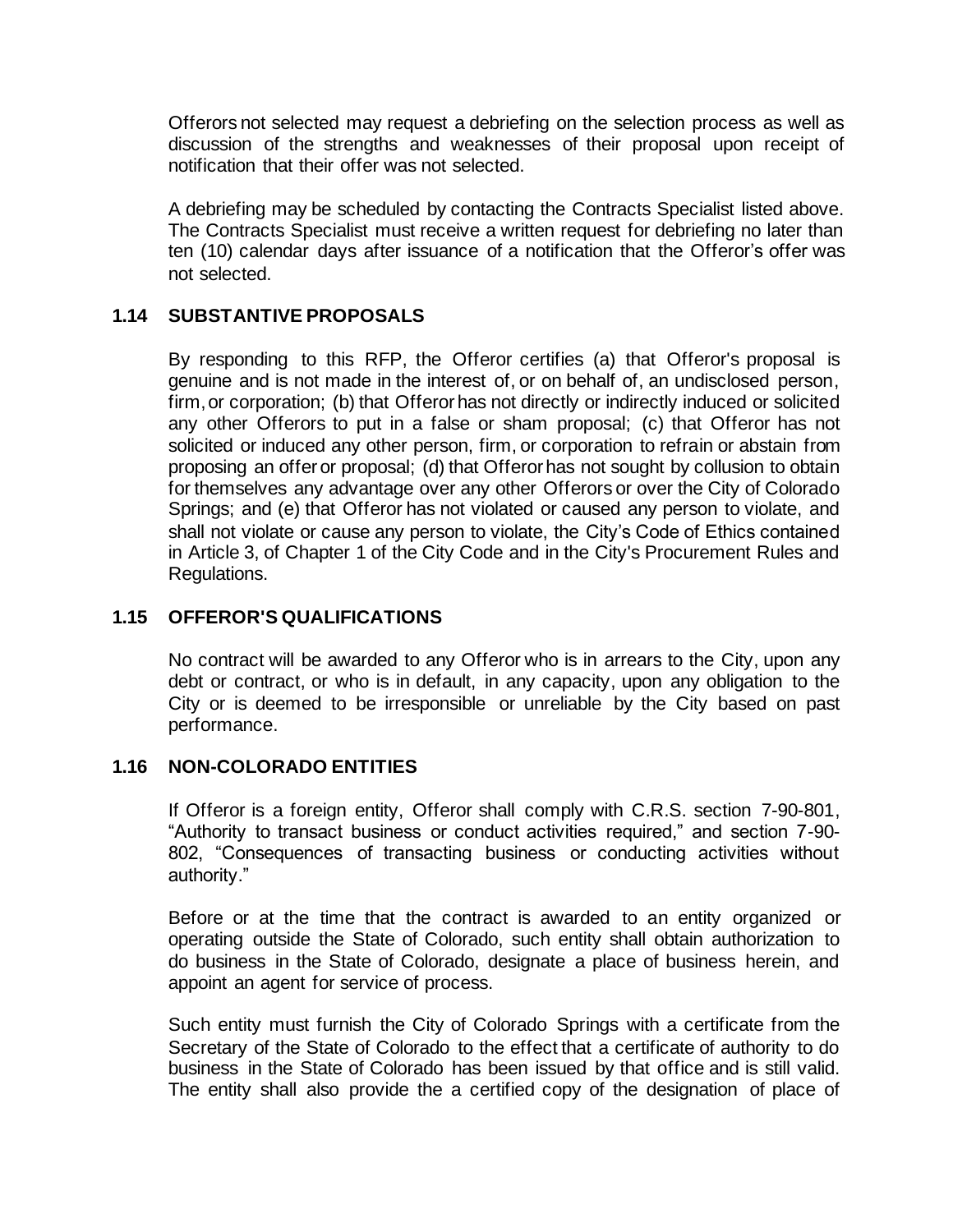business and appointment of agent for service of process from the Colorado Secretary of State, or a letter from the Colorado Secretary of State that such designation of place of business and agent for service of process has been made.

#### **1.17 PROCUREMENT RULES AND REGULATIONS**

All projects advertised by the City of Colorado Springs are solicited in accordance with the City's Procurement Rules and Regulations. The City's Procurement Rules and Regulations can be reviewed and/or downloaded from the City website www.coloradosprings.gov. The Contracts Specialist may also provide a softcopy of the Rules and Regulations upon request. Any discrepancies regarding conflicting statements, decisions, irregularities, clauses, or specifications will be rectified utilizing the City's Procurement Rules and Regulations, when applicable. It is the Offeror's responsibility to advise the Contracts Specialist listed in this RFP of any perceived discrepancies prior to the date and time the offer is due.

#### **1.18 FAIR TREATMENT OF OFFERORS**

The City Procurement Services Division shall be responsible for ensuring the procurement of products, commodities, and services are in a manner that affords all responsible businesses a fair and equal opportunity to compete. If an Offeror believes that a procurement is not conducted in a fair and equitable manner, the Offeror is encouraged to inform the City Procurement Services Manager as soon as possible.

#### **1.19 ORDER OF PRECEDENCE**

Any inconsistency in this solicitation shall be resolved by giving precedence in the following order:

- (a) Sections I-IV of this Solicitation
- (b) Statement of Work
- (c) Other Appendices, Schedules, Exhibits, or Attachments

#### **1.20 RESERVED**

#### **1.21 INTERPRETATION OF PLANS AND SPECIFICATIONS**

Any change to proposal forms, plans, or specifications prior to the opening of proposals will be issued by the City in the form of an Amendment. Certain individuals may be named in the RFP that have authority to provide information, clarification or interpretation to Offerors prior to opening of proposals. Information obtained from persons other than those named individuals is invalid and shall not be used for proposal purposes.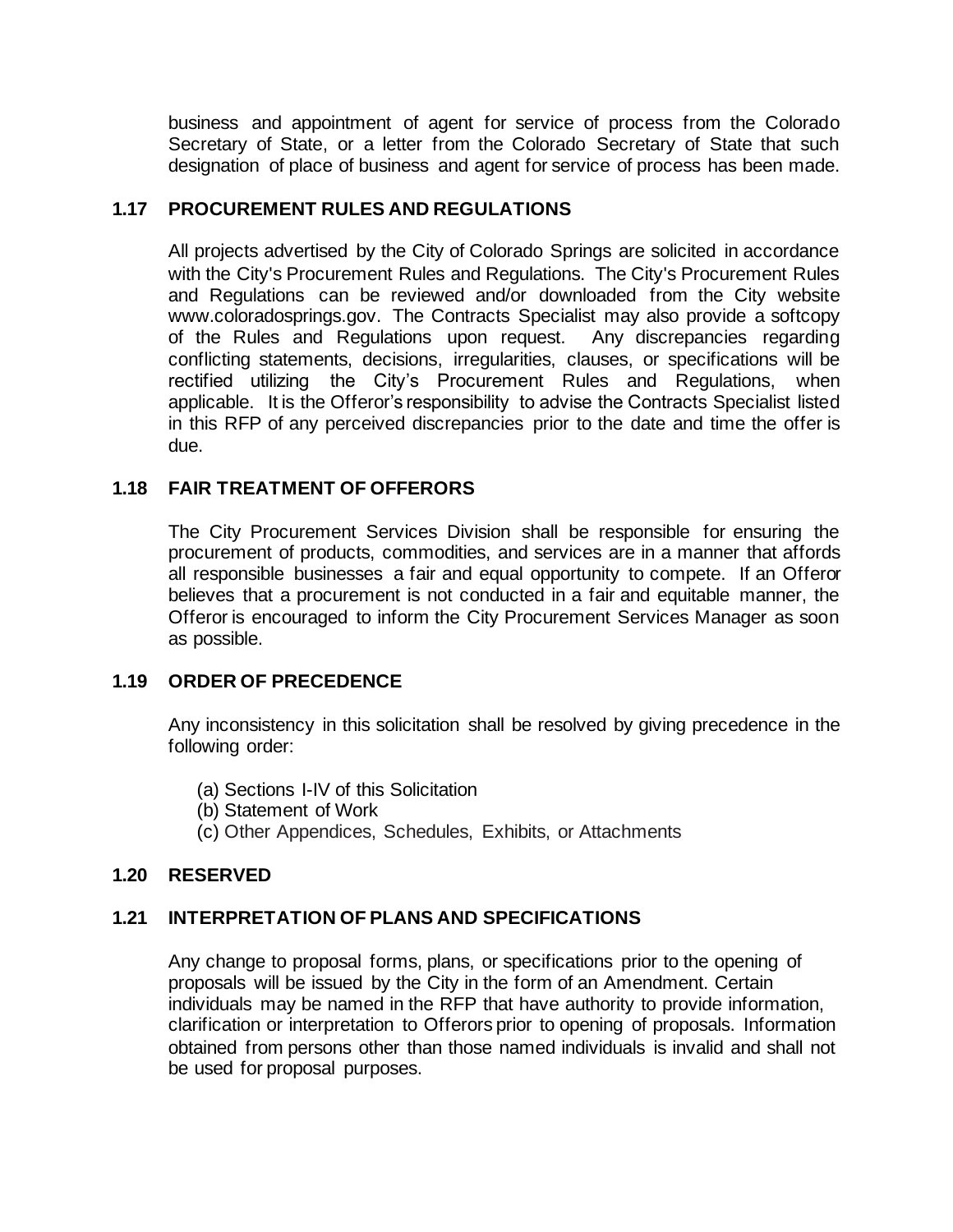#### **1.22 COMBINATION OR CONDITIONAL PROPOSALS**

If an RFP is issued for projects in combination and separately, the Offeror may submit proposals either on the combination or on separate units of the combination. The City reserves the right to make awards on combination or separate proposals to the advantage of the City. Combination proposals will be considered, only when specified.

#### **1.23 ANTI-COLLUSION AFFIDAVIT**

The Offeror by signing their proposal submitted to the City is certifying that the Offeror has not participated in any collusion or taken any action in restraint of free competitive bidding. This statement may also be in the form of an affidavit provided by the City and signed by the Offeror. The original of the signed anticollusion affidavit, if separately required and provided with the RFP, shall be submitted with the proposal. The proposal will be rejected if it does not contain the completed anti-collusion affidavit.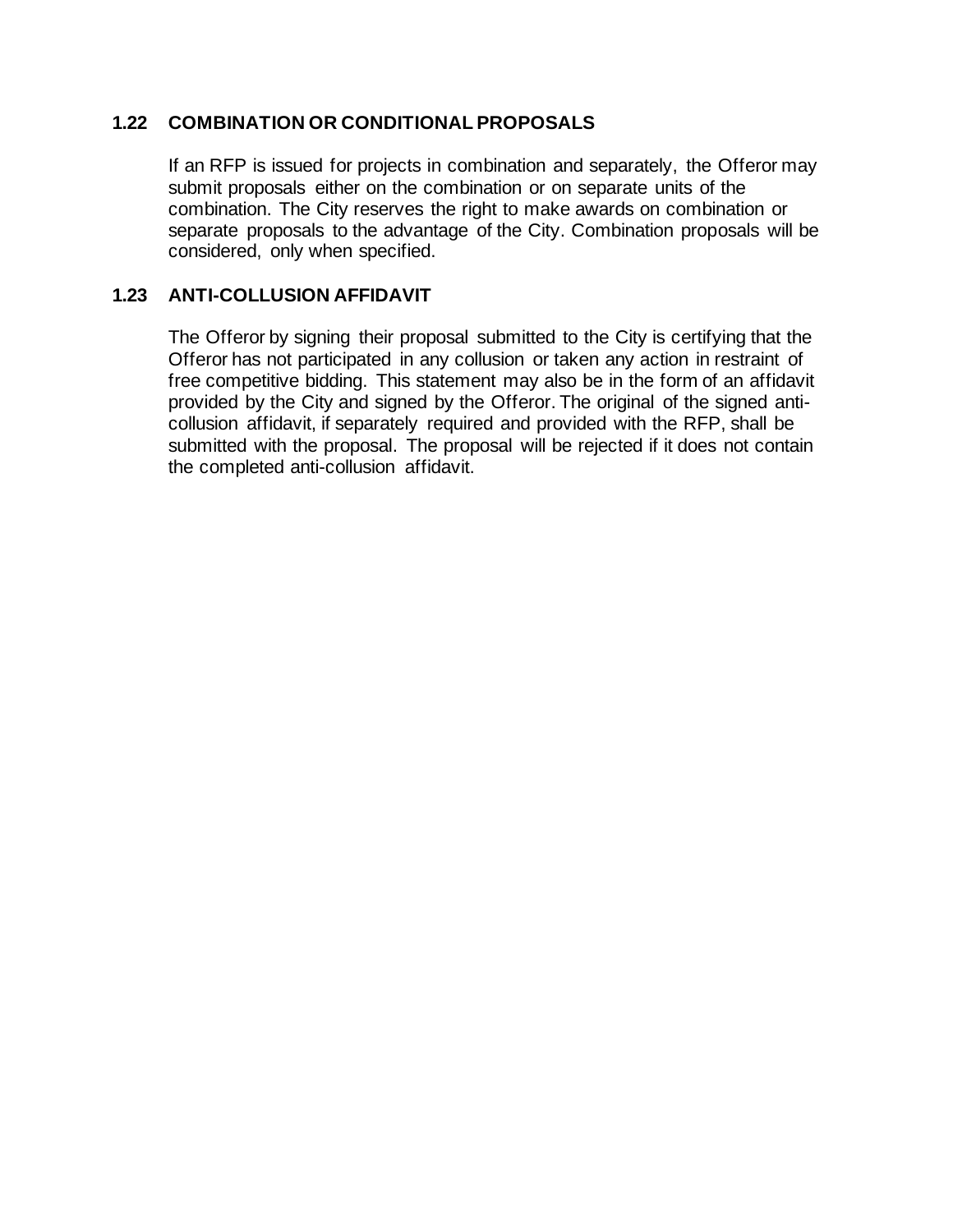#### **SECTION II – PROPOSAL CONTENT**

#### **2.0 PROPOSAL CONTENT**

Section II provides instructions regarding the format and content required for proposals submitted in response to this solicitation.

#### **2.1 PROPOSAL FORMAT**

Offeror's written proposal should include concise, but complete, information, emphasizing why the Offeror is best or best qualified to provide the required services. The Offeror's written proposal should include the information in the format outlined below and must be limited to no more than twenty- five (25) pages. **A page shall be defined as 8-1/2" x 11"; single sided, with one inch margins, and a minimum font of Times New Roman 10**. The only exception to the 8-1/2" x 11" paper size is the proposed project schedule, if included. It may be submitted on 11" x 17" paper. Each 11" x 17" page for the schedule shall be counted in the overall page limitations above. Each section of the proposal should be labeled to clearly follow the requirements sections identified in this this section of the RFP. The following listed Exhibits must be filled out and returned with the proposal are

Exhibit 1 Proposal Certification Exhibit 3 Exceptions Exhibit 4 Minimum Insurance Requirements Acknowledged Addenda, if issued Price Sheet Portfolio of work

#### **2.2 COVER LETTER**

The cover letter shall be no more than three pages. The cover letter shall contain at least the following information.

- A. RFP Number and Project Name.
- B. Statement that the Offeror is qualified to perform the work.
- C. Certification Statement that the information and data submitted are true and complete to the best knowledge of the individual signing the letter.
- D. Name, telephone number, email address, and physical address of the individual to contact regarding the proposal.
- E. The signature of an authorized principal, partner, or officer of the Offeror.

#### **2.3 PROPOSAL CERTIFICATION**

The Offeror must fill out and submit Exhibit 1 with its Proposal.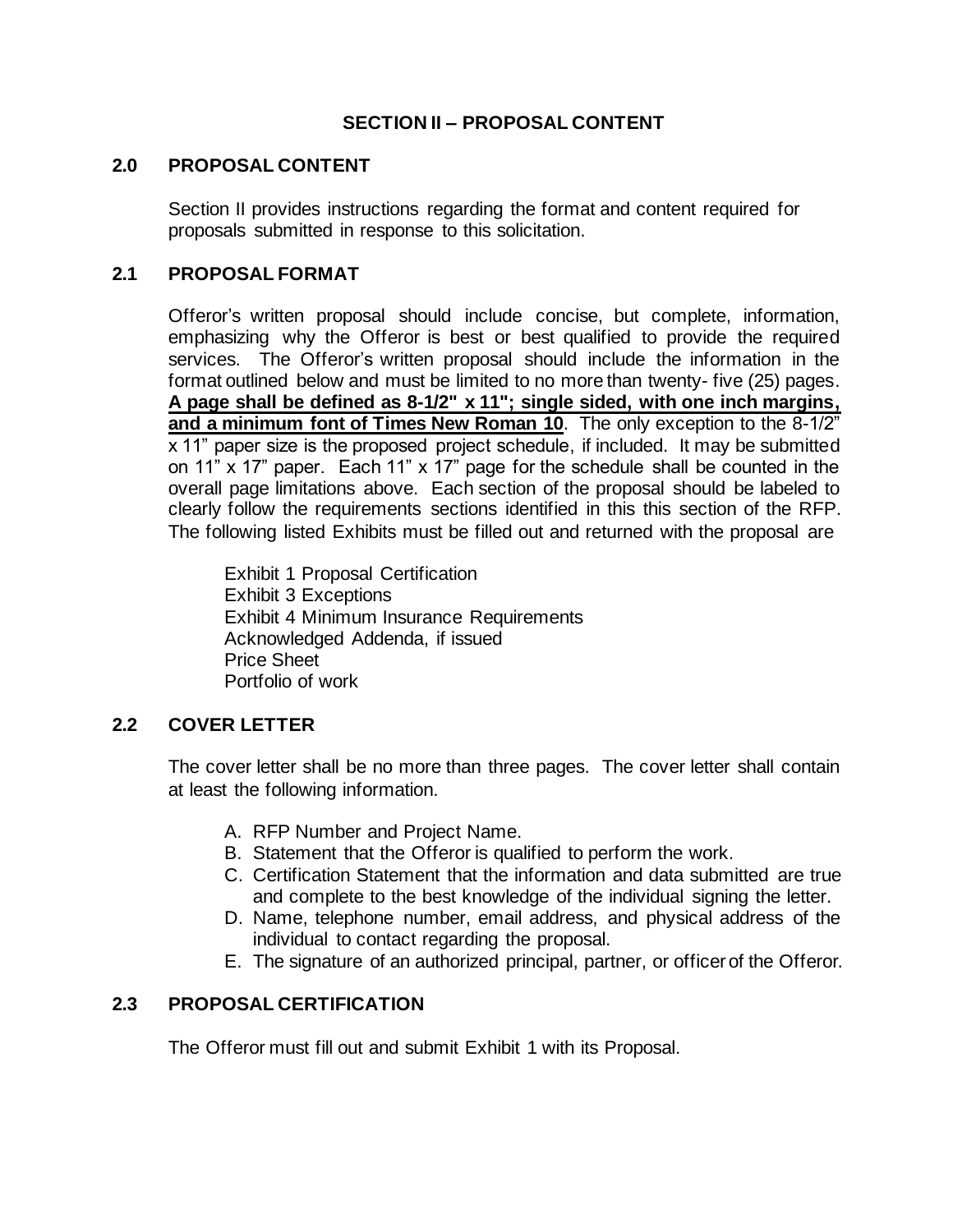#### **2.4 ORGANIZATIONAL BACKGROUND AND OVERVIEW**

The Offeror must provide a brief history and overview of its company and its organizational structure, with special emphasis on how this project will fit within that structure. Also include principal place of business location(s), office locations, and size of firm

#### **2.5 PROPOSAL NARRATIVE/TECHNICAL AREA**

The Offeror must explain its overall solution, considering the scope of services provided below fully describing in detail recommended creative, captivating, and innovative strategy or strategies.

Potential services include:

- 1. Graphic design: Develop graphic elements to enhance the established brand and services of the airport on an as-needed basis for print and web materials. Graphic elements include but are not limited to infographics, advertisements, iconography, marketing materials, templates, annual report etc.
	- a. Online advertising services Develop aesthetically pleasing and engaging online advertisements and strategies to connect with a diverse audience. Channels to include but not limited to social media, retargeting and banner ads, website, motion graphics, etc.
	- b. Print advertising services Develop engaging and eye-catching print advertisements to be used in various publications including but not limited to magazines, newspapers, OOH, etc.
	- c. Marketing collateral design and development Develop simplified, aesthetically pleasing marketing materials for diverse set of audiences. These materials may include but are not limited to brochures, posters, media kits, maps, etc.
- 2. Videography: Develop innovative videos that highlight the benefits of the Airport. Videos to be used for channels including but not limited to social media, online advertising, television, etc.
- 3. Radio: Create concept, write script and produce radio spots to vary in length (including but not limited to :30 and :60).
- 4. Photography: Organize photo shoots on an as-needed basis. To include scheduling a photography, recruiting talent, and producing the materials.
- 5. Copywriting: Provide copywriting services for any offline or online advertising or marketing materials, in addition but not limited to advertorials, award submissions, etc.
- 6. Marketing strategies: Develop strategic plans that can be integrated into the media mix to increase awareness for the airport.

All services must demonstrate the following:

- 1. Manage allotted budgets and communicate expenditures to all parties involved to make certain the Airport remains within its overall marketing budget
- 2. Ensure proper invoicing and manage/correct any billing discrepancies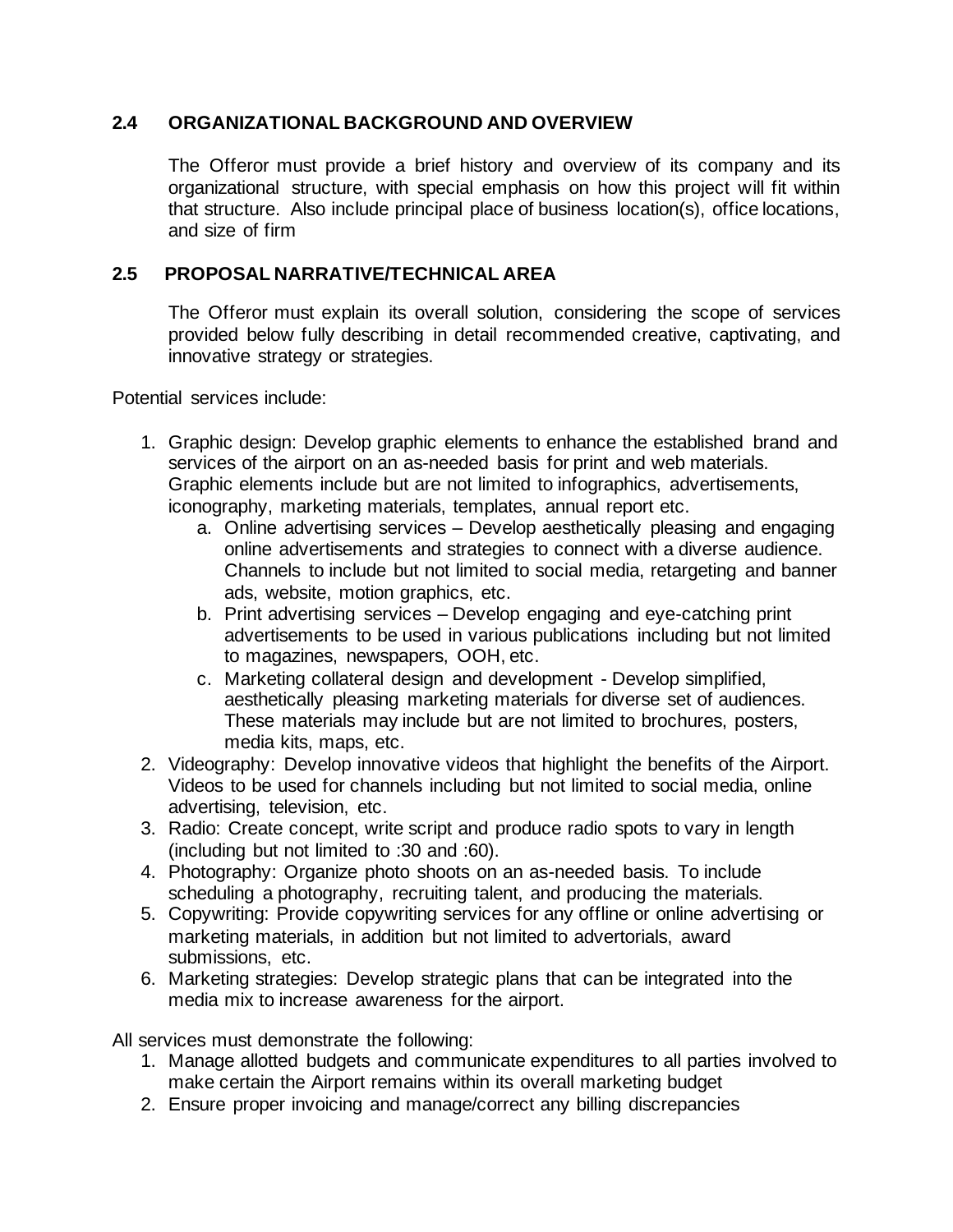- 3. Colorado Springs Airport will receive from and have sole ownership and usage of all native files and creative assets to use at their own discretion.
- 4. Collaboration: Collaborate with Airport and the Airport's media buyer(s) to ensure the correct specifications for the media placement are met.
	- a. Manage timelines by communicating deadlines among any and all parties involved to ensure creative is delivered in a timely manner.

The content must include, but not necessarily be limited to, the following information. The Offeror may bid on one or more of the following. For each task bid, please provide the following.

A. Understanding of and Compliance with Technical Requirements

The Offeror should prove the agency's capabilities; describing strategies to be used and quality controls that makes it particularly well suited for this engagement.

The scope of services should demonstrate knowledge and understanding of the Colorado Springs Airport (COS) branding and the diverse services offered.

The proposal should not merely parrot the requirements of the RFP. Instead, it is highly recommended that the Offeror provide sufficient content and detail to completely address the following areas:

- 1. Strategic planning: Provide an inside look at how the scope of services will be coordinated, managed and executed in coordination with COS, media buyers, and/or any other agents or representatives of COS;
- 2. Campaign development: Describe in detail, discuss how the Offeror's agency will develop a holistic approach to COS's overall marketing strategy.
	- Provide how Offeror's agency will increase the awareness of the commercial air service provided at COS to all of the southern Colorado and Southern Denver regions.
	- Provide how Offeror's agency will promote business, leisure, and family travel through the COS, highlighting both nonstop and connecting air service components.
	- Provide specific detail about how Offeror's agency will encourage travelers to fly into COS from other cities with nonstop and connecting service to Colorado Springs.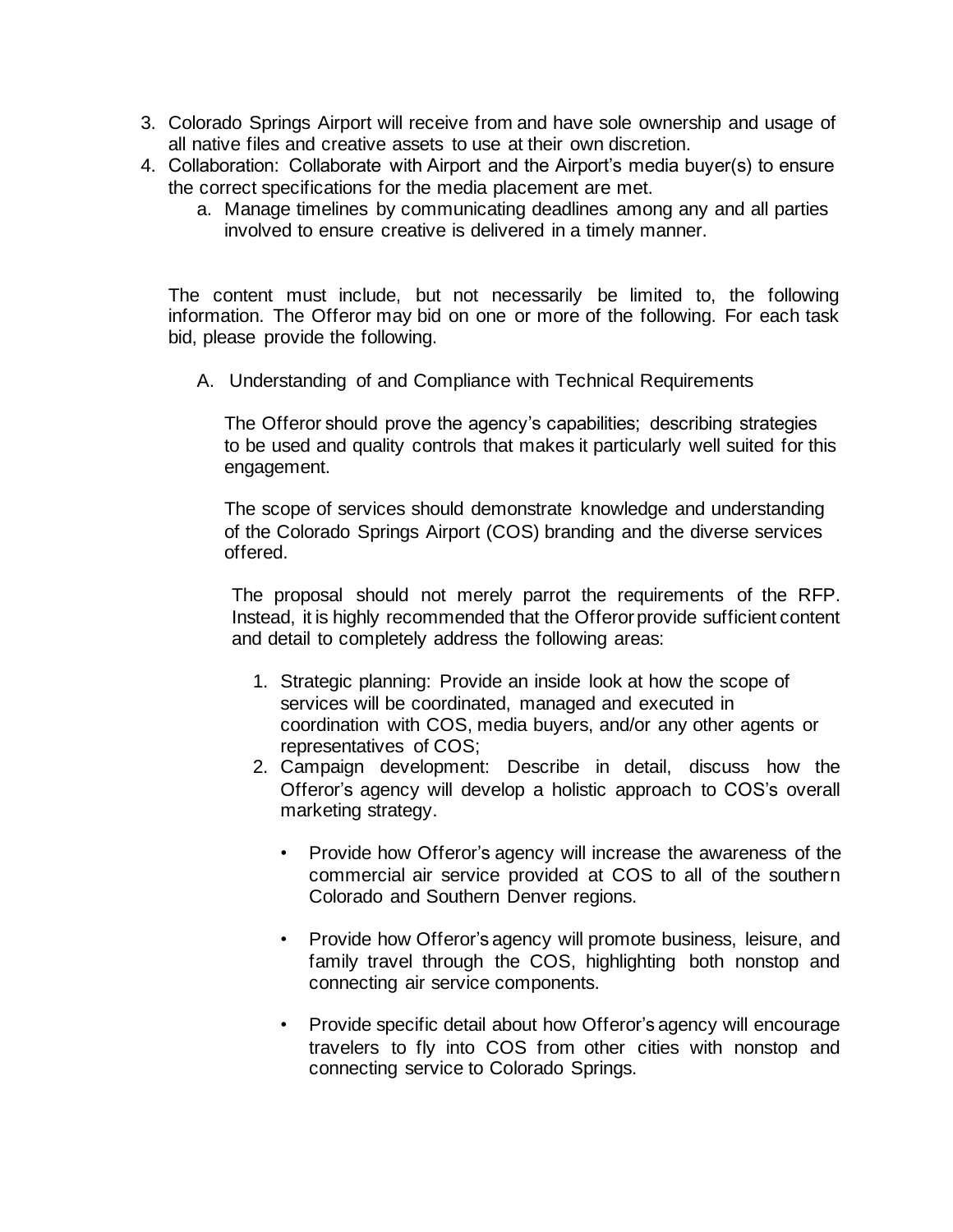• Provide how Offeror's agency will highlight the benefits of using COS, including, without limitation, factors such as (i) using COS supports the local economy, (ii) commercial airlines serving Colorado Springs offer low cost and competitive airfares; (iii) COS offers low cost and competitive parking options; (iv) COS offers general & corporate aviation services; (v) COS has high-level customer service and amenities; (vi) COS offers convenience and ease of travel; and (vii) COS has many business development opportunities through its general aviation, concessions, and business park.

#### **2.6 FIRM CAPABILITIES/PROJECT APPROACH/SAMPLE WORK PRODUCT**

The Offeror should clearly present proposed solutions and indicate that it has performed adequate planning to accomplish project tasks as defined in the Statement of Work. Innovations, unique creativity, efficiencies, and detailed specifics are all required.

The Offeror must provide the following areas:

- 1. Sample Work Product Provide sample work product and sample itemized budget for all areas identified in the scope of services Offeror is bidding on; demonstrate Offeror's ability to collaborate and adapt materials to the needs of COS.
- 2. Schedule Management Discuss Offeror's approach to managing the tasks identified in the scope of services and include Offeror's approach to updating and reporting the work progress to COS, editing process and client input.
- 3. Safety Discuss Offeror's approach and commitment to safety for its workers, the public, and City employees, if services are accomplished on a City site.
- 4. Potential issues Describe and discuss potential issues that Offeror foresees with the scope of services or projects and how Offeror would make adjustments if encountered.
- 5. Maximizing Value Describe how Offeror intends to maximize its value for COS and include strategies and promotional partnerships that provide the highest likelihood of extending COS' budget and exposure.

It is highly recommended that the Offeror provide sufficient content and detail to completely answer the following questions.

> 1. Does Offeror's proposal include a complete plan to accomplish each requirement identified in the scope of services the Offeror is bidding on and applicable sections of this request for proposal, including subcontracting (if applicable)?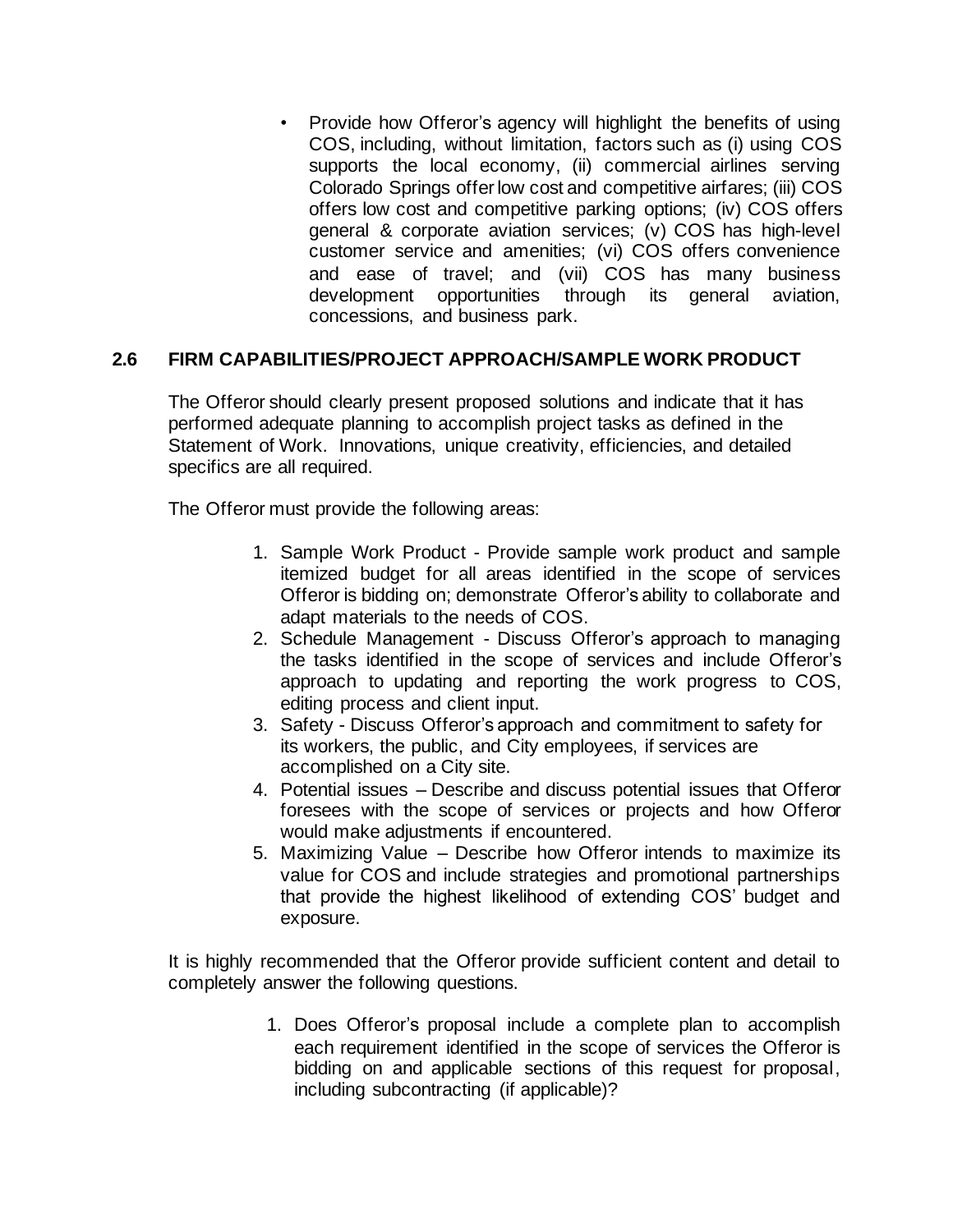2. Does Offeror's proposal demonstrate that appropriate and qualified personnel and equipment will be provided to carry out the requirements identified in the scope of services that Offeror is bidding on and applicable sections of this request for proposal?

#### **2.7 MANAGEMENT AREA**

The Proposal shall briefly outline Offeror's firm or team project management processes and procedures. Include methods of quality assurance, task review/approval and ensuring timely delivery on work orders.

The Offeror must explain its method of managing the work to be performed. The content must include, but not necessarily be limited to, the following information.

Program Management Controls in the Management Area, the Offeror should provide:

- 1. A plan of operation, to include management of personnel, workload, schedule, and budget.
- 2. An organization chart which demonstrates clear and effective lines of authority, responsibility, and communication for management, supervisory, and technical personnel. The plan should address which job classification or personnel will be assigned to each task and how that determination is made. Basic human resource management concepts should be addressed, including hiring, firing, discipline, personnel change, organizational changes, incentive plans, etc.
- 3. If the Offeror plans to subcontract more than 10% of the work, include information on how the Offeror plans to manage its subcontractors.
- 4. A detailed schedule for the project showing the key activities and how they will meet or improve the City's timeframe and maximize efficiency to provide the best value to the City and minimize impacts to the public. The schedule shall be based on the Offeror's understanding and approach to the work as addressed above. Schedules should address controls to ensure the project will remain on schedule and on budget. Schedules submitted for this project shall assume contract commencement in 2022.

It is highly recommended that the Offeror provide sufficient content and detail to completely answer the following:

- 1. Explain how Offeror's proposal addresses the issues provided in this Section 2.7 demonstrate a sophisticated and mature management control system.
- 2. Explain how Offeror's program management controls are consistent with the technical portion of the proposal described in Sections 2.5 and 2.6, with an emphasis on compliance with scheduling and level of effort?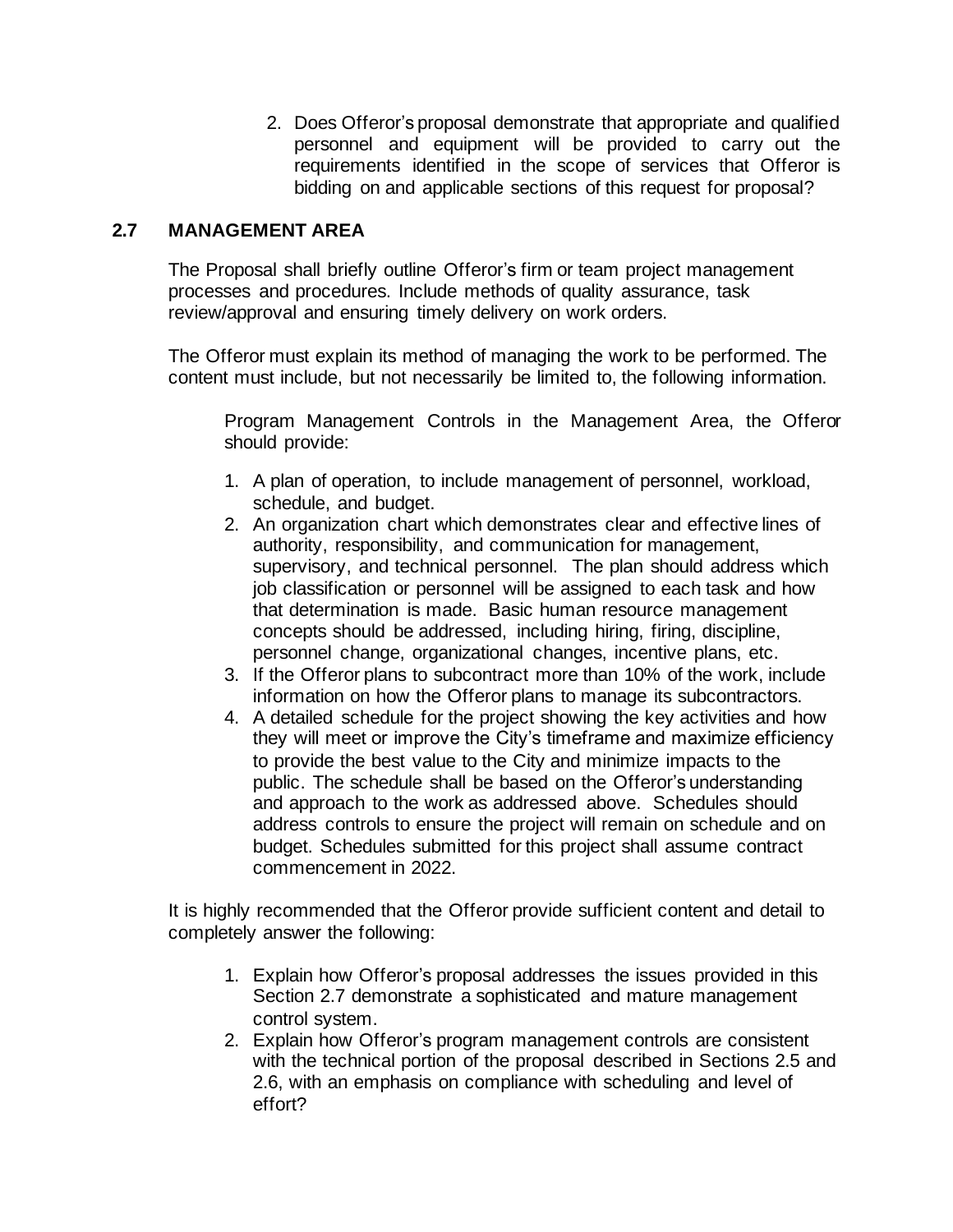- 3. Explain how Offeror will acquire, retain, and efficiently utilize highquality creative personnel?
- 4. Explain how Offeror addresses delays with an emphasis on actions taken to expedite tasks and/or materials, acquire additional resources, and re-determining efficiencies.
- 5. Explain how Offeror will remain within schedule and budget.

#### **2.8 PAST PERFORMANCE/RELEVANT EXPERIENCE**

The Offeror describe three recent and relevant projects in detail that Offeror is/was engaged in and specify the Offeror's role. Identify those individuals on the account team who will manage the work. Identify specific individuals who will be conducting the day-to-day activities by position title, including a description of the duties of each position title. Identify who will be the contract manager and primary contact. For all individuals, please document overall experience and all relevant experience. Provide experience and expertise with pertinent information demonstrating qualifications for this RFP. Include length of time with agency and length of time in any previous related positions.

- 1. Include at least three references or past performance citations that are relevant to the requirements of the Statement of Work of the RFP
- 2. Explain how Offeror was successful on prior projects provided as past performance.
- 3. Demonstrate how Offeror will apply its past performance to COS' requirements in such a way as to demonstrate added value due to experience?

#### Key Personnel

Resumes must be provided for all personnel considered key, as required by the RFP. Resumes do not count toward the page limit. It is highly recommended that the Offeror provide sufficient content and detail to answer completely the following questions. Explain how the key personnel were related to the projects cited as relevant past performance.

- 1. Offeror must provide complete resumes, including education, experience, background information, accomplishments, and other pertinent information for all key personnel and others working on COS projects?
- 2. Resumes must demonstrate adequate professional, technical, and management levels to accomplish the work effectively and efficiently.

#### **2.9 PRICE AREA**

In the Price Area, the Offeror should provide hourly rates per job function/position and unit hours per project. The cost proposal for all deliverables and services must be all-inclusive and include all unit costs for material, labor, other direct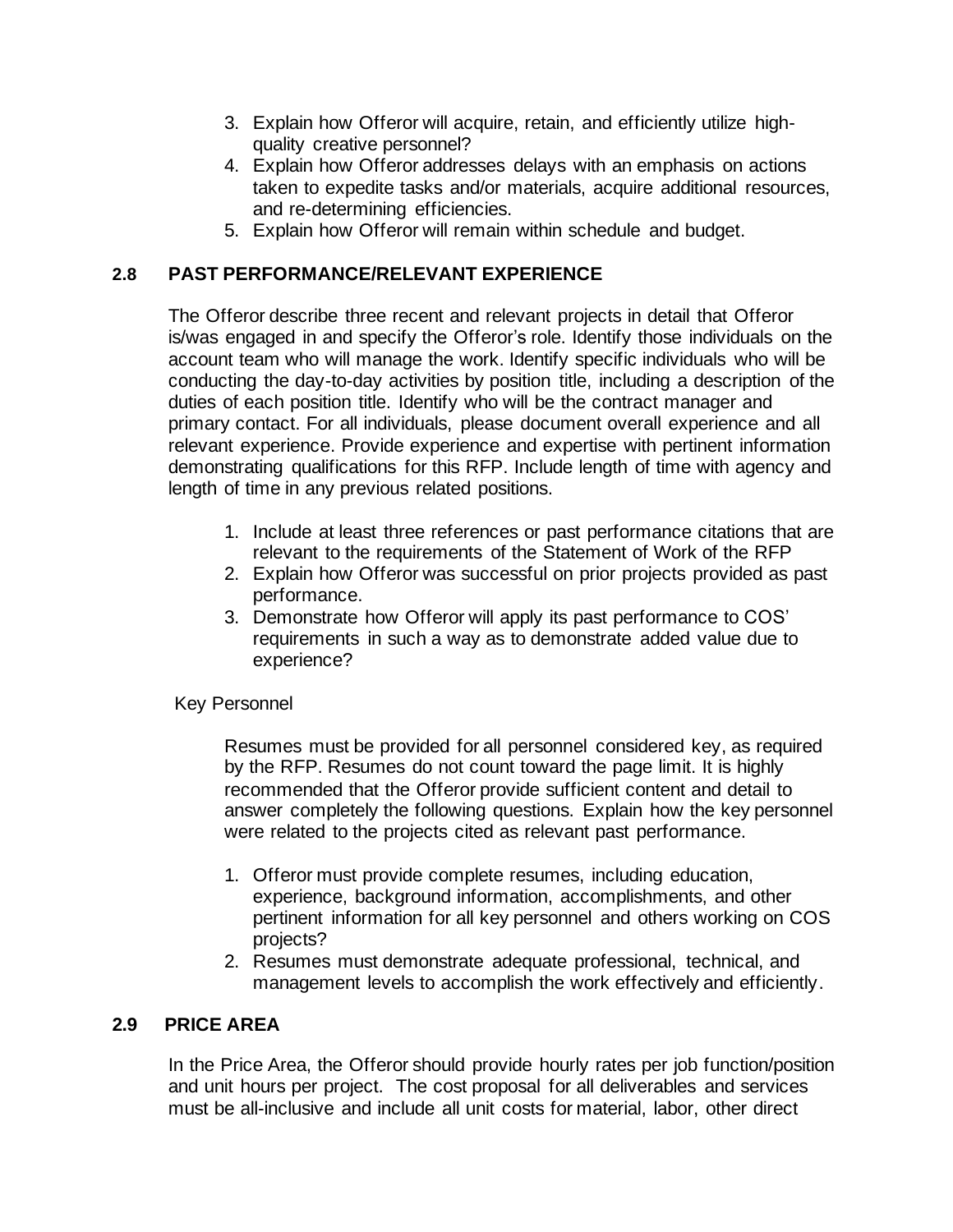costs (e.g. travel), indirect costs (i.e. overhead and general and administrative costs), and profit/fee.

In addition, although price may not be the most important factor, it is still very important to COS. The Offeror's pricing must be competitive as compared to the budget amount, market pricing in the industry, and the pricing of other Offerors. If applicable, address whether the vendor's ability to use City personnel for any portion of the project may result in cost savings.

#### **2.10 PROPOSAL PRESENTATION**

Presentation is an important factor. Offeror should provide a highly professional product, which is complete, accurate, easily understood, and effectively presented

#### **2.11 EXCEPTIONS**

Offeror must complete Exhibit 3, Exceptions Form and return it with their proposal. Some terms and conditions are not negotiable. Exceptions may be grounds for rendering the proposal unacceptable without further discussions.

#### **2.12 INSURANCE REQUIREMENTS**

Offeror must complete Exhibit 4, Minimum Insurance Requirements and return with their proposal. Lack of responsiveness in this area may be grounds for rendering the proposal unacceptable without further discussions.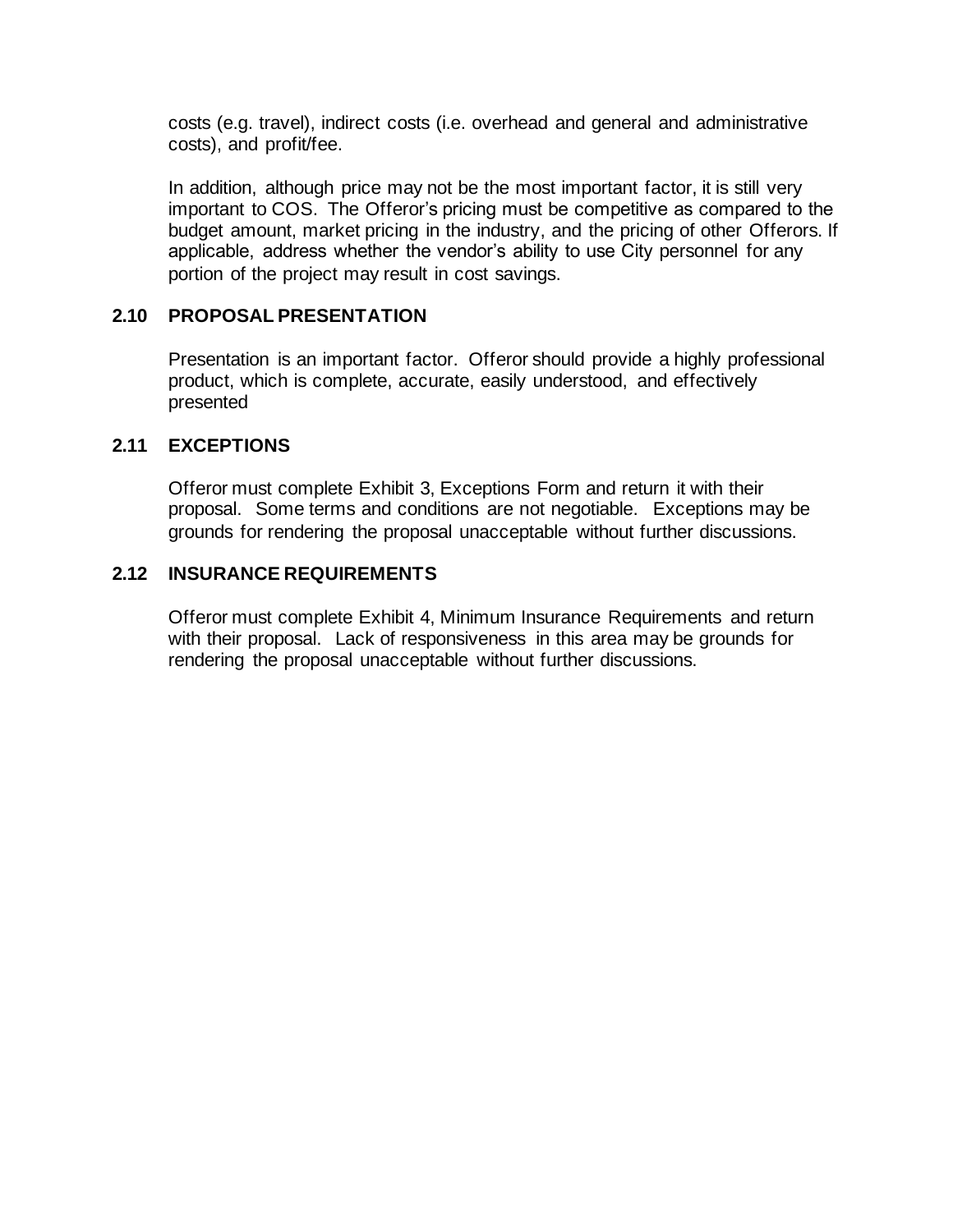#### **SECTION III – EVALUATION FACTORS**

#### **3.0 EVALUATION AND AWARD**

Section III provides information regarding evaluation criteria and scoring. It also includes information regarding proposal selection and award of the resultant contract.

#### **3.1 EVALUATION CRITERIA**

#### **3.1.1 PROPOSAL NARRATIVE/TECHNICAL AREA** See Section II - Item 2.5

**3.1.2 FIRM CAPABILITIES/PROJECT APPROACH/SAMPLE WORK PRODUCT**

See Section II - Item 2.6

**3.1.3 PROJECT MANAGEMENT**  See Section II - Item 2.7

#### **3.1.4 PRICE/COST AREA**

See Section II – Item 2.8

#### **3.1.5 PAST PERFORMANCE/RELEVANT EXPERIENCE AND KEY PERSONNEL**

See Section II – Item 2.9

#### **3.1.6 PROPOSAL PRESENTATION AREA**  See Section II – Item 2.10

### **3.1.7 EXCEPTIONS AND INSURANCE**

See Section II – Items 2.11 and 2.12

#### **3.2 RANKING**

A. The order of ranking or importance in the evaluation shall be as follows:

First: Proposal Narrative/Technical Area Second: Firm Capabilities/Project Approach/Sample Work Produce Third: Project Management Fourth: Price/Cost Area Fifth: Past Performance/Relevant Experience Sixth: Proposal Presentation Seventh: Exceptions and Insurance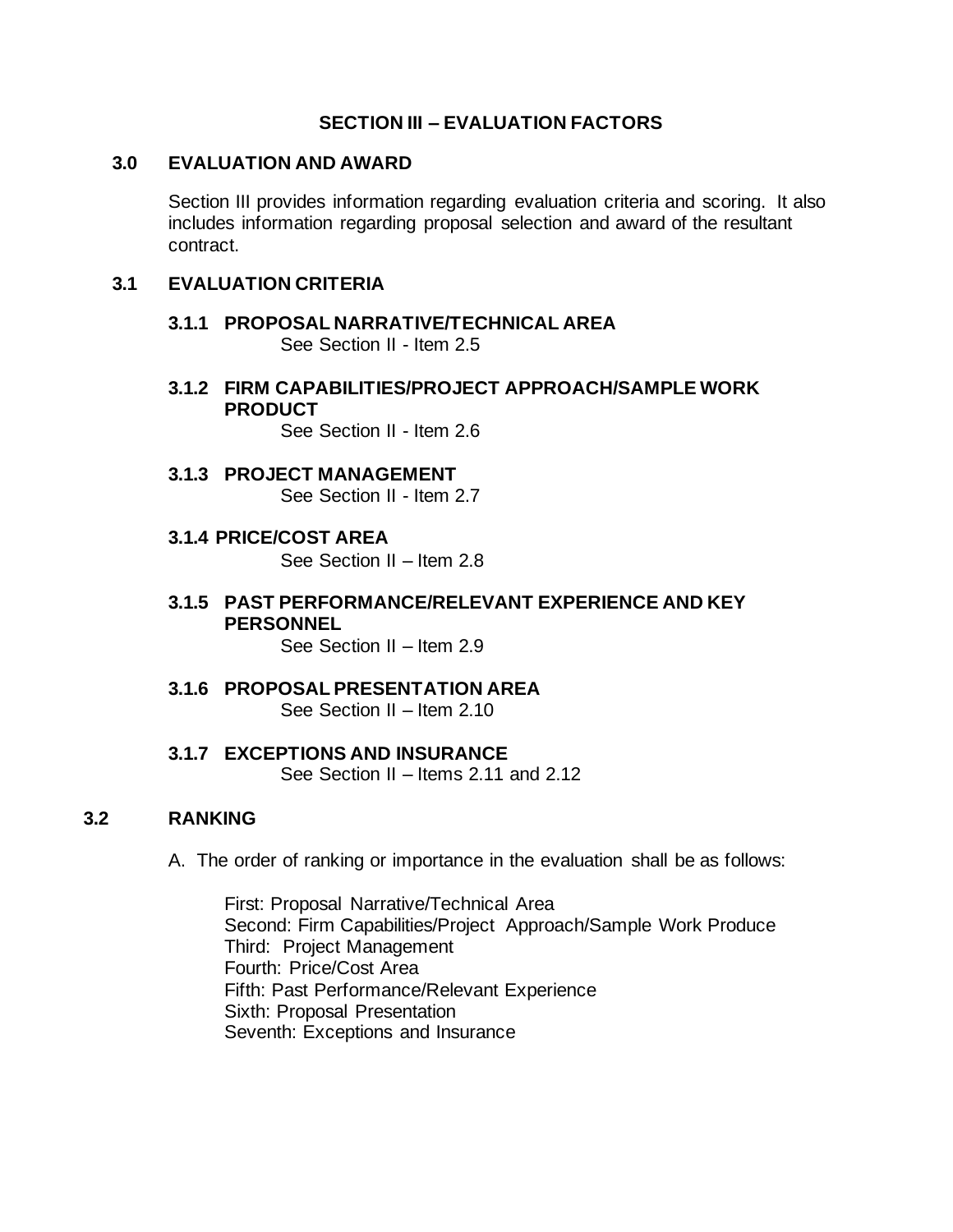B. Possible scores for each criterion shall be as follows:

Proposal Narrative/Technical Area – 50 Firm Capabilities/Project Approach/Sample Work Product – 40 Project Management/Responsiveness- 35 Past Performance/Relevant Experience-20 Price/Cost Area-25 Proposal Presentation-5 Exceptions and Insurance- Pass/Fail

#### **3.3 SELECTION COMMITTEE**

A selection committee will review all proposals. Through this process, the City will determine which proposals are acceptable. The City will notify, in writing, the Offerors whose proposals are deemed unacceptable. Those proposals deemed to acceptable by the City will be evaluated and scored by the selection committee. This scoring will determine which Offerors are considered to be in the competitive range and may be the basis for an award decision without further steps.

If the selection committee elects not to award based upon evaluation scoring, it may engage in a forced elimination process. To inform this process, it may require oral presentations or interviews with the Offerors considered to be in the competitive range. If oral presentations or interviews are conducted, they may also be scored, or they may simply be considered as information supporting the forced elimination process. The selection committee may request revisions to the proposal from each of the Offerors at the conclusion of the interviews. The intent of the forced elimination process is to reach consensus. The decision will be based on all relevant factors, and based upon perception of best value. The final decision may or may not exactly reflect scoring ranking.

The City also reserves the right to request best and final offers from all Offerors at any point in the proposal evaluation process.

#### **3.4 AWARD OF CONTRACT**

The City will prepare the contract for execution with the selected Offeror. The City may negotiate the contract, but reserves the right to issue the contract without negotiating its terms. The City, based upon its needs and the particular experience and/or other criteria provided herein of each responsive Offeror, may choose to issue multiple contracts for the same or different work identified within the scope of work. The City reserves the right to award a contract for based on factor other than the lowest price. The City intends to award to the contract to the Offeror(s) (i) demonstrating best and most complete fulfillment with all the Evaluation Criteria; (ii) providing the best value to the City; and (iii) demonstrating the most substantiated ability to fulfill the requirements of this RFP. In the event a contract cannot be negotiated with the top ranked Offeror, the City may enter into negotiations with the second highest ranked Offeror or the City may decide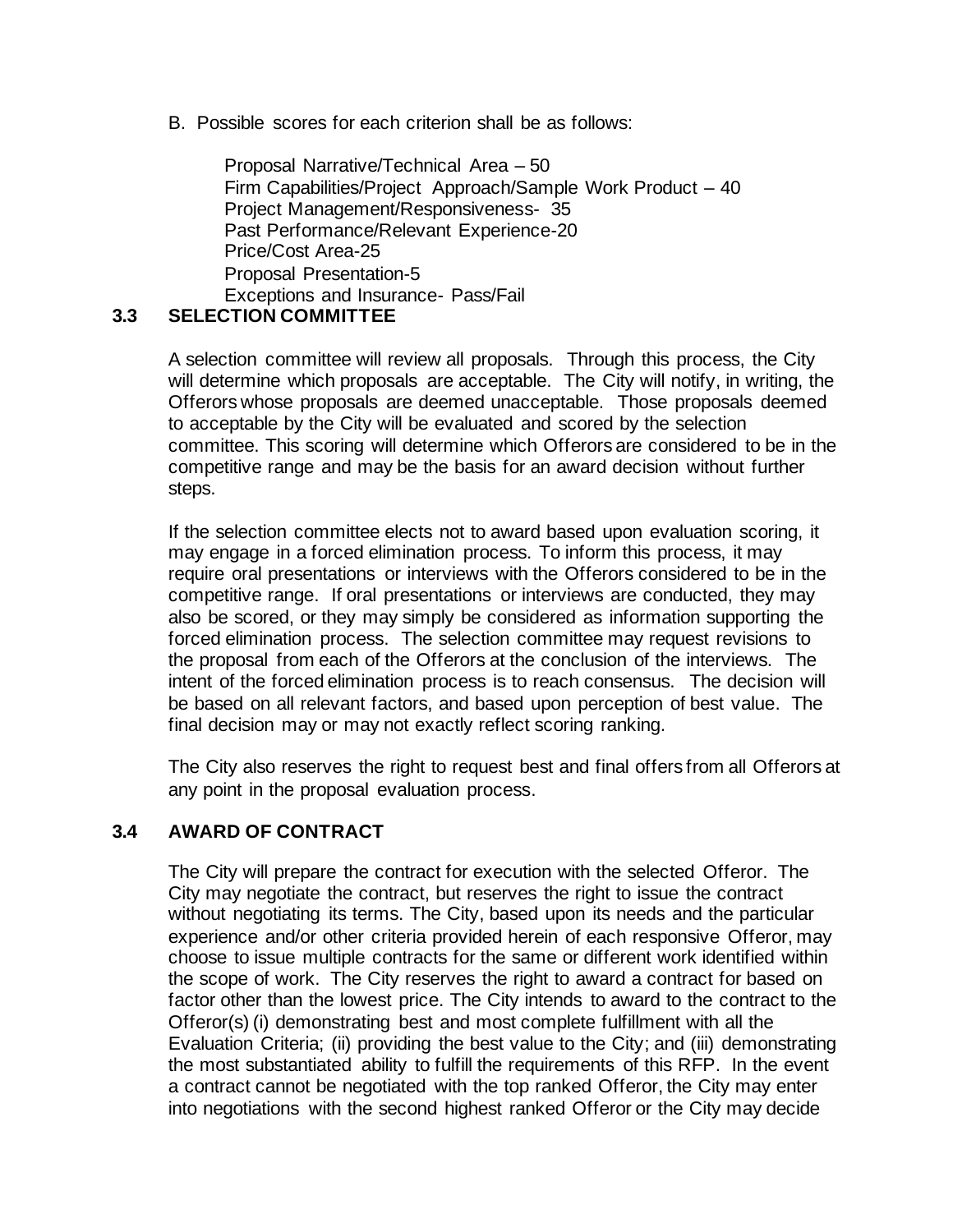to call for new proposals. Immediately after the notice of award, the successful Offeror(s) will begin planning in conjunction with the City staff (to be designated by the City) to ensure fulfillment of all its obligations. The successful Offeror may be expected to attend regular meetings as required by the City to assist in the preparation for startup.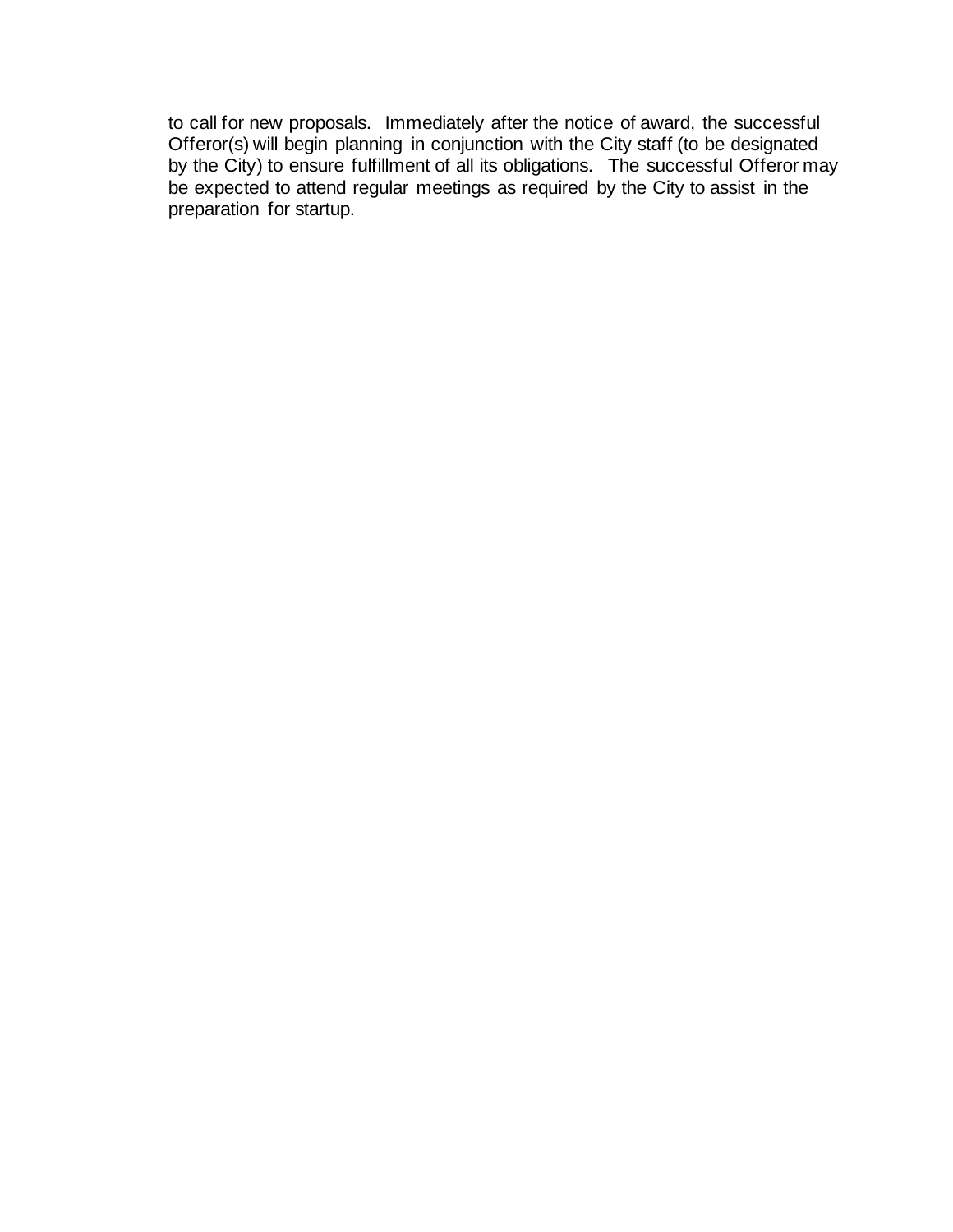#### **SECTION IV – SPECIAL CONTRACT TERMS AND CONDITIONS**

#### **4.0 FAA REQUIRED CONTRACT PROVISIONS**

- 1. Civil Rights General
	- a. Civil Rights Title VI Assurance
- 2. Clean Air & Water Pollution Control
- 3. Contract Work Hours & Safety Standards Act
- 4. Disadvantaged Business Enterprise
- 5. Equal Employment Opportunity
- 6. Federal Fair Labor Standards Act
- 7. Lobbying & Influencing Employees
- 8. Prohibition of Segregated Facilities
- 9. OSHA
- 10. Procurement and Recovered Materials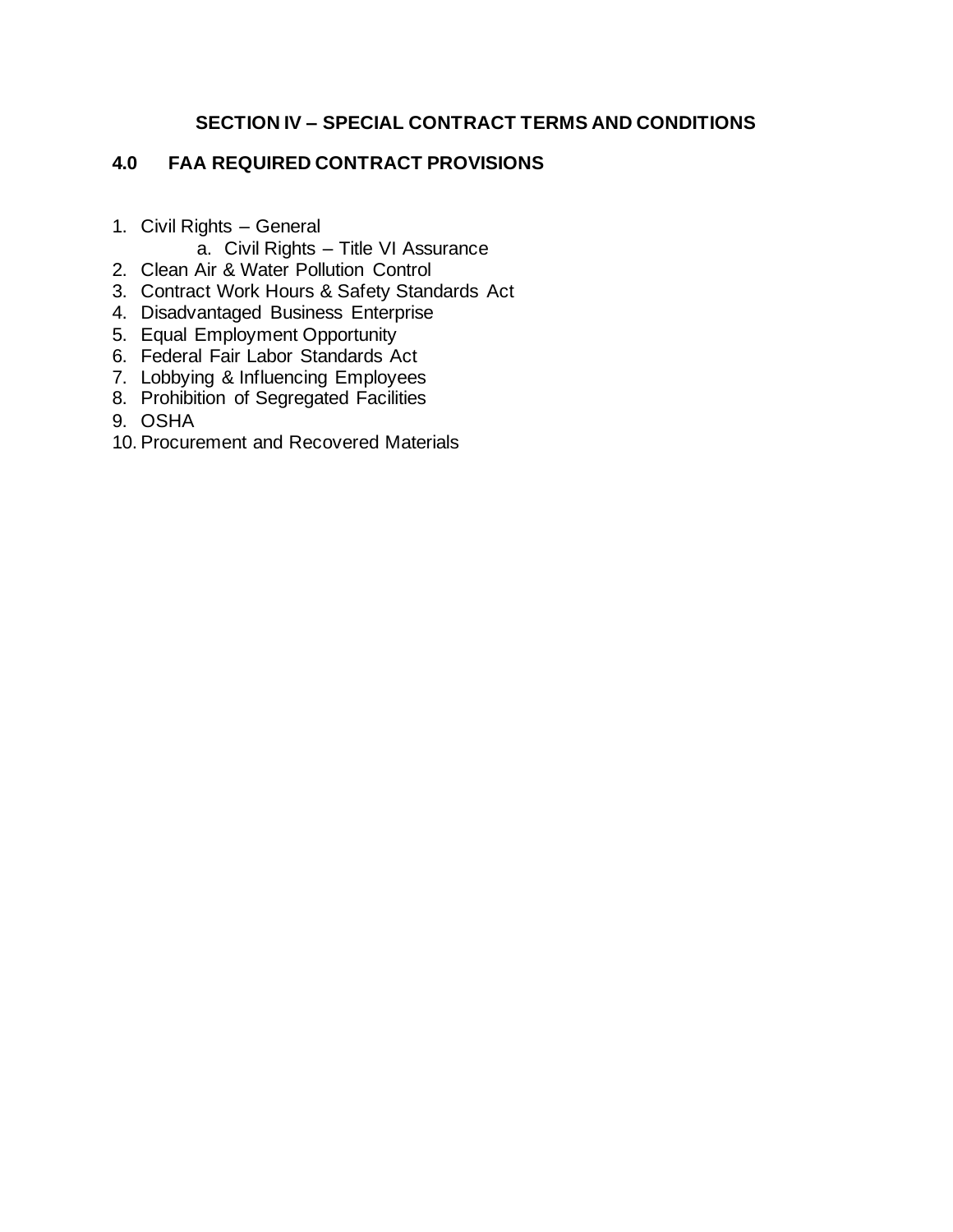#### **SPONSOR CONTRACTS GENERAL CIVIL RIGHTS PROVISIONS (Reference: 49 USC § 47123, FAA Order 1400.11)**

The contractor agrees to comply with pertinent statutes, Executive Orders and such rules as are promulgated to ensure that no person shall, on the grounds of race, creed, color, national origin, sex, age, or disability be excluded from participating in any activity conducted with or benefiting from Federal assistance.

This provision binds the contractor and sub-tier contractors from the bid solicitation period through the completion of the contract. This provision is in addition to that required of Title VI of the Civil Rights Act of 1964.

#### **TITLE VI SOLICITATION NOTICE**

#### **Title VI Solicitation Notice:**

The City , in accordance with the provisions of Title VI of the Civil Rights Act of 1964 (78 Stat. 252, 42 U.S.C. §§ 2000d to 2000d-4) and the Regulations, hereby notifies all bidders that it will affirmatively ensure that any contract entered into pursuant to this advertisement, disadvantaged business enterprises will be afforded full and fair opportunity to submit bids in response to this invitation and will not be discriminated against on the grounds of race, color, or national origin in consideration for an award.

#### **TITLE VI CLAUSES FOR COMPLIANCE WITH NONDISCRIMINATION REQUIREMENTS**

#### **Compliance with Nondiscrimination Requirements**

During the performance of this contract, the contractor, for itself, its assignees, and successors in interest (hereinafter referred to as the "contractor") agrees as follows:

1. **Compliance with Regulations:** The contractor (hereinafter includes consultants) will comply with the Title VI List of Pertinent Nondiscrimination Acts And Authorities, as they may be amended from time to time, which are herein incorporated by reference and made a part of this contract.

2. **Non-discrimination:** The contractor, with regard to the work performed by it during the contract, will not discriminate on the grounds of race, color, or national origin in the selection and retention of subcontractors, including procurements of materials and leases of equipment. The contractor will not participate directly or indirectly in the discrimination prohibited by the Nondiscrimination Acts and Authorities, including employment practices when the contract covers any activity, project, or program set forth in Appendix B of 49 CFR part 21.

3. **Solicitations for Subcontracts, Including Procurements of Materials and Equipment:** In all solicitations, either by competitive bidding, or negotiation made by the contractor for work to be performed under a subcontract, including procurements of materials, or leases of equipment, each potential subcontractor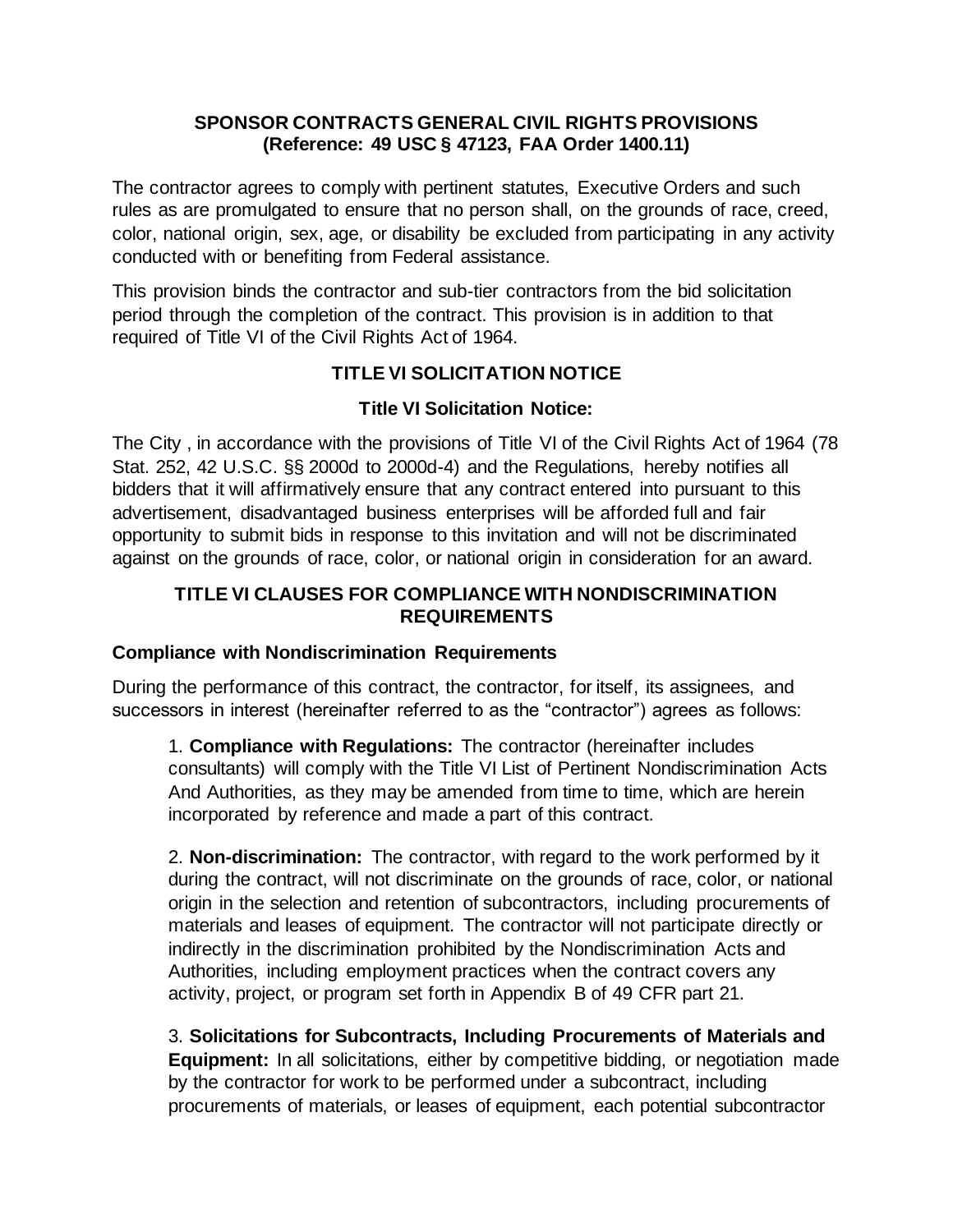or supplier will be notified by the contractor of the contractor's obligations under this contract and the Nondiscrimination Acts And Authorities on the grounds of race, color, or national origin.

4. **Information and Reports:** The contractor will provide all information and reports required by the Acts, the Regulations, and directives issued pursuant thereto and will permit access to its books, records, accounts, other sources of information, and its facilities as may be determined by the sponsor or the Federal Aviation Administration to be pertinent to ascertain compliance with such Nondiscrimination Acts And Authorities and instructions. Where any information required of a contractor is in the exclusive possession of another who fails or refuses to furnish the information, the contractor will so certify to the sponsor or the Federal Aviation Administration, as appropriate, and will set forth what efforts it has made to obtain the information.

5. **Sanctions for Noncompliance:** In the event of a contractor's noncompliance with the Non-discrimination provisions of this contract, the sponsor will impose such contract sanctions as it or the Federal Aviation Administration may determine to be appropriate, including, but not limited to:

a. Withholding payments to the contractor under the contract until the contractor complies; and/or

b. Cancelling, terminating, or suspending a contract, in whole or in part.

6. **Incorporation of Provisions:** The contractor will include the provisions of paragraphs one through six in every subcontract, including procurements of materials and leases of equipment, unless exempt by the Acts, the Regulations and directives issued pursuant thereto. The contractor will take action with respect to any subcontract or procurement as the sponsor or the Federal Aviation Administration may direct as a means of enforcing such provisions including sanctions for noncompliance. Provided, that if the contractor becomes involved in, or is threatened with litigation by a subcontractor, or supplier because of such direction, the contractor may request the sponsor to enter into any litigation to protect the interests of the sponsor. In addition, the contractor may request the United States to enter into the litigation to protect the interests of the United States.

#### **TITLE VI LIST OF PERTINENT NONDISCRIMINATION ACTS AND AUTHORITIES**

#### **Title VI List of Pertinent Nondiscrimination Acts and Authorities**

During the performance of this contract, the contractor, for itself, its assignees, and successors in interest (hereinafter referred to as the "contractor") agrees to comply with the following non-discrimination statutes and authorities; including but not limited to: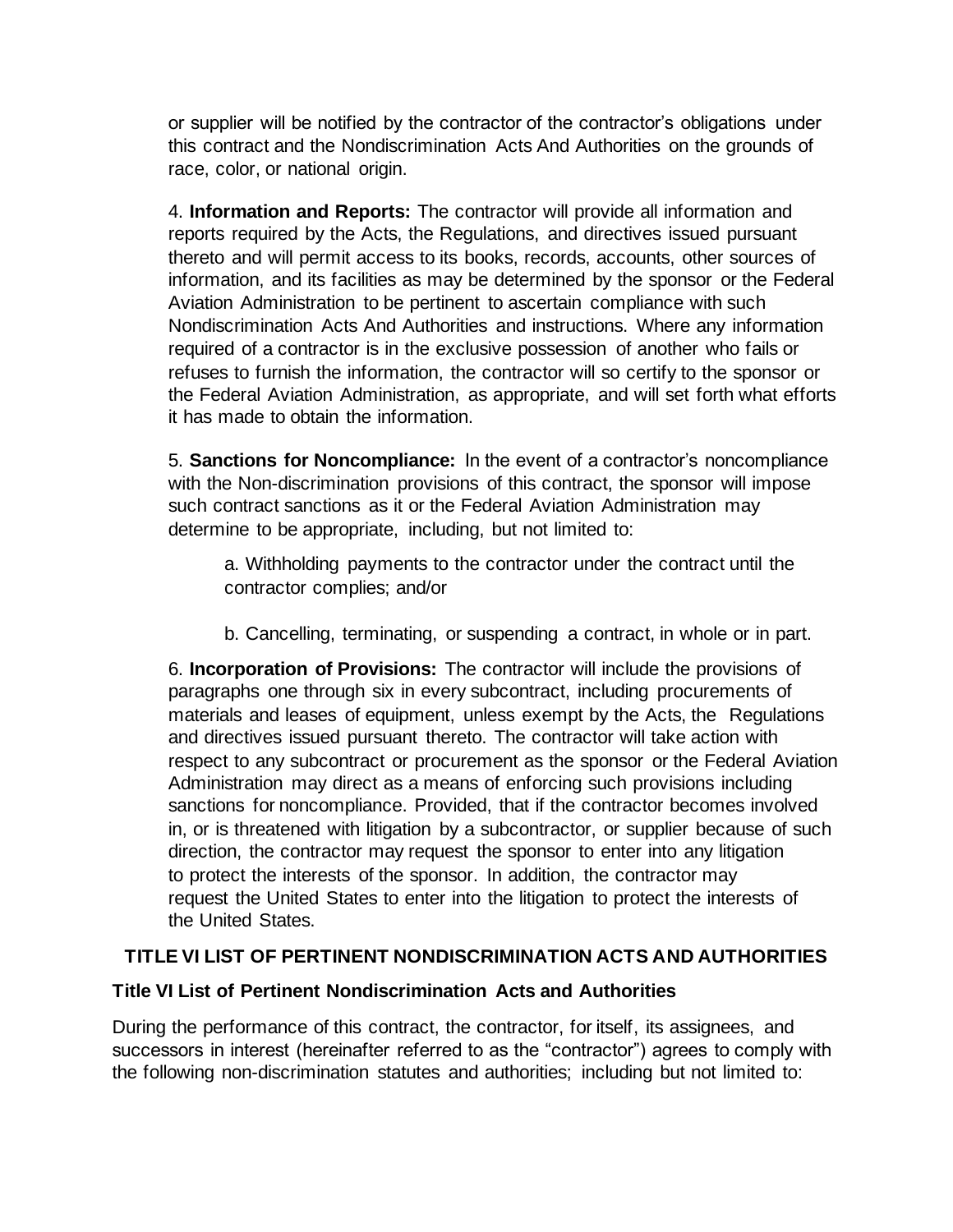Title VI of the Civil Rights Act of 1964 (42 U.S.C. § 2000d *et seq*., 78 stat. 252), (prohibits discrimination on the basis of race, color, national origin);

49 CFR part 21 (Non-discrimination In Federally-Assisted Programs of The Department of Transportation—Effectuation of Title VI of The Civil Rights Act of 1964);

The Uniform Relocation Assistance and Real Property Acquisition Policies Act of 1970, (42 U.S.C. § 4601), (prohibits unfair treatment of persons displaced or whose property has been acquired because of Federal or Federal-aid programs and projects);

Section 504 of the Rehabilitation Act of 1973, (29 U.S.C. § 794 *et seq*.), as amended, (prohibits discrimination on the basis of disability); and 49 CFR part 27;

The Age Discrimination Act of 1975, as amended, (42 U.S.C. § 6101 *et seq*.), (prohibits discrimination on the basis of age);

Airport and Airway Improvement Act of 1982, (49 USC § 471, Section 47123), as amended, (prohibits discrimination based on race, creed, color, national origin, or sex);

The Civil Rights Restoration Act of 1987, (PL 100-209), (Broadened the scope, coverage and applicability of Title VI of the Civil Rights Act of 1964, The Age Discrimination Act of 1975 and Section 504 of the Rehabilitation Act of 1973, by expanding the definition of the terms "programs or activities" to include all of the programs or activities of the Federal-aid recipients, sub-recipients and contractors, whether such programs or activities are Federally funded or not);

Titles II and III of the Americans with Disabilities Act of 1990, which prohibit discrimination on the basis of disability in the operation of public entities, public and private transportation systems, places of public accommodation, and certain testing entities (42 U.S.C. §§ 12131 – 12189) as implemented by Department of Transportation regulations at 49 CFR parts 37 and 38;

The Federal Aviation Administration's Non-discrimination statute (49 U.S.C. § 47123) (prohibits discrimination on the basis of race, color, national origin, and sex);

Executive Order 12898, Federal Actions to Address Environmental Justice in Minority Populations and Low-Income Populations, which ensures non-discrimination against minority populations by discouraging programs, policies, and activities with disproportionately high and adverse human health or environmental effects on minority and low-income populations;

Executive Order 13166, Improving Access to Services for Persons with Limited English Proficiency, and resulting agency guidance, national origin discrimination includes discrimination because of limited English proficiency (LEP). To ensure compliance with Title VI, you must take reasonable steps to ensure that LEP persons have meaningful access to your programs (70 Fed. Reg. at 74087 to 74100);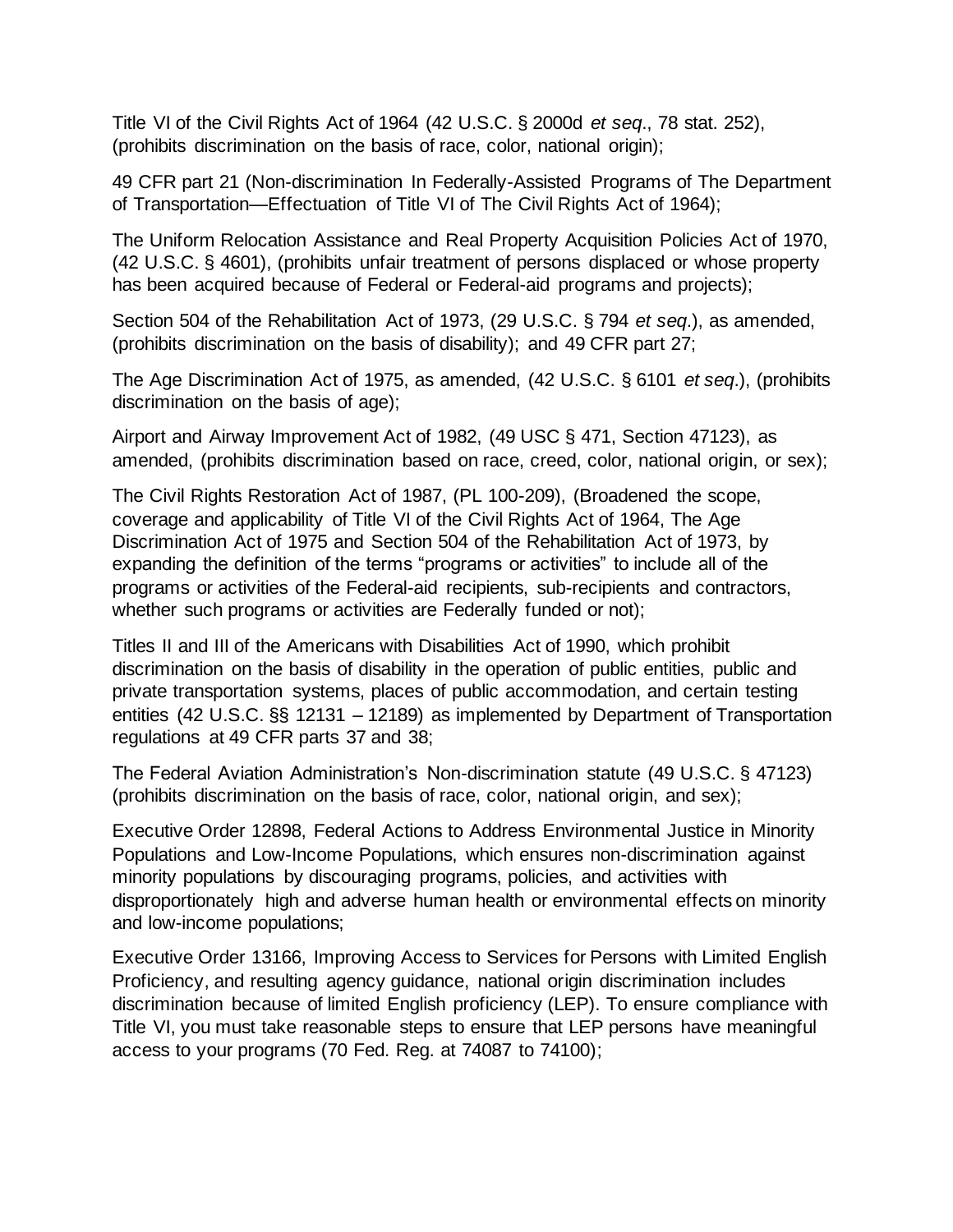Title IX of the Education Amendments of 1972, as amended, which prohibits you from discriminating because of sex in education programs or activities (20 U.S.C. 1681 et seq).

#### **Clean air and water pollution control**

Contractor agrees to comply with all applicable standards, orders, and regulations issued pursuant to the Clean Air Act (42 U.S.C. § 740-7671q) and the Federal Water Pollution Control Act as amended (33 U.S.C. § 1251-1387). The Contractor agrees to report any violation to the Owner immediately upon discovery. The Owner assumes responsibility for notifying the Environmental Protection Agency (EPA) and the Federal Aviation Administration.

Contractor must include this requirement in all subcontracts that exceeds \$150,000.

#### **Contract workhours and safety standards act requirements**

1. Overtime Requirements.

No contractor or subcontractor contracting for any part of the contract work which may require or involve the employment of laborers or mechanics shall require or permit any such laborer or mechanic, including watchmen and guards, in any workweek in which he or she is employed on such work to work in excess of forty hours in such workweek unless such laborer or mechanic receives compensation at a rate not less than one and one-half times the basic rate of pay for all hours worked in excess of forty hours in such workweek.

2. Violation; Liability for Unpaid Wages; Liquidated Damages.

In the event of any violation of the clause set forth in paragraph (1) of this clause, the contractor and any subcontractor responsible therefor shall be liable for the unpaid wages. In addition, such contractor and subcontractor shall be liable to the United States (in the case of work done under contract for the District of Columbia or a territory, to such District or to such territory), for liquidated damages. Such liquidated damages shall be computed with respect to each individual laborer or mechanic, including watchmen and guards, employed in violation of the clause set forth in paragraph (1) of this clause, in the sum of \$10 for each calendar day on which such individual was required or permitted to work in excess of the standard workweek of forty hours without payment of the overtime wages required by the clause set forth in paragraph (1) of this clause.

3. Withholding for Unpaid Wages and Liquidated Damages.

The Federal Aviation Administration (FAA) or the Owner shall upon its own action or upon written request of an authorized representative of the Department of Labor withhold or cause to be withheld, from any moneys payable on account of work performed by the contractor or subcontractor under any such contract or any other Federal contract with the same prime contractor, or any other Federally-assisted contract subject to the Contract Work Hours and Safety Standards Act, which is held by the same prime contractor, such sums as may be determined to be necessary to satisfy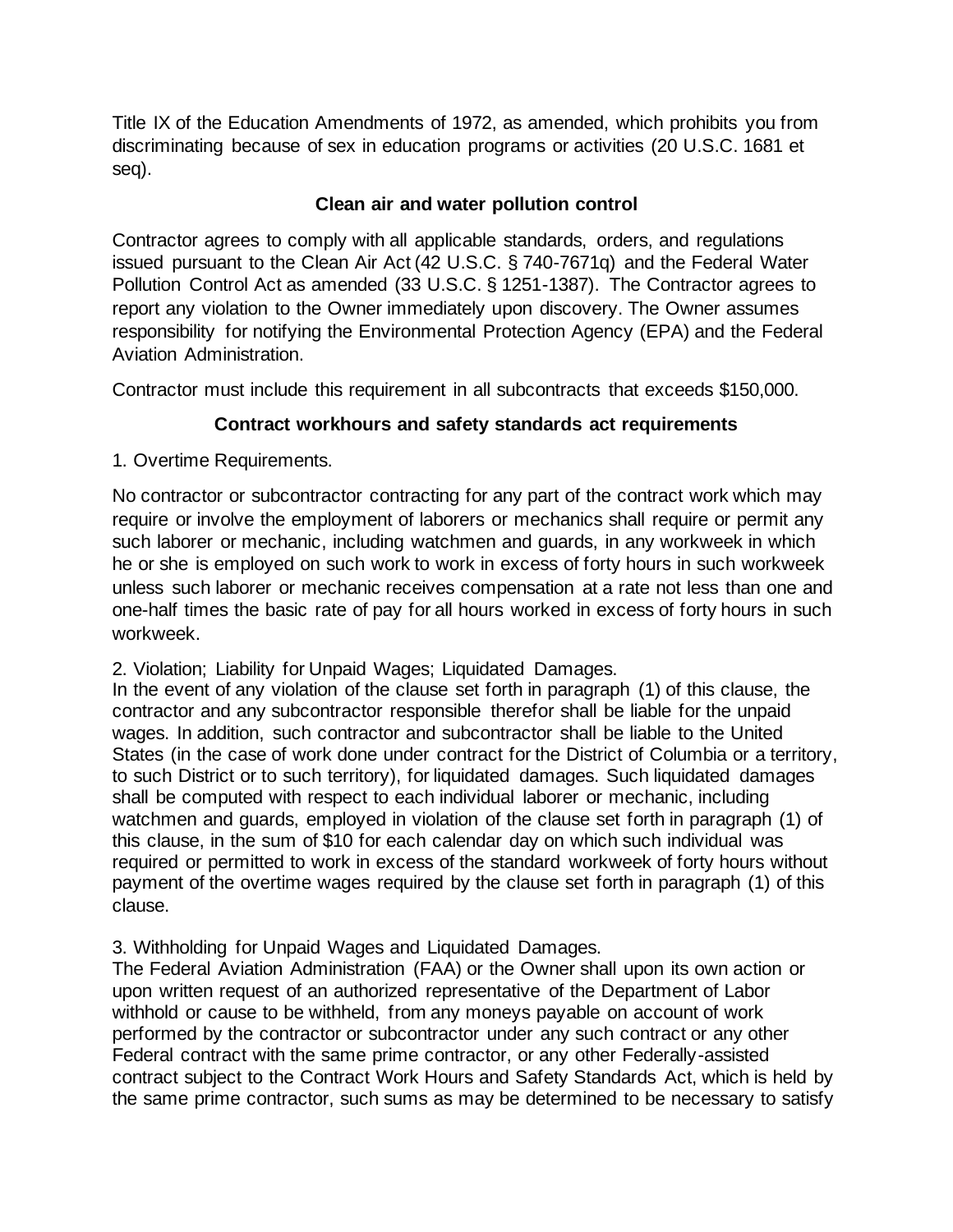any liabilities of such contractor or subcontractor for unpaid wages and liquidated damages as provided in the clause set forth in paragraph 2 of this clause.

#### 4. Subcontractors.

The contractor or subcontractor shall insert in any subcontracts the clauses set forth in paragraphs (1) through (4) and also a clause requiring the subcontractor to include these clauses in any lower tier subcontracts. The prime contractor shall be responsible for compliance by any subcontractor or lower tier subcontractor with the clauses set forth in paragraphs (1) through (4) of this clause.

### **Solicitation Language (Solicitations That Include A Project Goal)**

The Owner's award of this contract is conditioned upon Bidder or Offeror satisfying the good faith effort requirements of 49 CFR §26.53.

As a condition of bid responsiveness, the Bidder or Offeror must submit the following information with their proposal on the forms provided herein:

(1) The names and addresses of Disadvantaged Business Enterprise (DBE) firms that will participate in the contract;

(2) A description of the work that each DBE firm will perform;

(3) The dollar amount of the participation of each DBE firm listed under (1)

(4) Written statement from Bidder or Offeror that attests their commitment to use the DBE firm(s) listed under (1) to meet the Owner's project goal;

(5) If Bidder or Offeror cannot meet the advertised project DBE goal; evidence of good faith efforts undertaken by the Bidder or Offeror as described in appendix A to 49 CFR Part 26.

The successful Bidder or Offeror must provide written confirmation of participation from each of the DBE firms the Bidder or Offeror lists in their commitment. This Bidder or Offeror must submit the DBE's written confirmation of participation ["within 7 days after bid opening or "with the proposal documents as a condition of bid responsiveness"]

The successful Bidder or Offeror must provide written confirmation of participation from each of the DBE firms the Bidder or Offeror lists in their commitment. This Bidder or Offeror must submit the DBE's written confirmation of participation ["within 5 days after bid opening or "with the proposal documents as a condition of bid responsiveness"]

The requirements of 49 CFR part 26 apply to this contract. It is the policy of the City to practice nondiscrimination based on race, color, sex or national origin in the award or performance of this contract. The Owner encourages participation by all firms qualifying under this solicitation regardless of business size or ownership.

**Contract Assurance (§ 26.13)** - The contractor or subcontractor shall not discriminate on the basis of race, color, national origin, or sex in the performance of this contract. The contractor shall carry out applicable requirements of 49 CFR Part 26 in the award and administration of DOT assisted contracts. Failure by the contractor to carry out these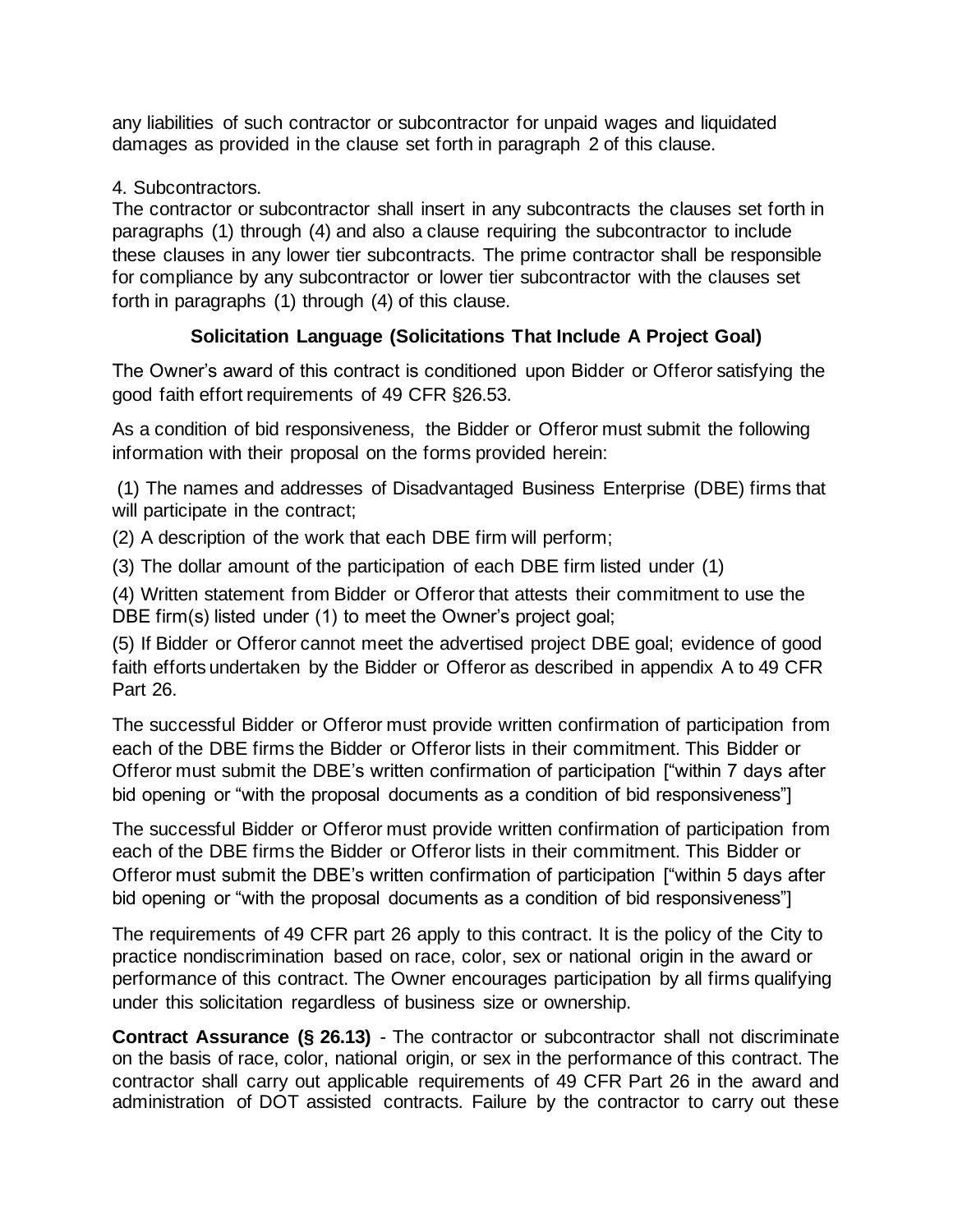requirements is a material breach of this contract, which may result in the termination of this contract or such other remedy, as the recipient deems appropriate.

**Prompt Payment (§26.29)** - The prime contractor agrees to pay each subcontractor under this prime contract for satisfactory performance of its contract no later than {specify number} days from the receipt of each payment the prime contractor receives from {Name of recipient}. The prime contractor agrees further to return retainage payments to each subcontractor within {specify the same number as above} days after the subcontractor's work is satisfactorily completed. Any delay or postponement of payment from the above referenced time frame may occur only for good cause following written approval of the {Name of Recipient}. This clause applies to both DBE and non-DBE subcontractors.

#### **Equal opportunity clause**

During the performance of this contract, the contractor agrees as follows:

(1) The contractor will not discriminate against any employee or applicant for employment because of race, color, religion, sex, or national origin. The contractor will take affirmative action to ensure that applicants are employed, and that employees are treated during employment without regard to their race, color, religion, sex, sexual orientation, gender identify or national origin. Such action shall include, but not be limited to the following: employment, upgrading, demotion, or transfer; recruitment or recruitment advertising; layoff or termination; rates of pay or other forms of compensation; and selection for training, including apprenticeship. The contractor agrees to post in conspicuous places, available to employees and applicants for employment, notices to be provided setting forth the provisions of this nondiscrimination clause.

(2) The contractor will, in all solicitations or advertisements for employees placed by or on behalf of the contractor, state that all qualified applicants will receive considerations for employment without regard to race, color, religion, sex, or national origin.

(3) The contractor will send to each labor union or representative of workers with which he has a collective bargaining agreement or other contract or understanding, a notice to be provided advising the said labor union or workers' representatives of the contractor's commitments under this section, and shall post copies of the notice in conspicuous places available to employees and applicants for employment.

(4) The contractor will comply with all provisions of Executive Order 11246 of September 24, 1965, and of the rules, regulations, and relevant orders of the Secretary of Labor.

(5) The contractor will furnish all information and reports required by Executive Order 11246 of September 24, 1965, and by rules, regulations, and orders of the Secretary of Labor, or pursuant thereto, and will permit access to his books, records, and accounts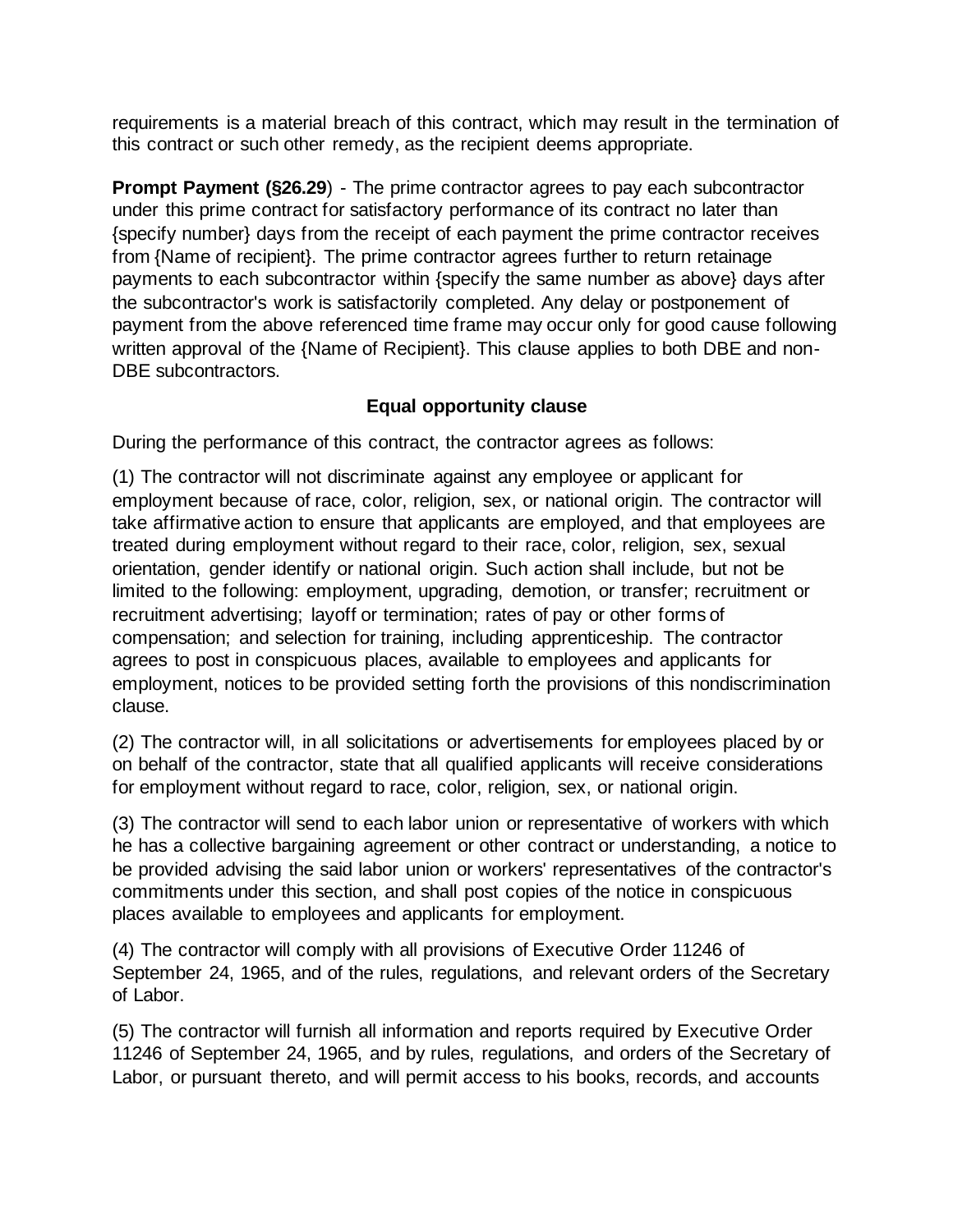by the administering agency and the Secretary of Labor for purposes of investigation to ascertain compliance with such rules, regulations, and orders.

(6) In the event of the contractor's noncompliance with the nondiscrimination clauses of this contract or with any of the said rules, regulations, or orders, this contract may be canceled, terminated, or suspended in whole or in part and the contractor may be declared ineligible for further Government contracts or federally assisted construction contracts in accordance with procedures authorized in Executive Order 11246 of September 24, 1965, and such other sanctions may be imposed and remedies invoked as provided in Executive Order 11246 of September 24, 1965, or by rule, regulation, or order of the Secretary of Labor, or as otherwise provided by law.

(7) The contractor will include the portion of the sentence immediately preceding paragraph (1) and the provisions of paragraphs (1) through (7) in every subcontract or purchase order unless exempted by rules, regulations, or orders of the Secretary of Labor issued pursuant to section 204 of Executive Order 11246 of September 24, 1965, so that such provisions will be binding upon each subcontractor or vendor. The contractor will take such action with respect to any subcontract or purchase order as the agency may direct as a means of enforcing such provisions, including sanctions for noncompliance*: Provided, however*, That in the event a contractor becomes involved in, or is threatened with, litigation with a subcontractor or vendor as a result of such direction by the administering agency the contractor may request the United States to enter into such litigation to protect the interests of the United States.

#### **Standard federal equal employment opportunity construction contract specifications**

1. As used in these specifications:

a. "Covered area" means the geographical area described in the solicitation from which this contract resulted;

b. "Director" means Director, Office of Federal Contract Compliance Programs (OFCCP), U.S. Department of Labor, or any person to whom the Director delegates authority;

c. "Employer identification number" means the Federal social security number used on the Employer's Quarterly Federal Tax Return, U.S. Treasury Department Form 941;

d. "Minority" includes:

(1) Black (all) persons having origins in any of the Black African racial groups not of Hispanic origin);

(2) Hispanic (all persons of Mexican, Puerto Rican, Cuban, Central or South American, or other Spanish culture or origin regardless of race);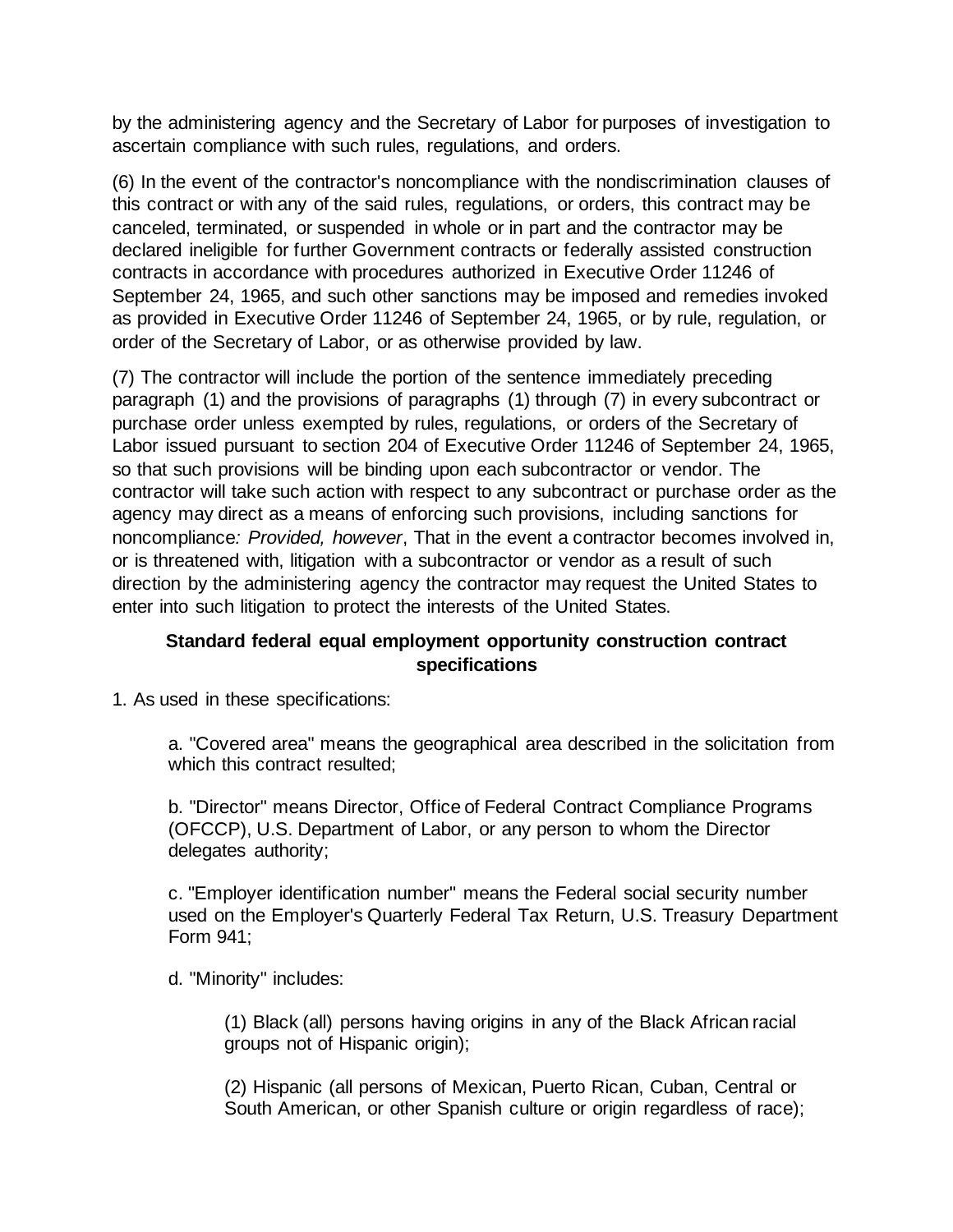(3) Asian and Pacific Islander (all persons having origins in any of the original peoples of the Far East, Southeast Asia, the Indian Subcontinent, or the Pacific Islands); and

(4) American Indian or Alaskan native (all persons having origins in any of the original peoples of North America and maintaining identifiable tribal affiliations through membership and participation or community identification).

2. Whenever the contractor, or any subcontractor at any tier, subcontracts a portion of the work involving any construction trade, it shall physically include in each subcontract in excess of \$10,000 the provisions of these specifications and the Notice which contains the applicable goals for minority and female participation and which is set forth in the solicitations from which this contract resulted.

3. If the contractor is participating (pursuant to 41 CFR 60-4.5) in a Hometown Plan approved by the U.S. Department of Labor in the covered area either individually or through an association, its affirmative action obligations on all work in the Plan area (including goals and timetables) shall be in accordance with that Plan for those trades which have unions participating in the Plan. Contractors shall be able to demonstrate their participation in and compliance with the provisions of any such Hometown Plan. Each contractor or subcontractor participating in an approved plan is individually required to comply with its obligations under the EEO clause and to make a good faith effort to achieve each goal under the Plan in each trade in which it has employees. The overall good faith performance by other contractors or subcontractors toward a goal in an approved Plan does not excuse any covered contractor's or subcontractor's failure to take good faith efforts to achieve the Plan goals and timetables.

4. The contractor shall implement the specific affirmative action standards provided in paragraphs 7a through 7p of these specifications. The goals set forth in the solicitation from which this contract resulted are expressed as percentages of the total hours of employment and training of minority and female utilization the contractor should reasonably be able to achieve in each construction trade in which it has employees in the covered area. Covered construction contractors performing construction work in a geographical area where they do not have a Federal or federally assisted construction contract shall apply the minority and female goals established for the geographical area where the work is being performed. Goals are published periodically in the Federal Register in notice form, and such notices may be obtained from any Office of Federal Contract Compliance Programs office or from Federal procurement contracting officers. The contractor is expected to make substantially uniform progress in meeting its goals in each craft during the period specified.

5. Neither the provisions of any collective bargaining agreement nor the failure by a union with whom the contractor has a collective bargaining agreement to refer either minorities or women shall excuse the contractor's obligations under these specifications, Executive Order 11246 or the regulations promulgated pursuant thereto.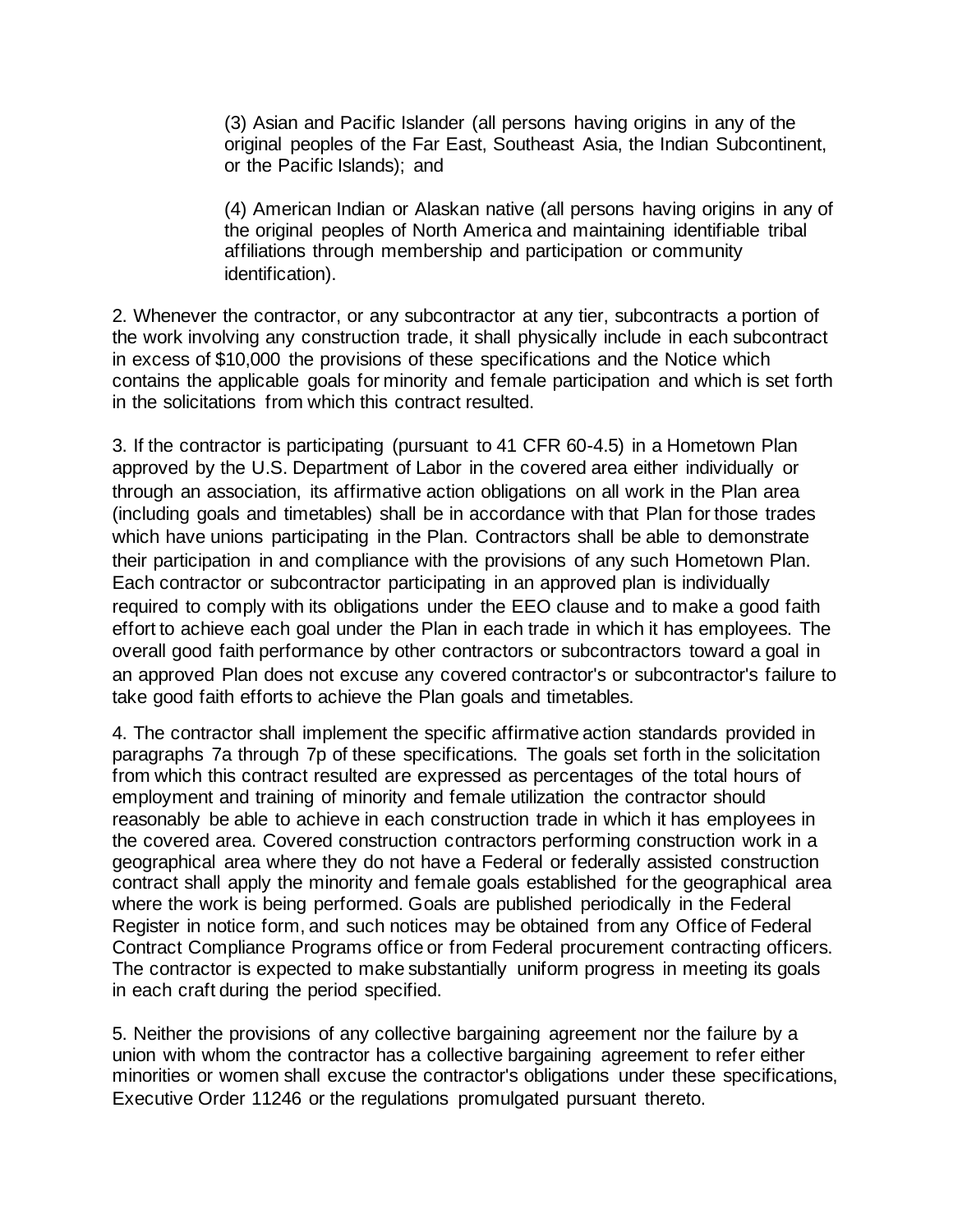6. In order for the non-working training hours of apprentices and trainees to be counted in meeting the goals, such apprentices and trainees shall be employed by the contractor during the training period and the contractor shall have made a commitment to employ the apprentices and trainees at the completion of their training, subject to the availability of employment opportunities. Trainees shall be trained pursuant to training programs approved by the U.S. Department of Labor.

7. The contractor shall take specific affirmative actions to ensure equal employment opportunity. The evaluation of the contractor's compliance with these specifications shall be based upon its effort to achieve maximum results from its actions. The contractor shall document these efforts fully and shall implement affirmative action steps at least as extensive as the following:

a. Ensure and maintain a working environment free of harassment, intimidation, and coercion at all sites, and in all facilities at which the contractor's employees are assigned to work. The contractor, where possible, will assign two or more women to each construction project. The contractor shall specifically ensure that all foremen, superintendents, and other onsite supervisory personnel are aware of and carry out the contractor's obligation to maintain such a working environment, with specific attention to minority or female individuals working at such sites or in such facilities.

b. Establish and maintain a current list of minority and female recruitment sources, provide written notification to minority and female recruitment sources and to community organizations when the contractor or its unions have employment opportunities available, and maintain a record of the organizations' responses.

c. Maintain a current file of the names, addresses, and telephone numbers of each minority and female off-the-street applicant and minority or female referral from a union, a recruitment source, or community organization and of what action was taken with respect to each such individual. If such individual was sent to the union hiring hall for referral and was not referred back to the contractor by the union or, if referred, not employed by the contractor, this shall be documented in the file with the reason therefore along with whatever additional actions the contractor may have taken.

d. Provide immediate written notification to the Director when the union or unions with which the contractor has a collective bargaining agreement has not referred to the contractor a minority person or female sent by the contractor, or when the contractor has other information that the union referral process has impeded the contractor's efforts to meet its obligations.

e. Develop on-the-job training opportunities and/or participate in training programs for the area which expressly include minorities and women, including upgrading programs and apprenticeship and trainee programs relevant to the contractor's employment needs, especially those programs funded or approved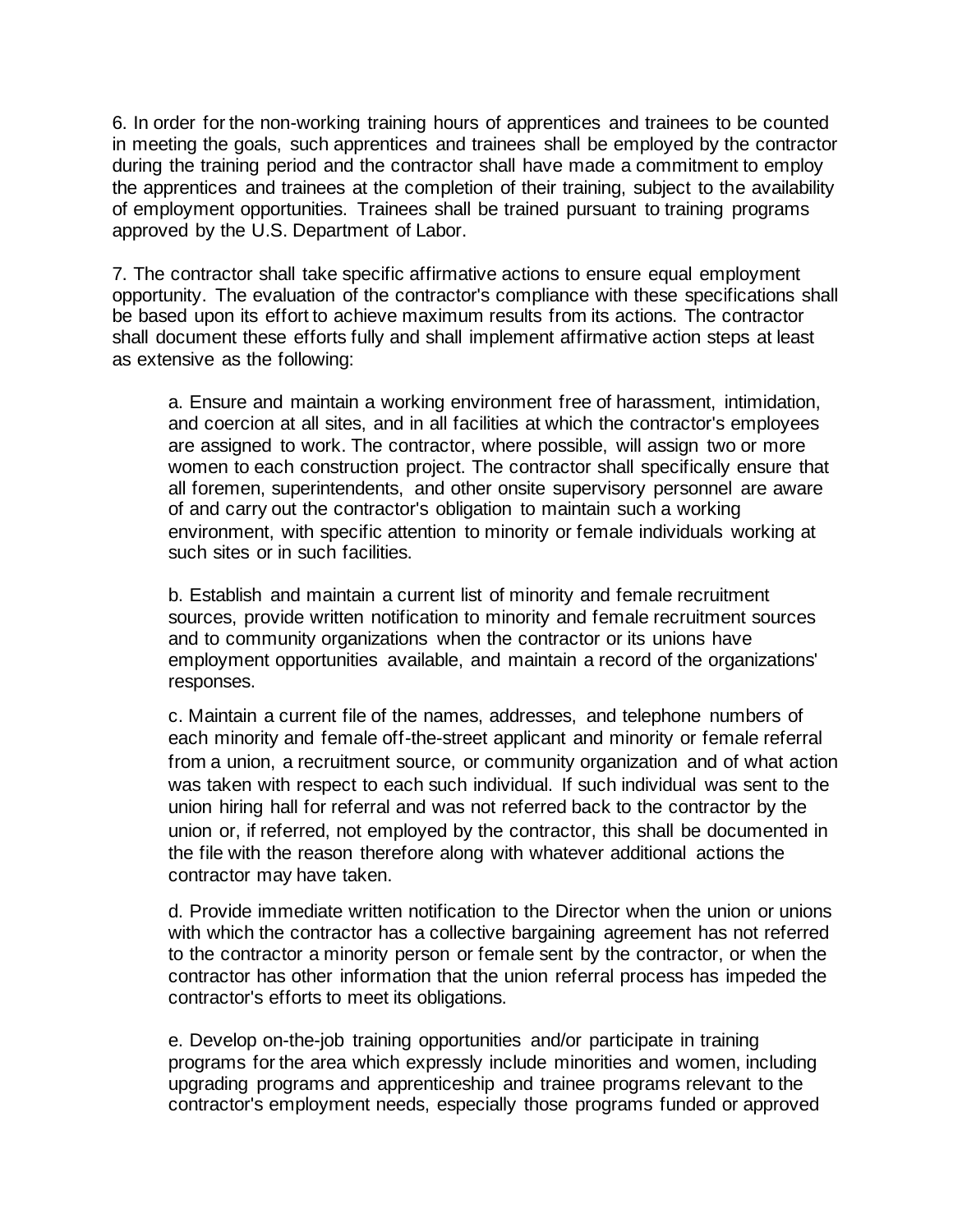by the Department of Labor. The contractor shall provide notice of these programs to the sources compiled under 7b above.

f. Disseminate the contractor's EEO policy by providing notice of the policy to unions and training programs and requesting their cooperation in assisting the contractor in meeting its EEO obligations; by including it in any policy manual and collective bargaining agreement; by publicizing it in the company newspaper, annual report, etc.; by specific review of the policy with all management personnel and with all minority and female employees at least once a year; and by posting the company EEO policy on bulletin boards accessible to all employees at each location where construction work is performed.

g. Review, at least annually, the company's EEO policy and affirmative action obligations under these specifications with all employees having any responsibility for hiring, assignment, layoff, termination, or other employment decisions including specific review of these items with onsite supervisory personnel such a superintendents, general foremen, etc., prior to the initiation of construction work at any job site. A written record shall be made and maintained identifying the time and place of these meetings, persons attending, subject matter discussed, and disposition of the subject matter.

h. Disseminate the contractor's EEO policy externally by including it in any advertising in the news media, specifically including minority and female news media, and providing written notification to and discussing the contractor's EEO policy with other contractors and subcontractors with whom the contractor does or anticipates doing business.

i. Direct its recruitment efforts, both oral and written, to minority, female, and community organizations, to schools with minority and female students; and to minority and female recruitment and training organizations serving the contractor's recruitment area and employment needs. Not later than one month prior to the date for the acceptance of applications for apprenticeship or other training by any recruitment source, the contractor shall send written notification to organizations, such as the above, describing the openings, screening procedures, and tests to be used in the selection process.

j. Encourage present minority and female employees to recruit other minority persons and women and, where reasonable, provide after school, summer, and vacation employment to minority and female youth both on the site and in other areas of a contractor's workforce.

k. Validate all tests and other selection requirements where there is an obligation to do so under 41 CFR Part 60-3.

l. Conduct, at least annually, an inventory and evaluation at least of all minority and female personnel, for promotional opportunities and encourage these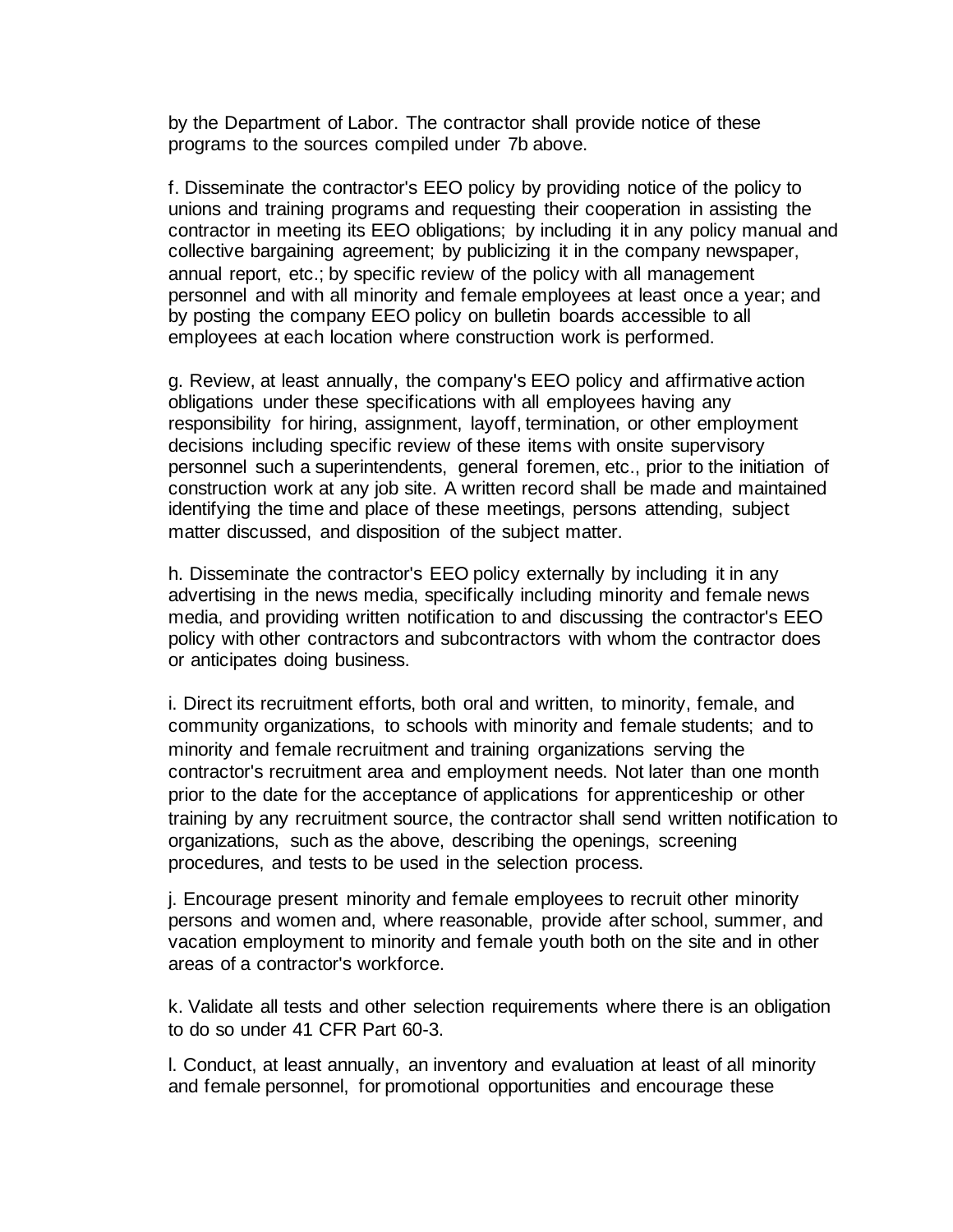employees to seek or to prepare for, through appropriate training, etc., such opportunities.

m. Ensure that seniority practices, job classifications, work assignments, and other personnel practices do not have a discriminatory effect by continually monitoring all personnel and employment related activities to ensure that the EEO policy and the contractor's obligations under these specifications are being carried out.

n. Ensure that all facilities and company activities are non-segregated except that separate or single user toilet and necessary changing facilities shall be provided to assure privacy between the sexes.

o. Document and maintain a record of all solicitations of offers for subcontracts from minority and female construction contractors and suppliers, including circulation of solicitations to minority and female contractor associations and other business associations.

p. Conduct a review, at least annually, of all supervisors' adherence to and performance under the contractor's EEO policies and affirmative action obligations.

8. Contractors are encouraged to participate in voluntary associations, which assist in fulfilling one or more of their affirmative action obligations (7a through 7p). The efforts of a contractor association, joint contractor union, contractor community, or other similar groups of which the contractor is a member and participant, may be asserted as fulfilling any one or more of its obligations under 7a through 7p of these specifications provided that the contractor actively participates in the group, makes every effort to assure that the group has a positive impact on the employment of minorities and women in the industry, ensures that the concrete benefits of the program are reflected in the contractor's minority and female workforce participation, makes a good faith effort to meet its individual goals and timetables, and can provide access to documentation which demonstrates the effectiveness of actions taken on behalf of the contractor. The obligation to comply, however, is the contractor's and failure of such a group to fulfill an obligation shall not be a defense for the contractor's noncompliance.

9. A single goal for minorities and a separate single goal for women have been established. The fails to carry out such sanctions and penalties shall be in violation of these specifications and Executive Order 11246, as amended.

10. The contractor shall not use the goals and timetables or affirmative action standards to discriminate against any person because of race, color, religion, sex, or national origin.

11. The contractor shall not enter into any subcontract with any person or firm debarred from Government contracts pursuant to Executive Order 11246.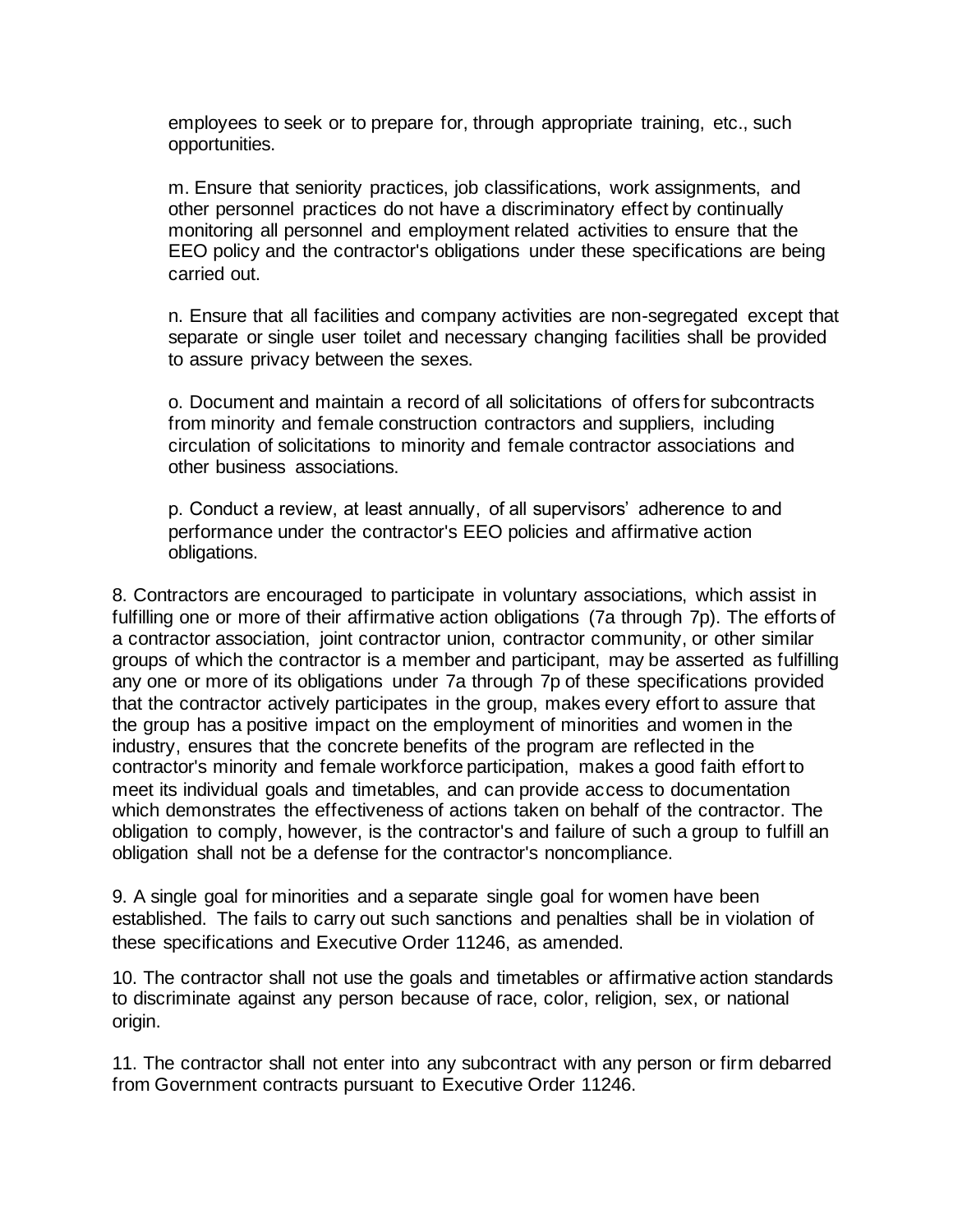12. The contractor shall carry out such sanctions and penalties for violation of these specifications and of the Equal Opportunity Clause, including suspension, termination, and cancellation of existing subcontracts as may be imposed or ordered pursuant to Executive Order 11246, as amended, and its implementing regulations, by the Office of Federal Contract Compliance Programs. Any contractor who fails to carry out such sanctions and penalties shall be in violation of these specifications and Executive Order 11246, as amended.

13. The contractor, in fulfilling its obligations under these specifications, shall implement specific affirmative action steps, at least as extensive as those standards prescribed in paragraph 7 of these specifications, so as to achieve maximum results from its efforts to ensure equal employment opportunity. If the contractor fails to comply with the requirements of the Executive Order, the implementing regulations, or these specifications, the Director shall proceed in accordance with 41 CFR 60-4.8.

14. The contractor shall designate a responsible official to monitor all employment related activity to ensure that the company EEO policy is being carried out, to submit reports relating to the provisions hereof as may be required by the Government, and to keep records. Records shall at least include for each employee, the name, address, telephone number, construction trade, union affiliation if any, employee identification number when assigned, social security number, race, sex, status (e.g., mechanic, apprentice, trainee, helper, or laborer), dates of changes in status, hours worked per week in the indicated trade, rate of pay, and locations at which the work was performed. Records shall be maintained in an easily understandable and retrievable form; however, to the degree that existing records satisfy this requirement, contractors shall not be required to maintain separate records.

15. Nothing herein provided shall be construed as a limitation upon the application of other laws which establish different standards of compliance or upon the application of requirements for the hiring of local or other area residents (e.g., those under the Public Works Employment Act of 1977 and the Community Development Block Grant Program).

#### **FEDERAL FAIR LABOR STANDARDS ACT (FEDERAL MINIMUM WAGE) (Reference: 29 USC § 201,** *et seq***.)**

All contracts and subcontracts that result from this solicitation incorporate by reference the provisions of 29 CFR part 201, the Federal Fair Labor Standards Act (FLSA), with the same force and effect as if given in full text. The FLSA sets minimum wage, overtime pay, recordkeeping, and child labor standards for full and part time workers.

The contractor has full responsibility to monitor compliance to the referenced statute or regulation. The contractor must address any claims or disputes that arise from this requirement directly with the U.S. Department of Labor – Wage and Hour Division.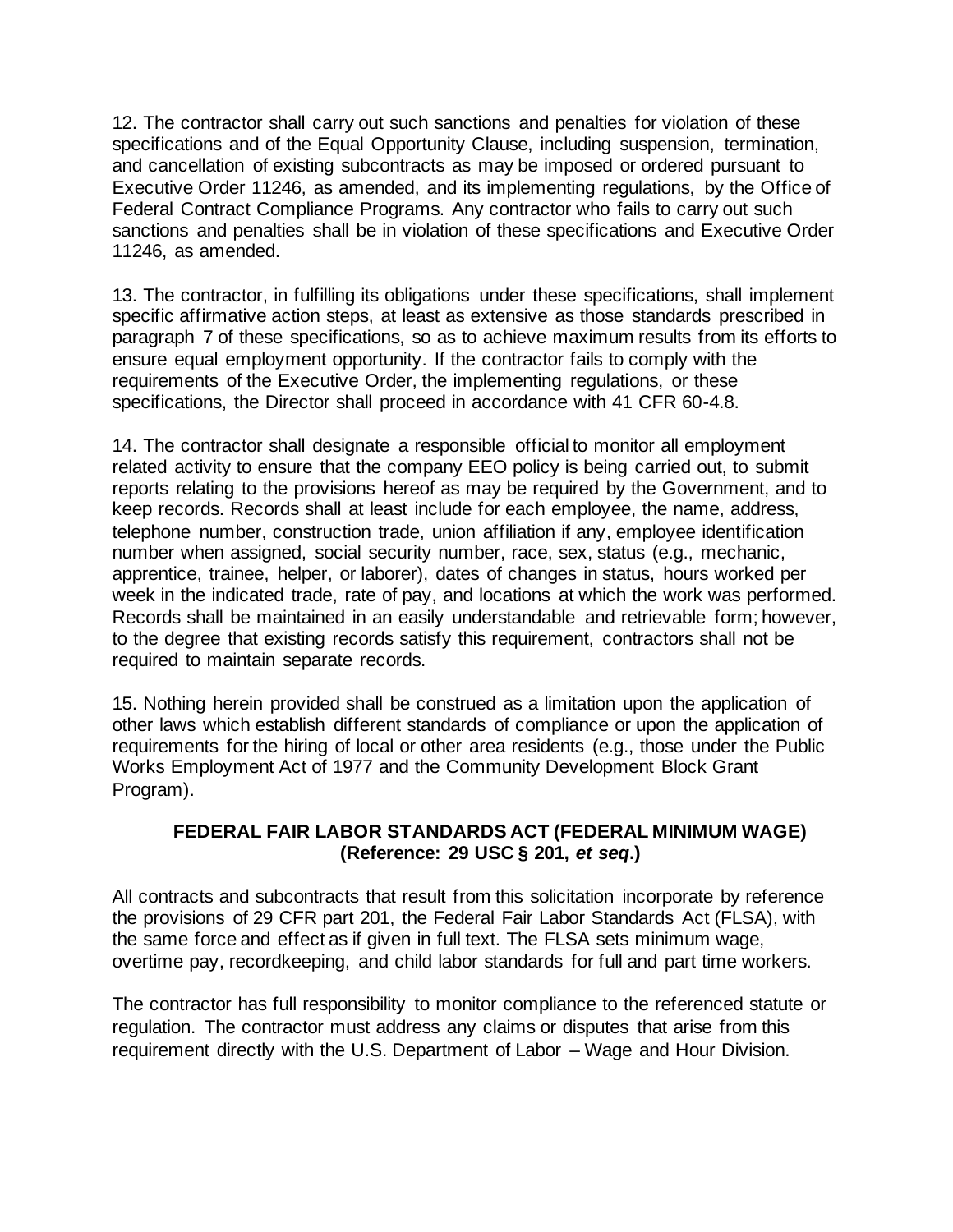#### **Certification regarding lobbying**

The bidder or Offeror certifies by signing and submitting this bid or proposal, to the best of his or her knowledge and belief, that:

(1) No Federal appropriated funds have been paid or will be paid, by or on behalf of the Bidder or Offeror, to any person for influencing or attempting to influence an officer or employee of an agency, a Member of Congress, an officer or employee of Congress, or an employee of a Member of Congress in connection with the awarding of any Federal contract, the making of any Federal grant, the making of any Federal loan, the entering into of any cooperative agreement, and the extension, continuation, renewal, amendment, or modification of any Federal contract, grant, loan, or cooperative agreement.

(2) If any funds other than Federal appropriated funds have been paid or will be paid to any person for influencing or attempting to influence an officer or employee of any agency, a Member of Congress, an officer or employee of Congress, or an employee of a Member of Congress in connection with this Federal contract, grant, loan, or cooperative agreement, the undersigned shall complete and submit Standard Form-LLL, "Disclosure Form to Report Lobbying," in accordance with its instructions.

(3) The undersigned shall require that the language of this certification be included in the award documents for all sub-awards at all tiers (including subcontracts, sub-grants, and contracts under grants, loans, and cooperative agreements) and that all sub-recipients shall certify and disclose accordingly.

This certification is a material representation of fact upon which reliance was placed when this transaction was made or entered into. Submission of this certification is a prerequisite for making or entering into this transaction imposed by section 1352, title 31, U.S. Code. Any person who fails to file the required certification shall be subject to a civil penalty of not less than \$10,000 and not more than \$100,000 for each such failure.

#### **Prohibition of Segregated Facilities**

(a) The Contractor agrees that it does not and will not maintain or provide for its employees any segregated facilities at any of its establishments, and that it does not and will not permit its employees to perform their services at any location under its control where segregated facilities are maintained. The Contractor agrees that a breach of this clause is a violation of the Equal Opportunity clause in this contract.

(b) "Segregated facilities," as used in this clause, means any waiting rooms, work areas, rest rooms and wash rooms, restaurants and other eating areas, time clocks, locker rooms and other storage or dressing areas, parking lots, drinking fountains, recreation or entertainment areas, transportation, and housing facilities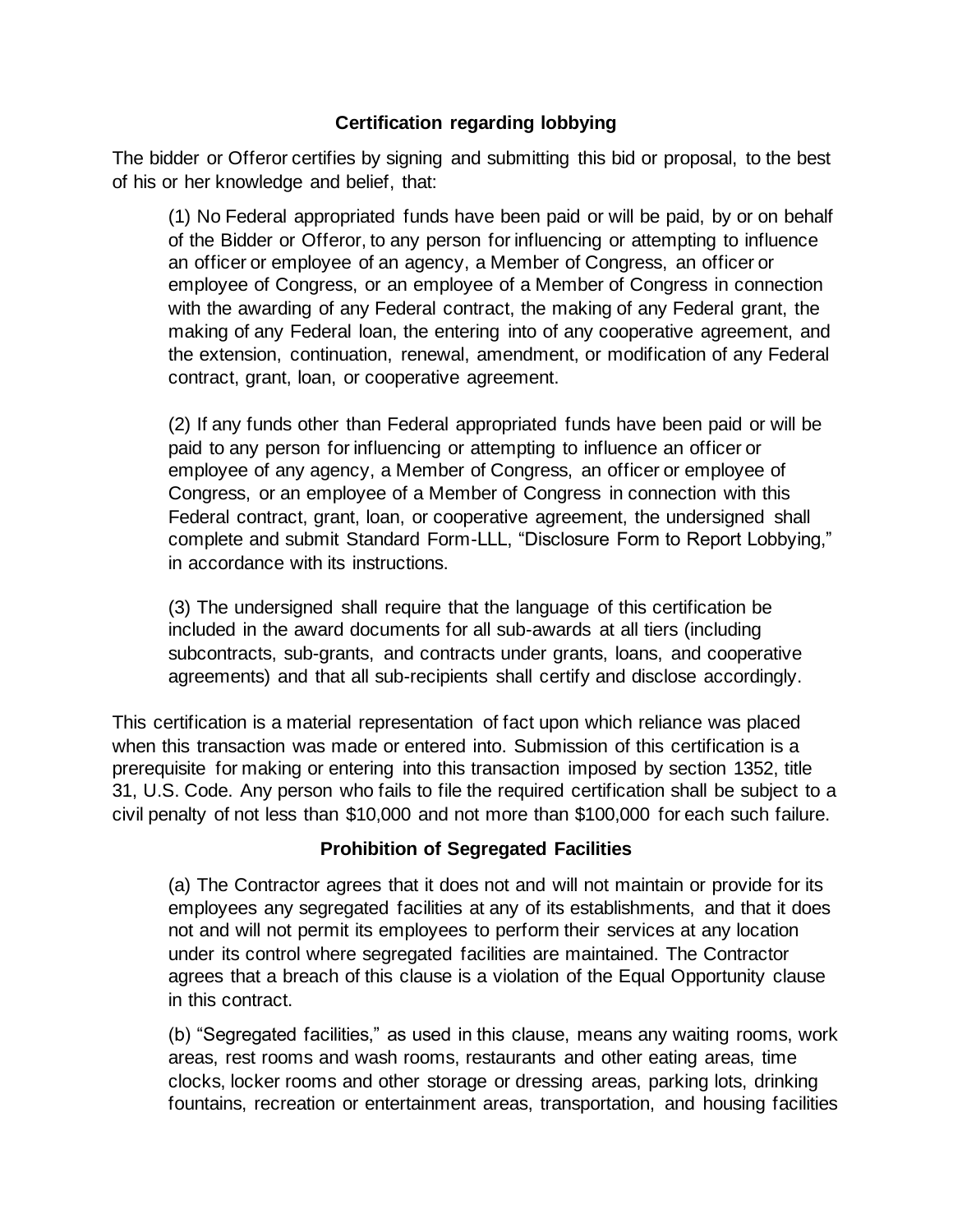provided for employees, that are segregated by explicit directive or are in fact segregated on the basis of race, color, religion, sex, or national origin because of written or oral policies or employee custom. The term does not include separate or single-user rest rooms or necessary dressing or sleeping areas provided to assure privacy between the sexes.

(c) The Contractor shall include this clause in every subcontract and purchase order that is subject to the Equal Opportunity clause of this contract.

#### **Occupational Safety and Health Act of 1970**

All contracts and subcontracts that result from this solicitation incorporate by reference the requirements of 29 CFR Part 1910 with the same force and effect as if given in full text. Contractor must provide a work environment that is free from recognized hazards that may cause death or serious physical harm to the employee. The Contractor retains full responsibility to monitor its compliance and their subcontractor's compliance with the applicable requirements of the Occupational Safety and Health Act of 1970 (20 CFR Part 1910). Contractor must address any claims or disputes that pertain to a referenced requirement directly with the U.S. Department of Labor – Occupational Safety and Health Administration.

#### **Procurement of Recovered Materials**

Contractor and subcontractor agree to comply with Section 6002 of the Solid Waste Disposal Act, as amended by the Resource Conservation and Recovery Act, and the regulatory provisions of 40 CFR Part 247. In the performance of this contract and to the extent practicable, the Contractor and subcontractors are to use of products containing the highest percentage of recovered materials for items designated by the Environmental Protection Agency (EPA) under 40 CFR Part 247 whenever:

a) The contract requires procurement of \$10,000 or more of a designated item during the fiscal year; or,

b) The contractor has procured \$10,000 or more of a designated item using Federal funding during the previous fiscal year.

The list of EPA-designated items is available at www.epa.gov/epawaste/conserve/tools/cpg/products/.

Section 6002(c) establishes exceptions to the preference for recovery of EPAdesignated products if the contractor can demonstrate the item is:

a) Not reasonably available within a timeframe providing for compliance with the contract performance schedule;

b) Fails to meet reasonable contract performance requirements; or

c) Is only available at an unreasonable price.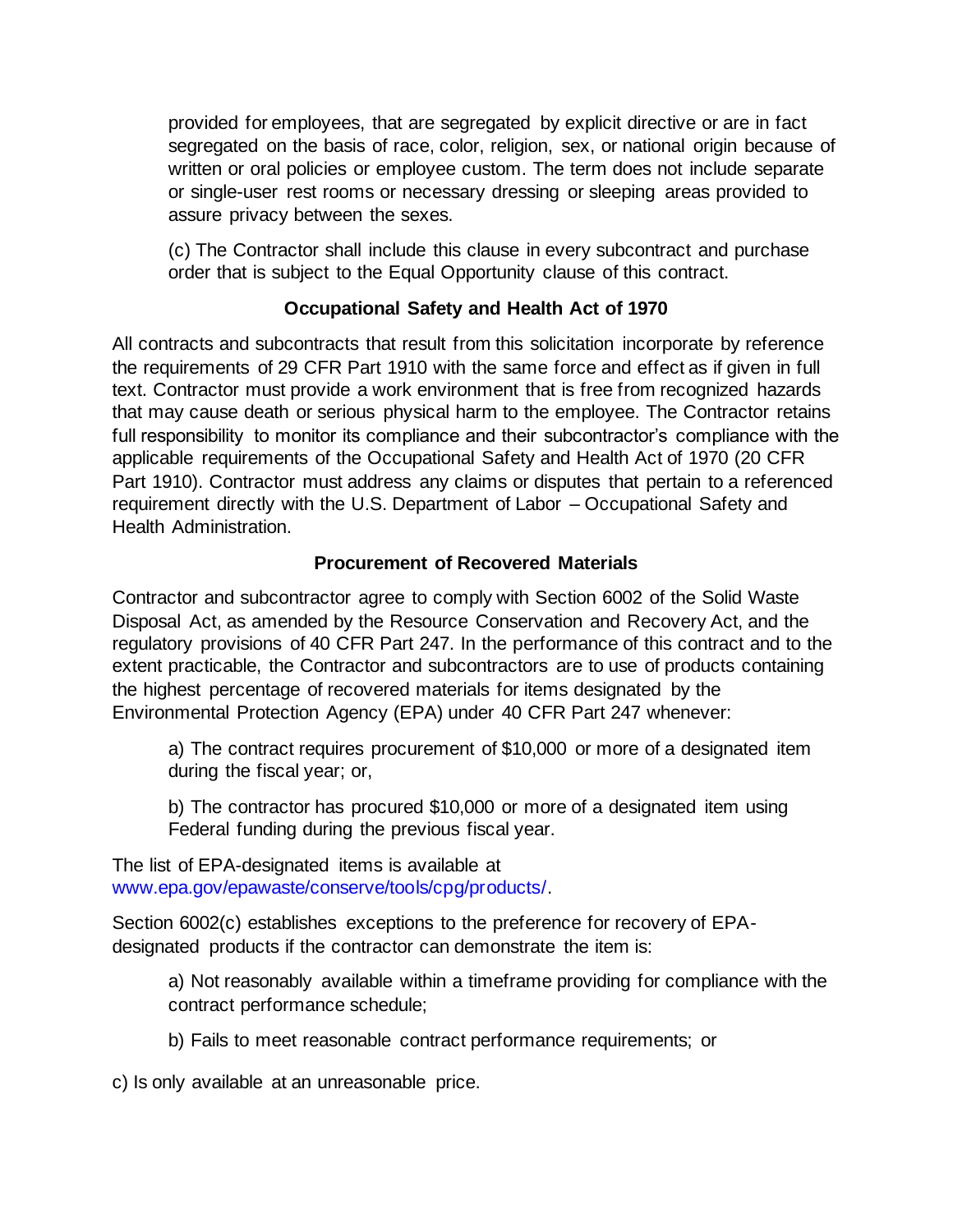#### **SECTION V – EXHIBITS**

#### **5.0 EXHIBITS**

- Exhibit 1 Proposal Certification<br>Exhibit 2 Sample Agreement
- Sample Agreement
- 
- Exhibit 3 Exceptions<br>Exhibit 4 Minimum In Exhibit 4 Minimum Insurance Requirements<br>Exhibit 5 Statement of Work
- Statement of Work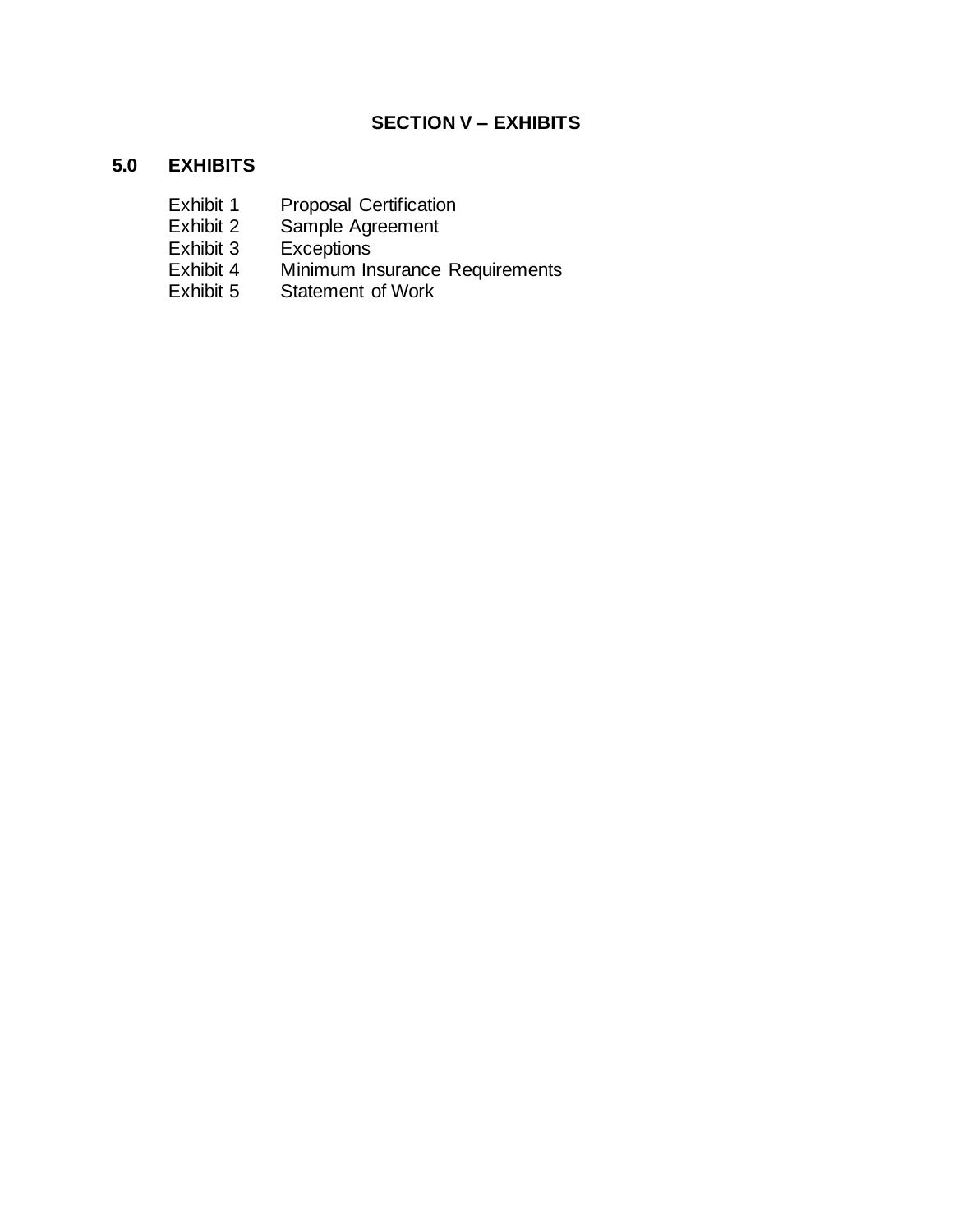# **EXHIBIT 1 PROPOSAL CERTIFICATION**

Check or Mark the space after each number to indicate compliance.

1. \_\_\_\_\_\_ Address of Offeror's Principal Place of Business:

Does Offeror have an established office or facility in Colorado Springs?

Yes No No

If yes, indicate address below if different than Principal Place of Business.

Colorado Springs Facility - Year established \_\_\_\_\_\_\_\_\_\_\_

Address of Colorado Springs Facility:

Percent of Work to be Performed from Principal Place of Business? \_\_\_\_\_\_

Percent of Work to be Performed from Colorado Springs Facility? \_\_\_\_\_\_

2. \_\_\_\_\_\_ Indicate your ability to provide a certificate of insurance evidencing the required coverage types and limits specified in Minimum Insurance Requirements Exhibit. (The certificate of insurance must reflect the City of Colorado Springs as an Additional Insured, as applicable.)

Indicate your ability to comply with the following requirements:

The City shall be added as an Additional Insured to all liability policies:

Yes No No

Your property and liability insurance company is licensed to do business in Colorado:

Yes \_\_\_\_\_\_ No \_\_\_\_\_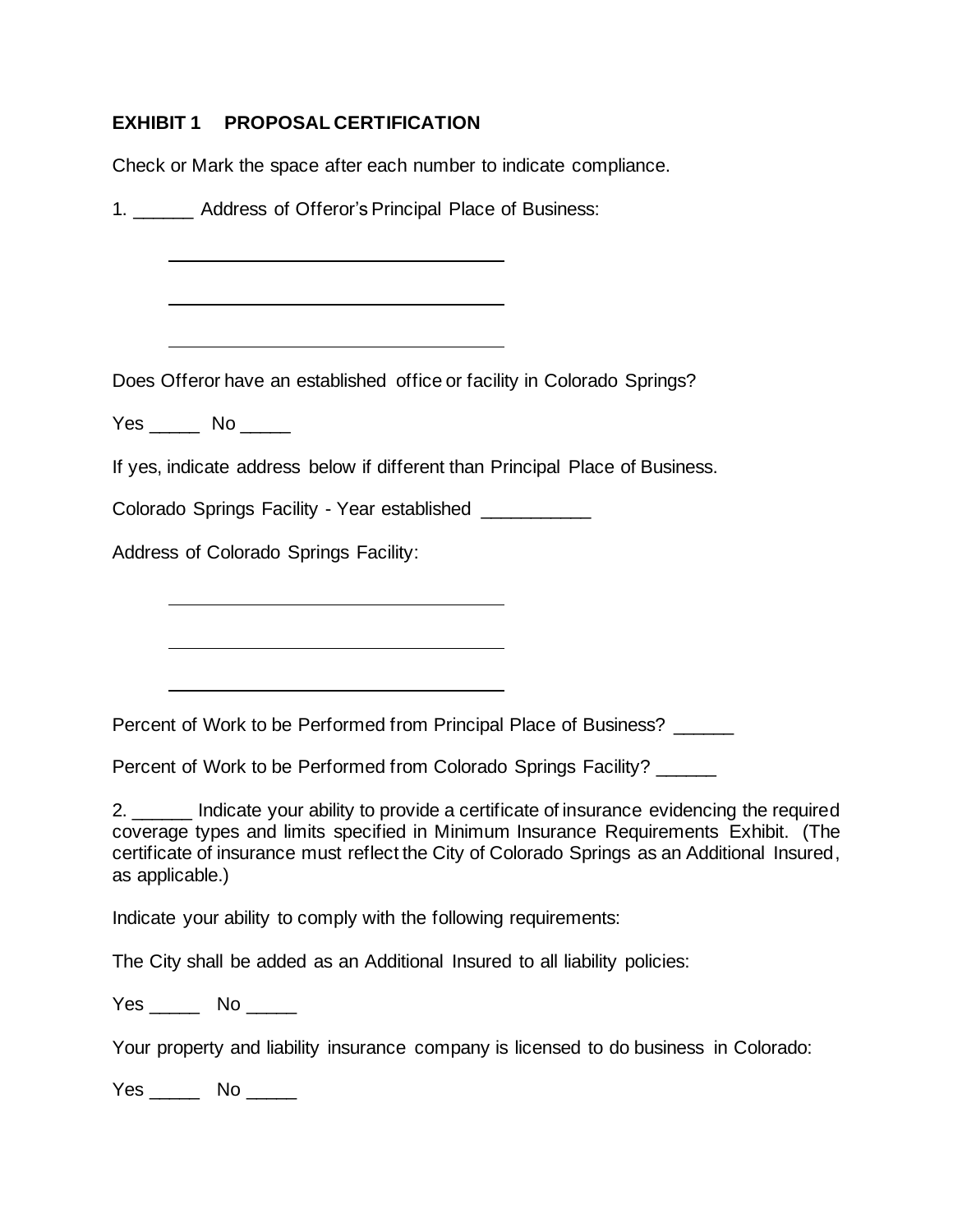Provide the name of your property and liability insurance company here:

Name: \_\_\_\_\_\_\_\_\_\_\_\_\_\_\_\_\_\_\_\_\_\_\_\_\_\_\_\_\_\_\_\_\_\_\_\_\_\_\_\_\_\_\_\_\_\_\_\_\_\_\_\_\_\_\_\_\_\_\_

Your property and liability insurance company has an AM best rating of not less than B+ and/or VII:

Yes No No

Worker's Compensation Insurance is carried for all employees and covers work done in Colorado.

Yes \_\_\_\_\_\_\_ No \_\_\_\_\_\_

3. \_\_N/A\_\_\_ Provide one (1) copy of current financial statements (if required). Enclose financial information in a separate envelope; do not bind with the other proposal copies. If review of the information is to be restricted to the City's financial officer, it must be marked accordingly. Audited financial statements may be requested of shortlisted firms.

4. \_\_\_\_\_\_ Provide the completed and signed proposal. (Proposals must be identified as specified in this RFP document). All required Exhibits are attached.

By signing below, the Offeror certifies that no person or firm other than the Offeror or as otherwise indicated has any interest whatsoever in this offer or any Contract that may be entered into as a result of this offer and that in all respects the offer is legal and firm, submitted in good faith without collusion or fraud.

Offeror has appointed \_\_\_\_\_\_\_\_\_\_\_\_\_\_\_\_\_\_\_\_\_\_\_\_\_\_\_\_\_\_\_\_ as the Offeror's representative and contact for all questions or clarifications in regard to this Offeror.

 $\text{Telephone:} \quad (\_\_\_) \_\_\_\_\_\_\_\_\_\_\_\_\_\_\_\_\_\_\_\_\_$ 

Email: \_\_\_\_\_\_\_\_\_\_\_\_\_\_\_\_\_

The undersigned acknowledges and understands the terms, conditions, Specifications and all Requirements contained and/or referenced and are legally authorized by the Offeror to make the above statements or representations.

(Name of Company) (Signature)

(Address) Date

(City, State and Zip) (Telephone Number)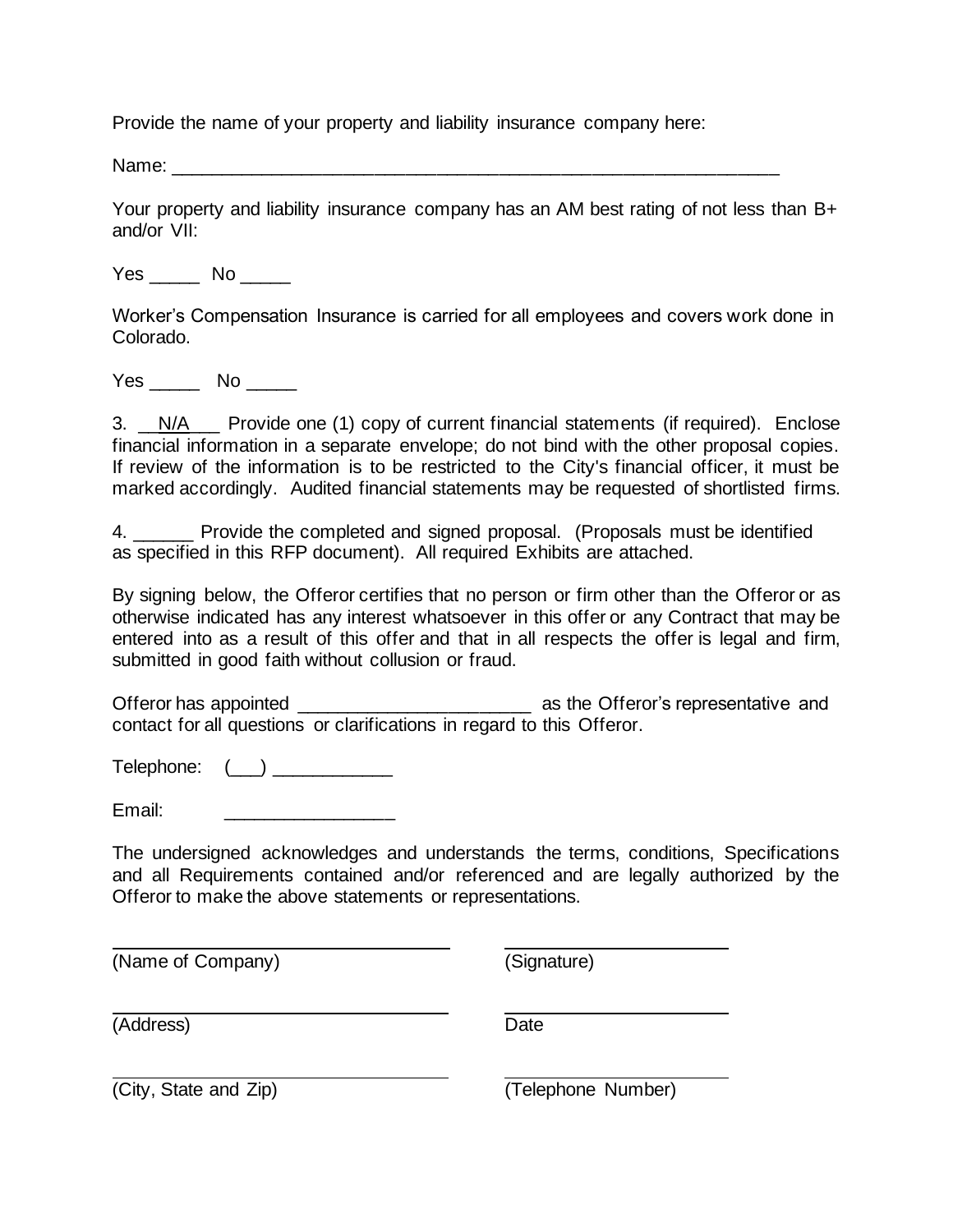| (Name typed/Printed)                         | (Title)           |             |
|----------------------------------------------|-------------------|-------------|
| (E-Mail Address)                             |                   |             |
| <b>FEDERAL TAX ID#</b>                       |                   |             |
| This Company Is: Corporation__<br><b>LLC</b> | <b>Individual</b> | Partnership |
|                                              |                   |             |

**Offeror hereby acknowledges receipt of the following amendments, if applicable**  Offeror agrees that it is bound by all Amendments identified herein.

| AMENDMENT#1 | DATED: |
|-------------|--------|
| AMENDMENT#2 | DATED: |
| AMENDMENT#3 | DATED: |

**Please Note the attached Representations and Certifications must be initialed by Offeror in the spaces provided and returned with this certification.**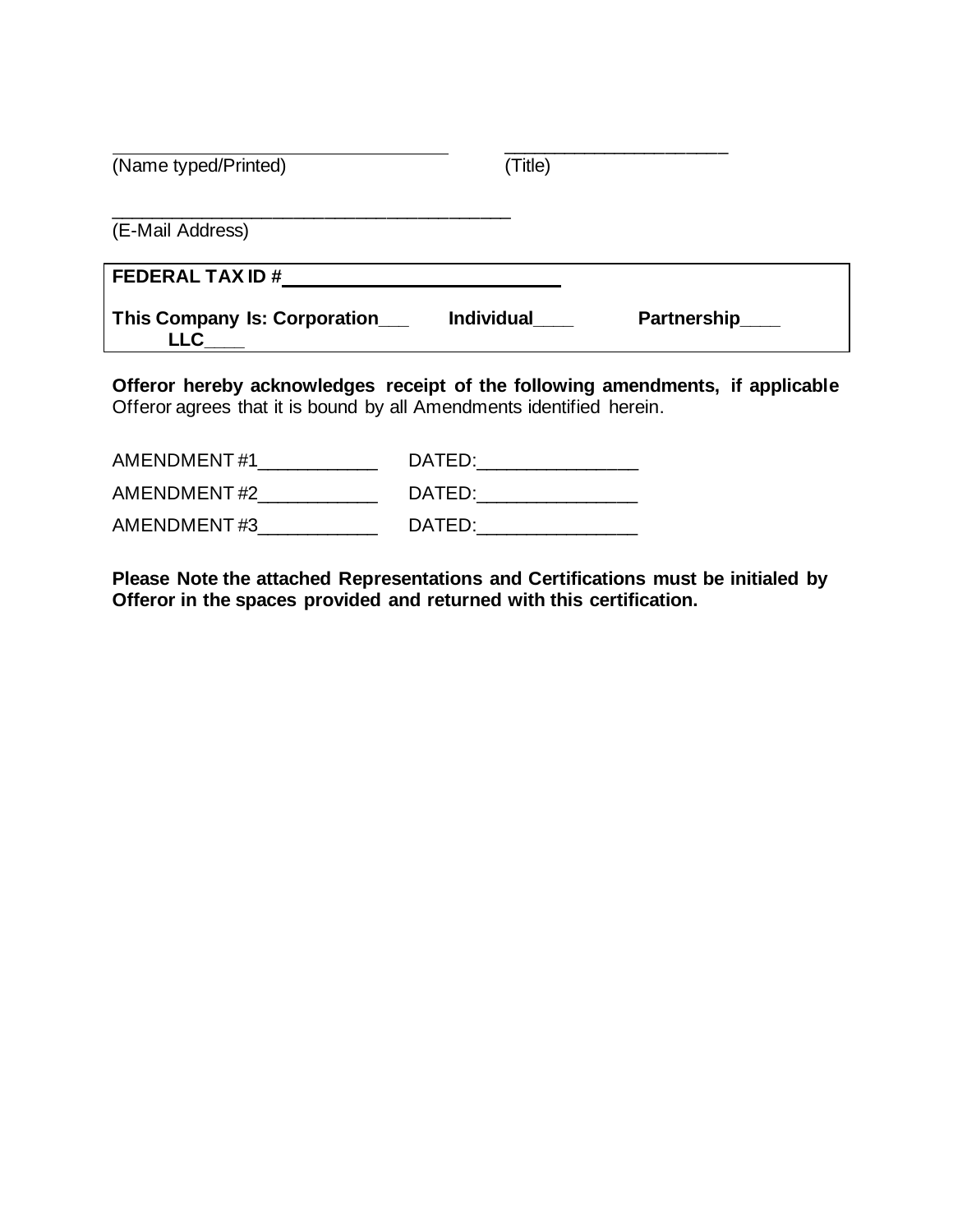# **REPRESENTATIONS AND CERTIFICATIONS**

Exhibit 1 Continued

### **1. INSURANCE REQUIREMENTS**

Offeror shall comply with all insurance requirements and will submit the Insurance Certificates prior to performance start date. If limits are different from the stated amounts, Offeror shall explain variance. Certain endorsements and "additionally insured" statements may require further clarification and specific statements on a project specific basis and should have been described in the Offeror's proposal.

\_\_\_\_\_\_\_\_\_\_ Initials for 1

# **2. ETHICS VIOLATIONS**

a) The Offeror shall have in place and follow reasonable procedures designed to prevent and detect possible violations described in this clause in its own operations and direct business relationships.

b) Offeror certifies the Offeror has not violated or caused any person to violate, and shall not violate or cause any person to violate, the City's Code of Ethics contained in Article 3, of Chapter 1 of the City Code and in the City's Procurement Rules and **Regulations** 

c) When the Offeror has reasonable grounds to believe that a violation described in this clause may have occurred, the Offeror shall promptly report the possible violation to the City Contracts Specialist in writing.

c) The Offeror must disclose with the signing of this proposal, the name of any officer, director, or agent who is also an employee of the City and any City employee who owns, directly or indirectly, an interest of ten percent (10%) or more in the Offeror's firm or any of its branches.

d) In addition, the Offeror must report any conflict or apparent conflict, current or discovered during the performance of the Contract, to the City Contracts Specialist. e) The Offeror shall not engage in providing gifts, meals or other amenities to City employees. The right of the Offeror to proceed may be terminated by written notice issued by City Contracts Specialist if Offeror offered or gave a gratuity to an officer,

official, or employee of the City and intended by the gratuity to obtain a contract or favorable treatment under a contract.

f) The Offeror shall cooperate fully with the City or any agency investigating a possible violation on behalf of the City. If any violation is determined, the Offeror will properly compensate the City.

g) The Offeror agrees to incorporate the substance of this clause (after substituting "Contractor" for "Offeror") in all subcontracts under this offer.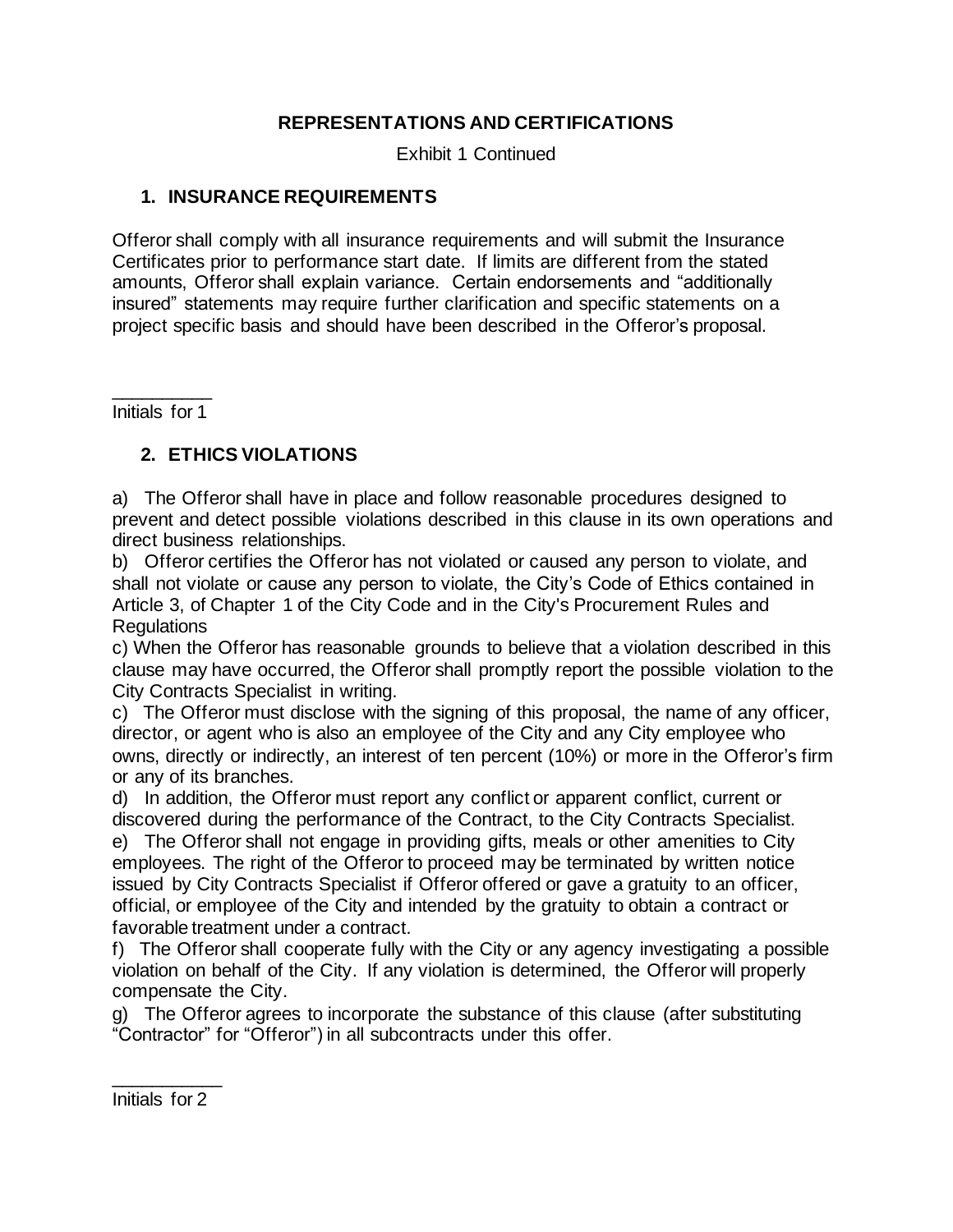# **3. ILLEGAL ALIENS**

If Offeror has any employees or subcontractors, Offeror shall comply with § 8-17.5-101, et seq., C.R.S. regarding Illegal Aliens – Public Contracts for Services, and this section of this Agreement. 8-17.5-102 includes, in part, that:

- 1. Offeror shall not:
	- a. Knowingly employ or contract with an illegal alien to perform work under this Agreement; or
	- b. Enter into a contract with a subcontractor that fails to certify to Offeror that the subcontractor shall not knowingly employ or contract with an illegal alien to perform work under this Agreement.
- 2. Offeror has verified or attempted to verify that Offeror does not employ any illegal aliens and, will participate in the E-Verify Program or State Department program in order to confirm eligibility of all employees who are newly hired to perform work under public contract for services.
- 3. Offeror will not use E-Verify Program or State Department program procedures to undertake pre-employment screening of job applicants while the public contract for services is being performed.
- 4. If Offeror obtains actual knowledge that a subcontractor performing work under this Agreement knowingly employs or contracts with an illegal alien, Provider shall:
	- a. Notify the subcontractor and the City within three days that Offeror has actual knowledge that the subcontractor is employing or contracting with an illegal alien; and
	- b. Terminate the subcontract with the subcontractor if within three days of receiving such notice, the subcontractor does not stop employing or contracting with the illegal alien. However, the Offeror shall not terminate the contract with the subcontractor if during this three day period:
		- i. The subcontractor provides information which establishes that the subcontractor has not knowingly employed or contracted with an illegal alien, and
		- ii. The Offeror will not employ the illegal aliens in the performance of any City contract.
- 5. Offeror shall comply with any reasonable request by the Department of Labor and Employment made in the course of an investigation that the Department is undertaking pursuant to the authority established in §8-17.5-102(5), C.R.S.
- 6. If Offeror violates this provision, the City may terminate the contract for a breach of contract. If the Agreement is terminated, the Offeror shall be liable for actual and consequential damages.

 $\overline{\phantom{a}}$ Initials for 3

# **4. COOPERATION WITH OTHER CONTRACTORS**

Other City activities/contracts may be in progress or start during the performance of this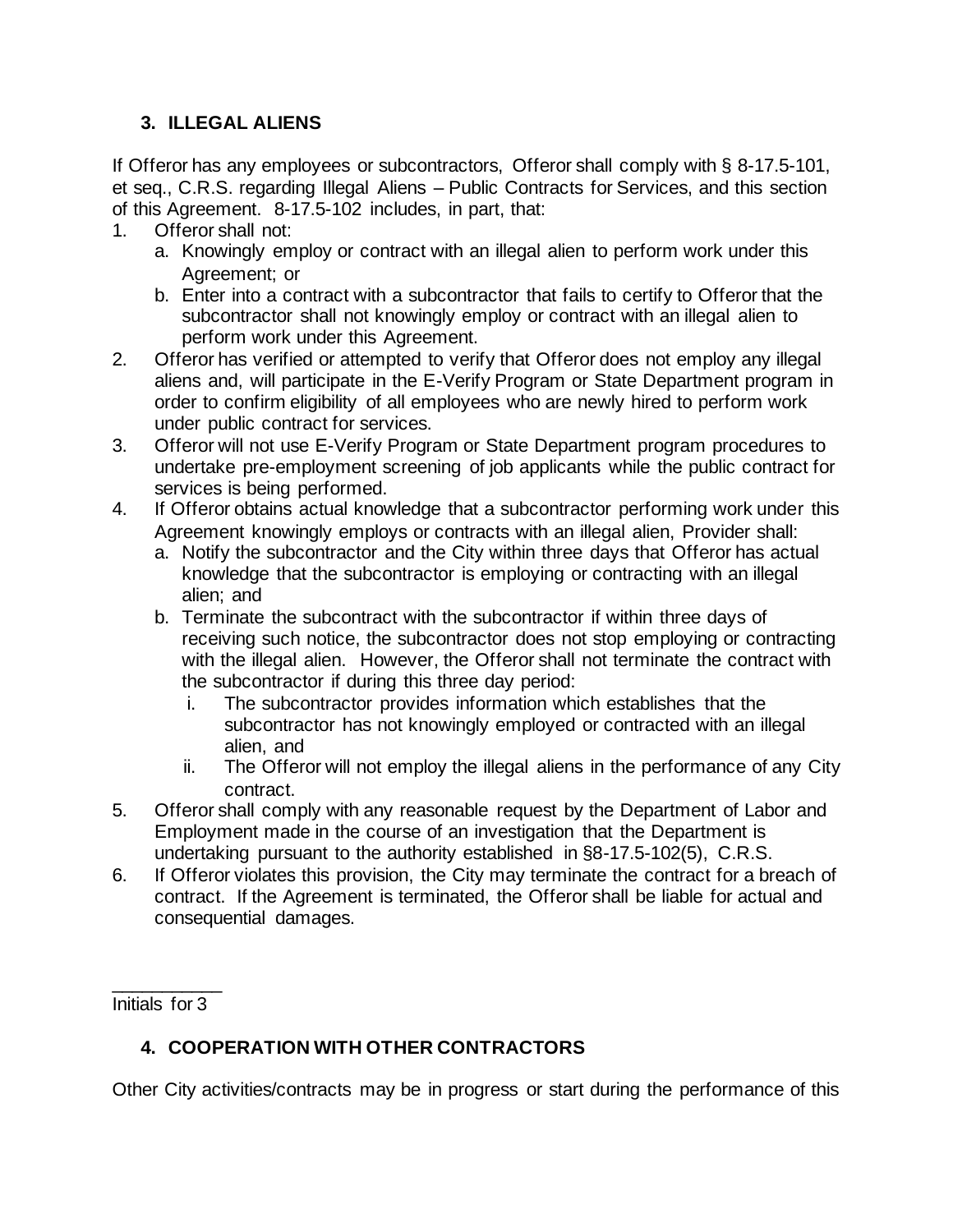contract. The Offeror shall coordinate the work harmoniously with the other contractors or City personnel, if applicable.

\_\_\_\_\_\_\_\_\_\_\_ Initials for 4

### **5. INTERNET USE**

Should the Offeror require access to City Internet resources in the performance of this requirement, a "Contractor's Internet Use Agreement" form must be separately signed by each individual having access to the City Network. The completed Contractor's Internet Use Agreement will be maintained with this agreement. Inappropriate use of the City Network will be grounds for immediate termination of any awarded contact.

\_\_\_\_\_\_\_\_\_\_\_ Initials for 5

### **6. LITIGATION**

If awarded a contract, Offeror shall notify the City within five (5) calendar days after being served with a summons, complaint, or other pleading in any matter which has been filed in any federal or state court or administrative agency. The Offeror shall deliver copies of such document(s) to the City's Procurement Services Manager. The term "litigation" includes an assignment for the benefit of creditors, and filings of bankruptcy, reorganization and/or foreclosure.

 $\overline{\phantom{a}}$ Initials for 6

# **7. CONTRACTOR'S REGISTRATION INFORMATION**

Offeror's firm verifies and states that they are (check all that apply):

- Large Business (i.e. do not qualify as a small business or non-profit)
- Nonprofit
- \_\_\_\_\_\_\_ Small Business
- Minority Owned Business/Small Disadvantaged Business
- Woman Owned Business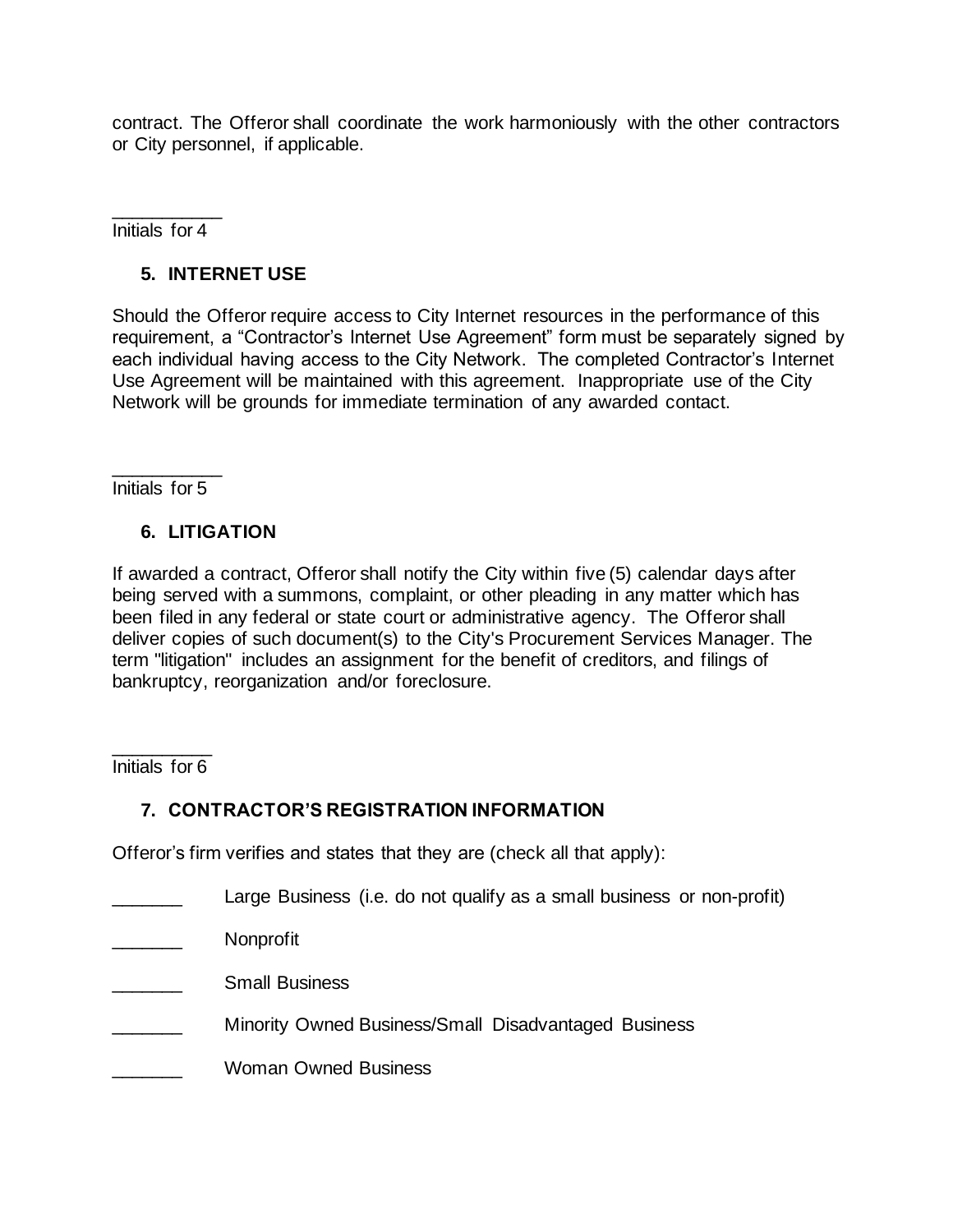Veteran Owned Business

Service-Disabled Veteran Owned Business

\_\_\_\_\_\_\_ HUBZone Business

Note: The City accepts self-certification for these categories in accordance with Small Business Administration (SBA) standards. The SBA size standards are found on the SBA website [https://www.sba.gov/content/am-i-small-business-concern.](https://www.sba.gov/content/am-i-small-business-concern) 

 $\overline{\phantom{a}}$ Initials for 7

#### **8. CONTRACTOR PERSONNEL**

a) The Offeror shall appoint one of its key personnel as the "Authorized Representative" who shall have the power and authority to interface with the City and represent the Offeror in all administrative matters concerning this proposal and any awarded contract, including without limitation such administrative matters as correction of problems modifications, and reduction of costs.

b) The Authorized Representative shall be the person identified in the Offeror's proposal, unless the Offeror provides written notice to the City naming another person to serve as its Authorized Representative. Communications received by the City Contracts Specialist from the Authorized Representative shall be deemed to have been received from the Offeror.

|                                 | (Name)  |
|---------------------------------|---------|
|                                 | (Title) |
| Can be reached at               |         |
|                                 |         |
| Home telephone number:          |         |
| Cellular telephone number:      |         |
| E-mail address: E-mail address: |         |
|                                 |         |

\_\_\_\_\_\_\_\_\_\_\_\_ Initials for 8

### **9. OFFEROR'S CERTIFICATION**

The undersigned hereby affirms that:

a) He/She/They is a duly authorized agent of the Offeror;

b) He/She/They has read and agrees to the City's standard terms and conditions attached.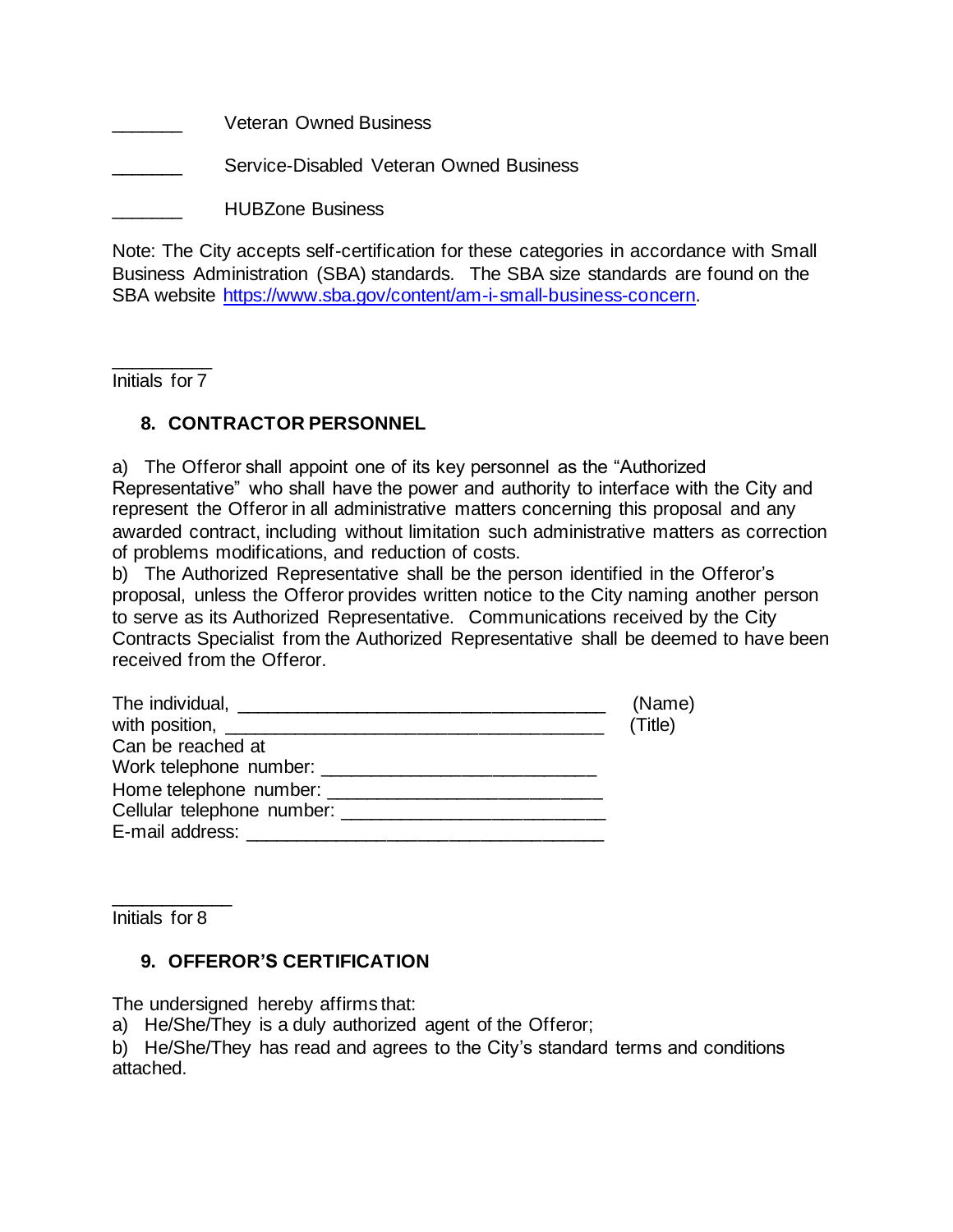c) The offer is presented in full compliance with the collusive prohibitions of the City of Colorado Springs. The Offeror certifies that no employee of its firm has discussed, or compared the offer with any other Offeror or City employee and has not colluded with any other Offeror or City employee.

d) The Offeror certifies that it has checked all of its figures, and understands that the City will not be responsible for any errors or omissions on the part of the Offeror in preparing its proposal.

e) By submitting an offer the Offeror certifies that it has complied and will comply with all requirements of local, state, and federal laws, and that no legal requirements have been or will be violated in making or accepting this solicitation.

I hereby certify that I am submitting the proposal based on my company's capabilities to provide quality products and/or services on time.

Initials for 9

\_\_\_\_\_\_\_\_\_\_\_\_

### **10.OFFEROR CERTIFICATION REGARDING DEBARMENT, SUSPENSION, PROPOSED DEBARMENT, AND OTHER RESPONSIBILITY MATTERS:**

- 1. The Offeror certifies to the best of its knowledge and belief, that (i) the Offeror and/or any of its Principals
	- a. Are ( ), Are not ( ) presently debarred, suspended, proposed for debarment, or declared ineligible for the award of contracts by any Federal agency;
	- b. Have ( ), Have not ( ), within a three year period preceding this offer, been convicted of or had a civil judgment rendered against them for: commission of fraud or a criminal offense in connection with obtaining, attempting to obtain, or performing a public (federal, state, local) contract or subcontract; violation of Federal or state antitrust statutes relation to the submission of offers; or commission of embezzlement, theft, forgery, bribery, falsification or destruction of records, making false statement, tax evasion, or receiving stolen property; and
	- c. Are ( ), Are not ( ) presently indicated for, or otherwise criminally or civilly charged by a governmental entity with, commission of any of the offenses enumerated in any paragraphs above.
- 2. The Offeror shall provide immediate written notice to the City Contracts Specialist if, at any time prior to contract award, the Offeror learns that its certification was erroneous when submitted or has become erroneous by reasons of changed circumstances.
- 3. The certification in paragraph 1. above, is a material representation of fact upon which reliance was placed when making award. If it is later determined that the Offeror knowingly rendered an erroneous certification, in addition to other remedies available to the City, the City Contracts Specialist may terminate the contract resulting from this solicitation for default. Termination for default may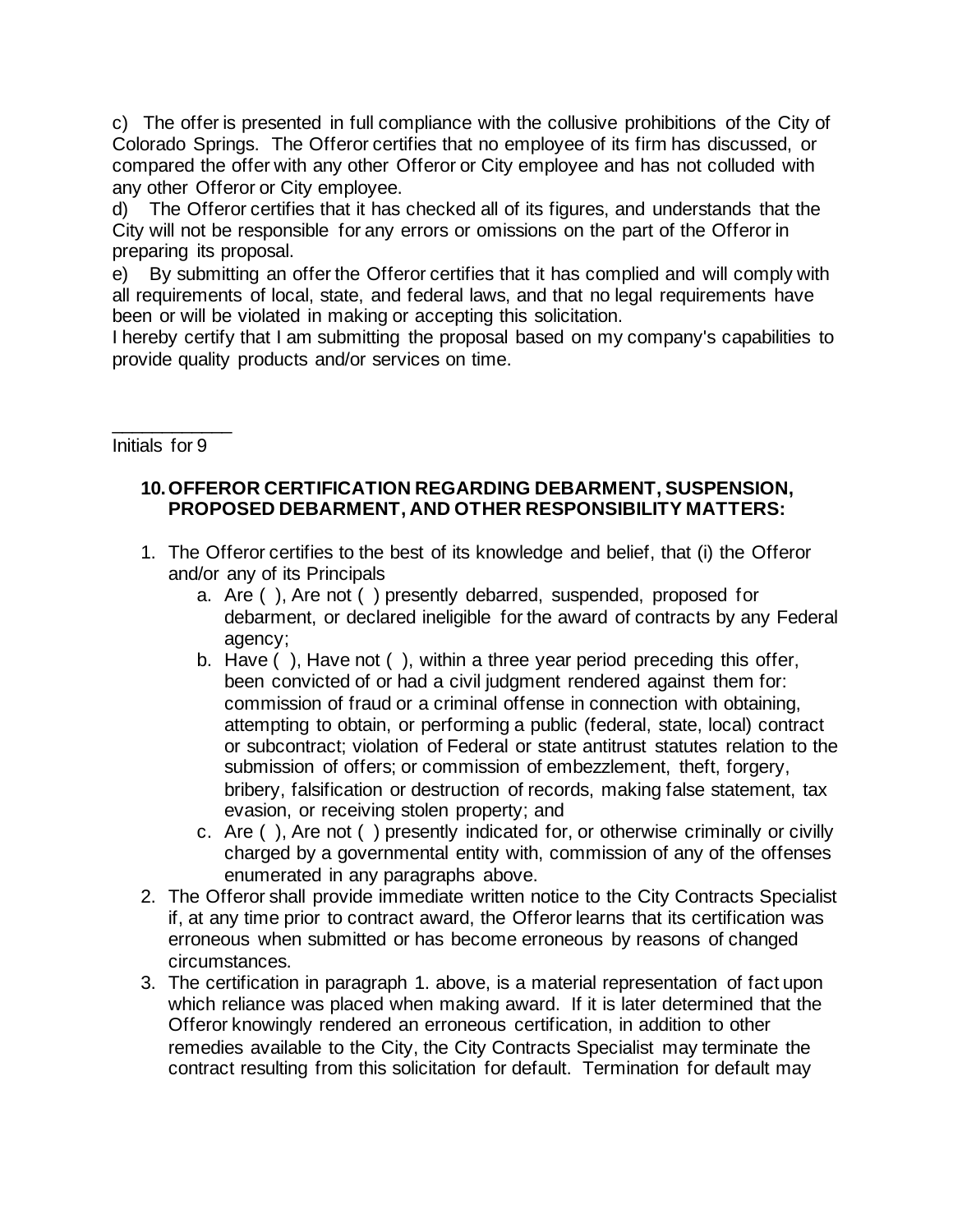result in additional charges being levied for the costs incurred by the City to initiate activities to replace the awarded Contractor.

\_\_\_\_\_\_\_\_\_\_\_\_ Initials for 10

### **11.ACCEPTANCE OF CITY CONTRACTS SPECIALIST'S SOLE AUTHORITY FOR CHANGES**

Unless otherwise specified in the Contract, the Offeror hereby agrees that any changes to the scope of work, subsequent to the original contract signing, shall be generated in writing and an approval signature shall be obtained from the City Contracts Specialist prior to additional work performance.

\_\_\_\_\_\_\_\_\_\_\_\_ Initials for 11

# **12.CITY CONTRACTOR SAFETY PROGRAM**

The Offeror hereby agrees to adhere to a worker safety program for contractor employees on a City job site or location. By initialing below, the Offeror has reviewed the information and will abide by the City Policy which is available for review:

<https://coloradosprings.gov/finance/page/procurement-regulations-and-documents>

\_\_\_\_\_\_\_\_\_\_\_\_ Initials for 12

### **13.ACCEPTANCE OF CITY ENVIRONMENTALLY PREFERRED PURCHASING (EPP) POLICY**

The City of Colorado Springs is committed to buying more environmentally preferable goods and services, as long as they meet performance needs, are available within a reasonable time and at a reasonable cost. The Offeror hereby acknowledges review of this policy by initialing below.

<https://coloradosprings.gov/finance/page/procurement-regulations-and-documents>

\_\_\_\_\_\_\_\_\_\_\_\_ Initials for 13

# **14.FRAUD, WASTE, AND ABUSE**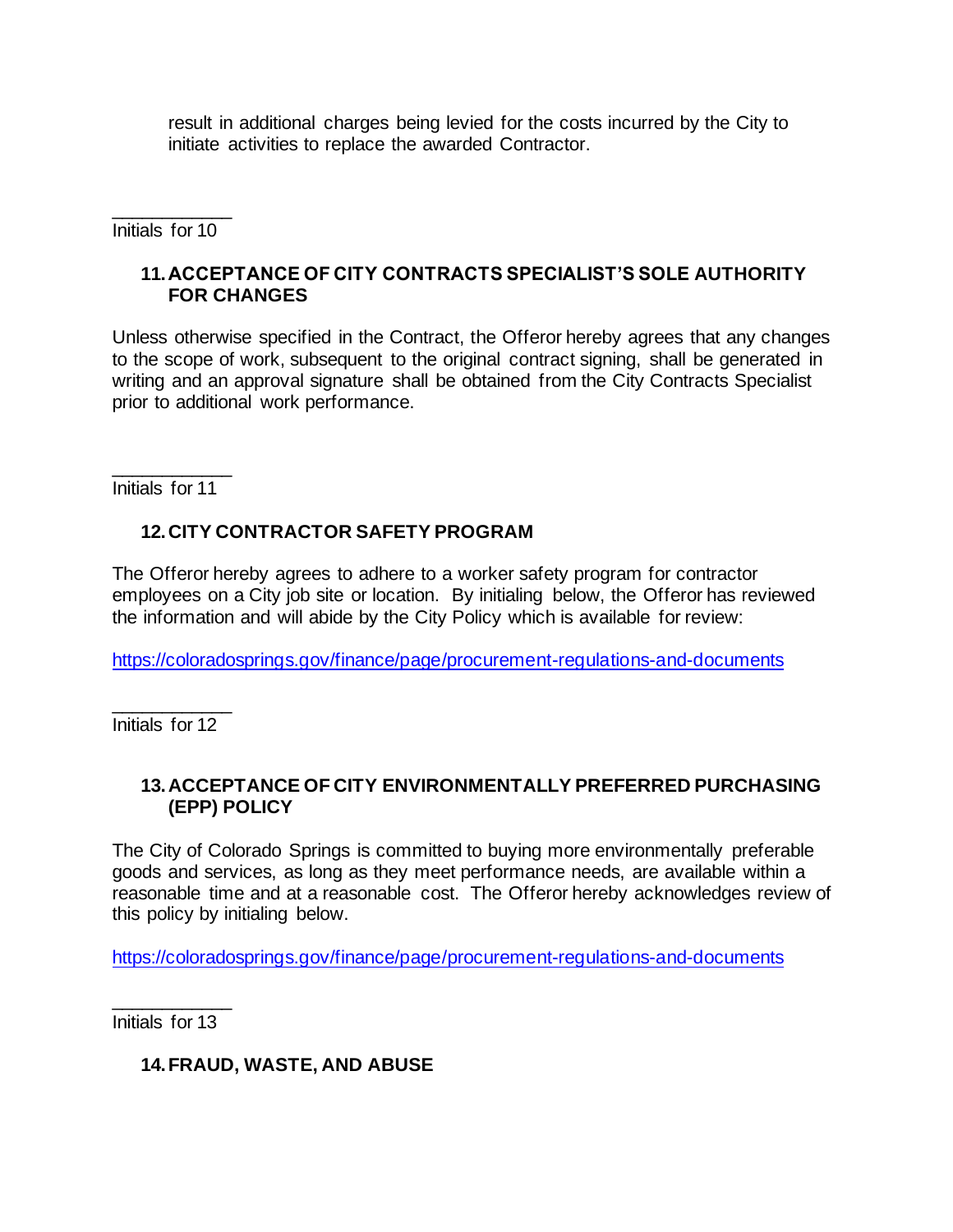Everyone has a duty to report any suspected unlawful act impacting the City of Colorado Springs operations and its enterprises. Anyone who becomes aware of the existence or apparent existence of fraud, waste, and abuse in City of Colorado Springs is encouraged to report such matters to the City Auditor's Office in writing or on the telephone hotline 385-2387 (ADTR). Written correspondence can be mailed to:

City Auditor P.O. Box 2241 Colorado Springs CO 80901

Or via email *CityAuditManagement@springsgov.com.* Any of these mechanisms allow for anonymous reporting. For more information, please go to the website [https://coloradosprings.gov/cityfraud.](https://coloradosprings.gov/cityfraud)

\_\_\_\_\_\_\_\_\_\_\_\_ Initials for 14

Name of Company:

Federal Tax ID Number:

DUNS Number:

Principle Place of Business:

Signature of Authorized Representative

\_\_\_\_\_\_\_\_\_\_\_\_\_\_\_\_\_\_\_\_\_\_\_\_\_\_\_\_\_\_\_\_\_\_\_\_\_\_\_\_\_\_\_\_

Printed Name:

Title:

Date: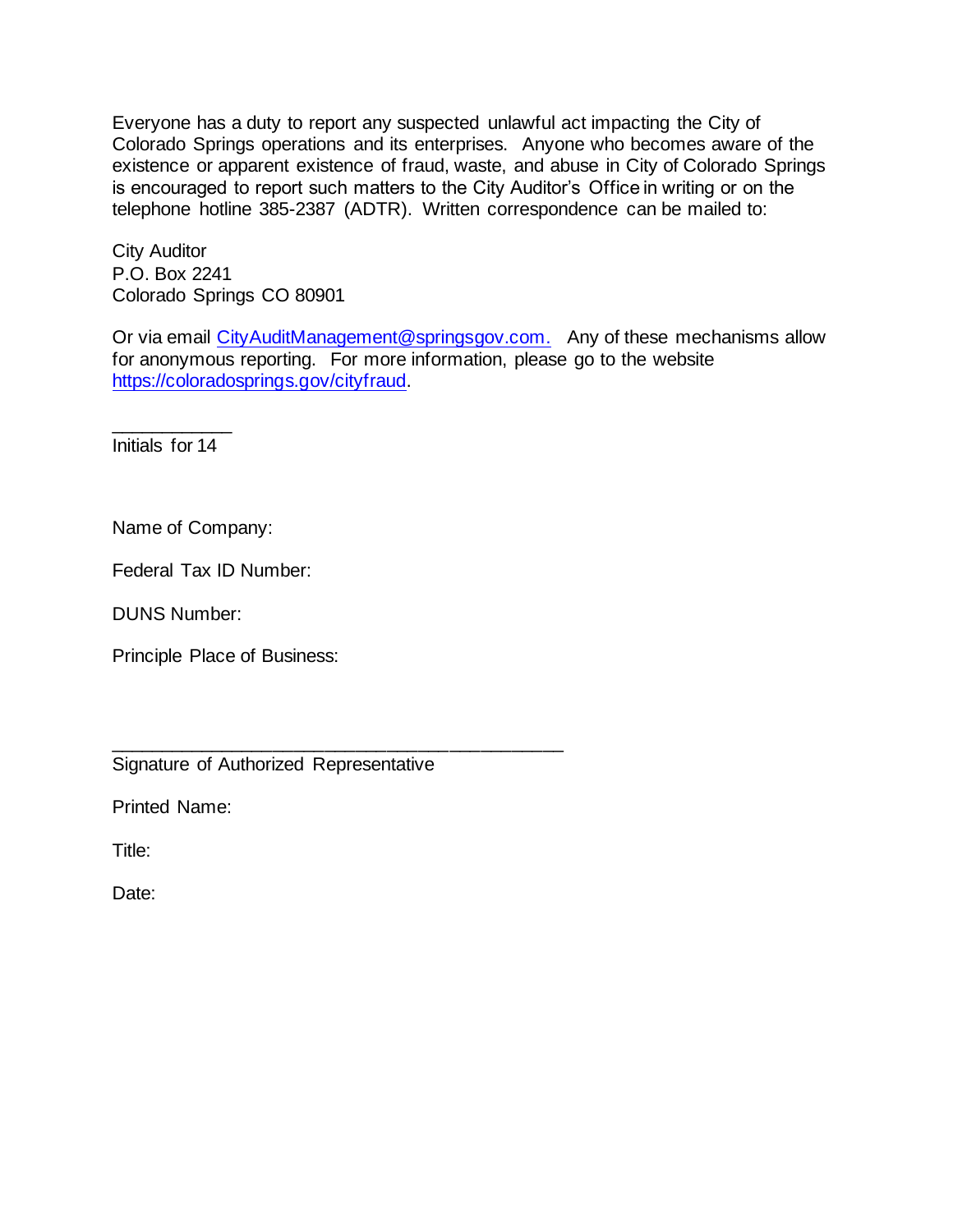# **EXHIBIT 2 SAMPLE AGREEMENT**

#### **NON-EXCLUSIVE TASK-ORDERED BASED MASTER CREATIVE SERVICES CONTRACT**

This Non-exclusive Master Creative Services Contract ("Contract") is dated [ enter date], 2022 ("Effective Date"), and is between the City of Colorado Springs, a home rule city and Colorado Municipal Corporation ("CITY"), by and through its enterprise, the Colorado Springs Municipal Airport ("Airport") (collectively the "City") and [enter second party's name] ("Contractor").

#### **Recitals**

A. In an effort to (i) persuade the public to use the Airport; (ii) promote awareness of the various service and business opportunities at the Airport; and (ii) ensure the Airport is as self-sustainable as possible, the City requires skilled and innovative marketing.

B. Contractor is a [identify type of entity (LLC, P.C., Partnership, etc.)] in good standing with and authorized to do business in the State of Colorado.

C. On [date], in response to a Request for Proposal, number 19-010 IP, issued by the City, Contractor submitted an offer for creative marketing services ("Offer").

D. Based on the information Contractor submitted in its Offer, the City awarded this Contract for the purpose providing unique, cost-efficient creative marketing for various Airport advertising campaigns and projects.

The parties therefore agree, as follows:

### **1.0 Scope.**

The services provided by Contractor include the services ("Project Services") set forth in **Exhibit A**, "Project Services" as authorized by the Airport.

#### **2.0 Initial Term and Option Terms.**

2.1 Term and Option Terms. The term of this Contract begins [ENTER DATE], and expires one year thereafter on [Date]. Upon mutual written agreement of the parties, the City may authorize up to four additional, one (1) year terms (Singularly "Option Term" and collectively "Option Terms"). The first Option Term will begin [Date] and expire one year thereafter on [Date]. The second Option Term will begin [Date] and expire one year thereafter on [Date]. The third Option Term will begin [Date] and expire one year thereafter on [Date]. The fourth Option Term will begin [Date] and expire one year thereafter on [Date].

2.2 Exercise of Option Term. Option Terms may be exercised by City providing the Contractor a written request for the Option Term no later than 30 days before the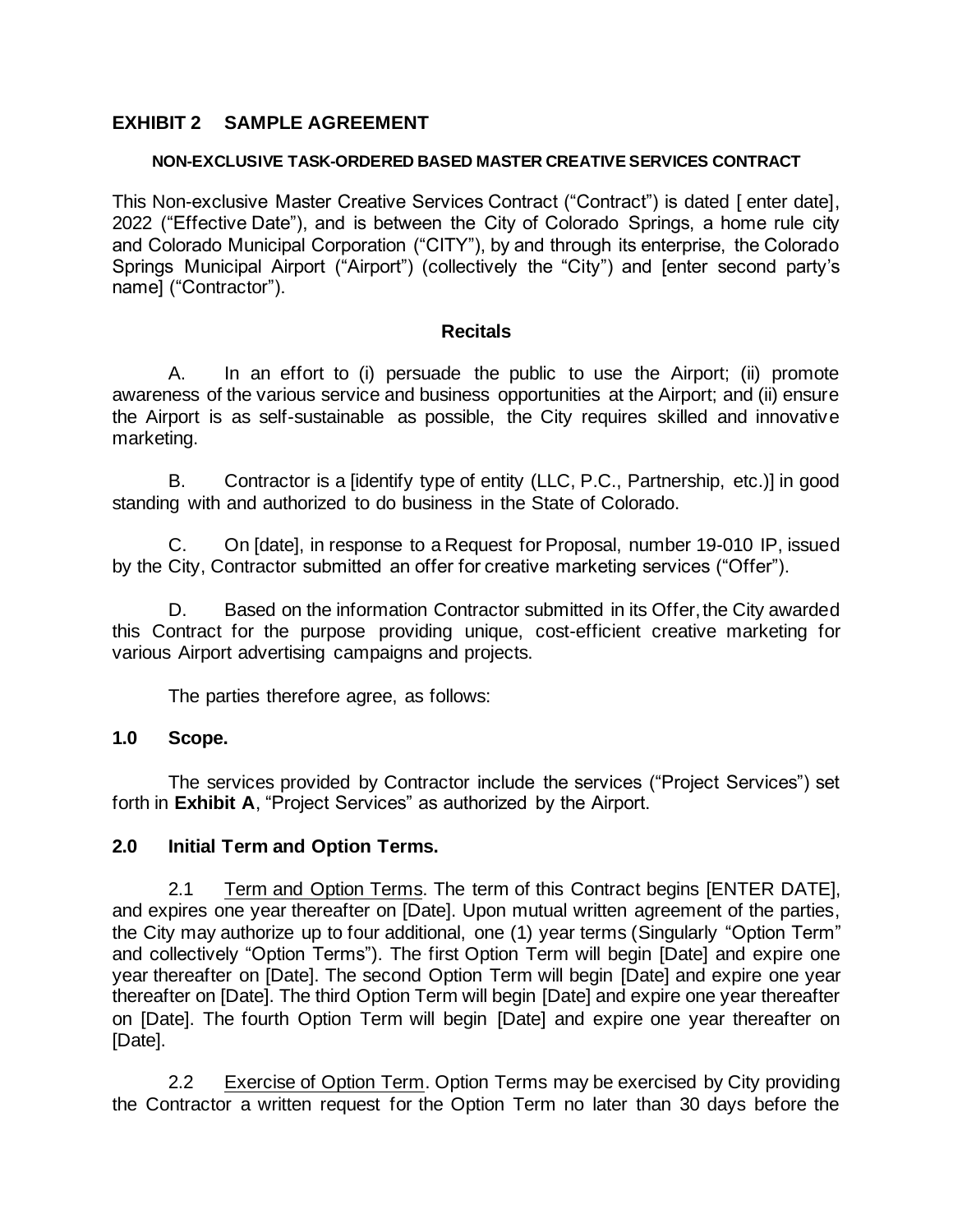current initial term or Option Term, as the case may be, expires. An Option Term will not be granted if (i) at the time the written request is made by the City, Contractor is in default of any contractual obligation; (ii) Contractor defaults after issuing its written request to exercise an Option Term; or (iii) the City, in its sole discretion, determines that there is no longer a need for the services.

# **3.0 Task Order Based Contract.**

3.1 Non-Exclusive Contract. This is a non-exclusive, task order based contract. There is no guarantee that Project Services will be granted to Contractor and this Contract is not a commitment by the City to issue any Project Services or task order to Contractor.

3.2 Task Order Form. Project Services granted by City to Contractor will be detailed in a task order agreed to by each party as evidenced by each party's signature. Each task order will provide the specific tasks, functions, and deliverables to be provided by Contractor. The task order will provide the scope of performance, time of performance, and set forth the basis for compensation. The general format of a task order is attached as **Exhibit B**.

# 3.3 Commencement of Performance.

(a) Once the parties agree to the terms of a particular task order, Contractor shall promptly begin performance after the City signs the task order and provides Contractor with the fully executed document by email, U.S. Mail, hand delivery, or any other method as agreed by the parties.

(b) Contractor shall conduct all work and services within industry standards. C Contractor acknowledges that Contractor is responsible for the quality, accuracy, and coordination of all work and services, including the work and services of Contractor's subcontractor(s), provided pursuant to a particular task order under this Contract. Contractor shall correct or cause to be corrected all errors and/or deficiencies with the work or services provided under this Contract and particular task order issued under this Contract.

(c) The parties intend that the City's approval, acceptance of, or payment for any obligation required under this Contract or a particular task order (i) will not operate as a waiver of any rights under this Contract or of any cause of action arising from Contractor's failure to perform any obligation of this Contract and/or a particular task order; and (ii) Contractor will remain liable to the City for all damages to the City caused by Contractor's negligence or failure to perform any required work or services.

3.4 Provisions of Goods and Services. Unless otherwise provided, the City is not required to provide or supply any goods or services under this Contract.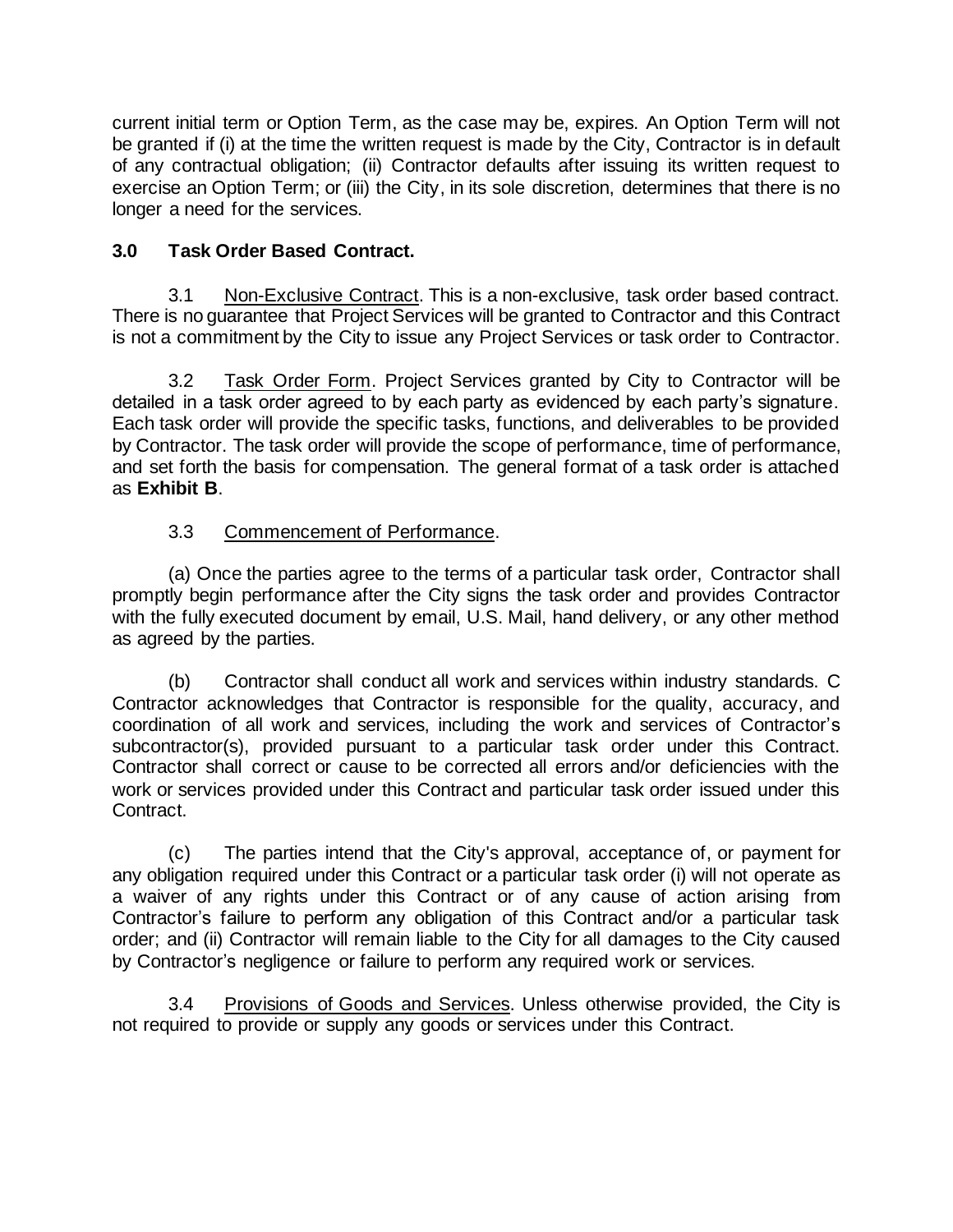### **4.0 Payment to Contractor.**

4.1 Method of Computation. For each task order issued by the City, the Contractor shall provide the City with a guaranteed maximum price, inclusive of an itemized list of all services, goods, materials, travel expenses, and other agreed-to costs.

4.2 Payment of the Guaranteed Maximum Price ("GMP"). Unless the parties agree to the contrary in the task order, payment of the GMP will be issued after Contractor (i) completes all Project Services as specified in the task order and (ii) provides the City will all deliverables required by the task order.

### 4.3 Change Orders.

(a) The parties acknowledge that any change in the details of a task order or the assumptions upon which the task order is based may require changes in the budget, payment schedule, or schedule. Any change to a task order will require a written amendment to the task order (Change Order). Each Change Order will (i) state, in detail, the basis for the change; (ii) state, in detail, the change(s) to the scope of work and/or other change(s) to the task order; (iii) provide a detailed new GMP associated with the changes, including a detailed accounting of all expenses and credits, if any; (iv) if necessary, provide a schedule for completing the changes and/or a revised schedule to complete all required service set forth in the task order; and (v) provide any other matter directed by the City or agreed to by the parties.

(b) Contractor hereby releases and fully discharges the City from any claim, damage, or request for equitable adjustment arising from the matters described in or related to the Change Order. Contractor acknowledges that any issue (1) not provided for, in detail, in the Change Order or (2) not submitted for dispute resolution, within ten days of signing a Change Order, in accordance with Section 5, will be waived and the City shall be forever released and discharged from any associated claim, damage, or request for equitable adjustment.

# **5.0 Dispute Resolution.**

5.1 Procedures. If any dispute arises between the parties relating to this Contract or any invoice, the following procedure shall be followed:

(i) The parties shall hold a meeting within thirty (30) calendar days from the initial written notice of the dispute, attended by persons with decision-making authority regarding the dispute, and attempt in good faith to negotiate a resolution of the dispute.

(ii) If, within thirty (30) calendar days after such meeting, the parties have not succeeded in negotiating a resolution of the dispute, they agree to submit the dispute to non-binding mediation and to bear equally the costs of the mediation.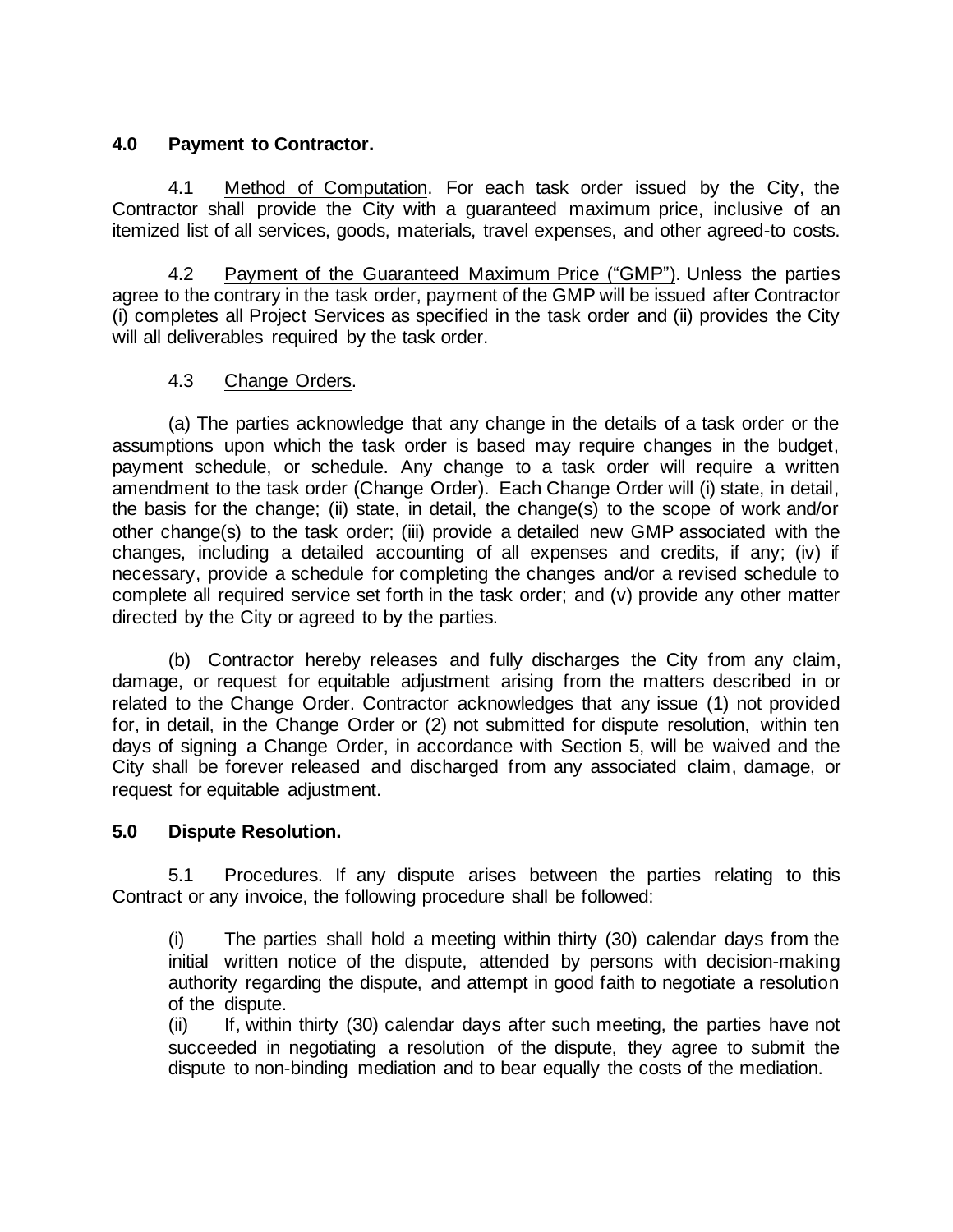(iii) The parties shall participate in good faith in the mediation and negotiations for a period of thirty (30) calendar days. The substantive and procedural law of the State of Colorado shall apply to the proceedings. If the parties are not successful in resolving the dispute through mediation, then the parties shall be free to litigate the matter.

### **6.0 Ownership of Work Product.**

6.1 Work for Hire. Contractor acknowledges that (i) all media, materials, reports, drawings, studies, information, specifications, maps, drafts, computations, and other data of any kind created in connection with this Contract or any task order issued pursuant to this Contract ("Work Products") are works for hire; (ii) the City owns and possesses all rights and interests to any Work Products of the Contractor made under this Contract, including all copyrights, trademark, or patent rights, and that compensation to the Contractor for agreement and (iii) acknowledgement of this Section is included in any compensation or price paid to the Contractor under this Contract. The parties hereby intend that the City will have full ownership and control of Contractor's Work Products produced pursuant to this Contract and Contractor specifically waives and assigns to the City all rights which Contractor may have under the 1990 Visual Artists Rights Act, federal, and state law, as now written or later amended or provided. In the event any Work Product produced pursuant to this Contract is deemed by a court of competent jurisdiction not to be a work for hire under federal copyright laws, the provisions of Section shall act as an irrevocable assignment to the City by Contractor of any and all copyrights, trademark rights, or patent rights in the Contractor's products, items writings, designs, models, examples, or other Work Product produced pursuant to this Contract, including all rights in perpetuity. Under this irrevocable assignment, the Contractor hereby assigns to the City the sole and exclusive right, title, and interest in and to the Contractor's products, items writings, designs, models, examples, or other Work Product produced pursuant to this Contract, without further consideration, and agrees to assist the City in registering and from time to time enforcing all copyrights and other rights and protections relating to the Contractor's products, items writings, designs, models, examples, or other Work Product in any and all countries. It is Contractor's intent to assign all right, title, and interest in all copyright rights in the Contractor's products, items writings, designs, models, examples, or other Work Product produced pursuant to this Contract, in any media and for any purpose, including all rights of renewal and extension, to the City. To that end, the Contractor shall execute and deliver all documents requested by the City in connection therewith and appoints the City as Contractor's agent and attorney-in-fact to act for and in Contractor's behalf and stead to execute, register, and file any such applications, and to do all other lawfully permitted acts to further the registration, prosecution, issuance, renewals, and extensions of copyrights or other protections with the same legal force and effect as if executed by Contractor. The further acknowledge that the provisions of this Section shall be binding upon the parties and their heirs, legal representatives, successors, and assigns. These obligations to assist, execute, disclose, and keep confidential provided in this Section survive the expiration or termination of this Contract.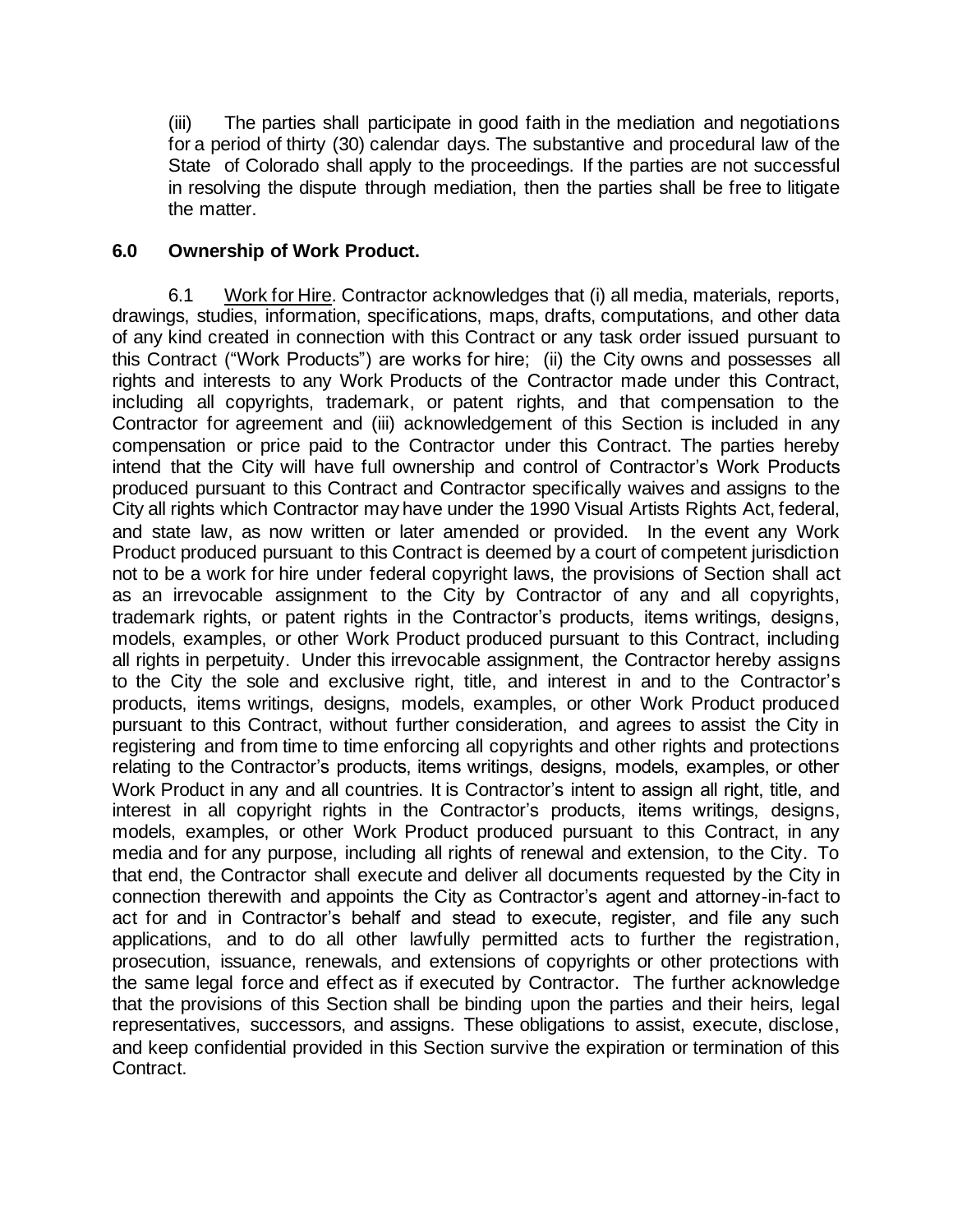6.2 City's Right to Change Work Product. It is the intent of the parties that the City has full control over the Work Product and may change, distort, modify, or create derivative media products ("Change") from all Work Product created by Contractor under this Contract. Any Change to Work Product may be performed internally by the City or the Work Product may be produced to and Changed by outside consultants and contractors. Contractor will not have any right to approve, inspect, or direct any Change to Work Products.

6.3 Return of Work Product. Upon expiration, early termination, or as provided in a task order Contractor shall immediately return to the City all complete and incomplete Work Product in its possession, including, without limitation, all forms of media, written materials, depictions, renditions, reports, drawings, studies, information, specifications, maps, drafts, computations, and other data of any kind. Contractor shall not destroy any of the forgoing or purge any City-related files without first receiving the City's written authorization.

6.4 Transfer of Licenses, Rights. In the event Contractor purchases or otherwise obtains third party media for use in connection with this Contract, Contractor shall: (i) obtain a written license to use the media from the owner; and (ii) include in the license a clause that transfers all of the same rights and benefits of use to the City.

# **7.0 Indemnification.**

7.1 Contractor hereby releases, discharges, and holds harmless the City, its Council members, officers, employees, licensees, successors, legal representatives, and assigns from any and all claims, copyright infringement claims, demands, damages, costs, liabilities, expenses, compensation, reimbursement, attorney's fees, rights and causes of action, resulting from Contractor's actions, negligence, or omissions in connection with this Contract. These obligations to assist, execute, disclose, and keep confidential provided in this Section survive the expiration or termination of this Contract. Contractor acknowledges that acceptance of Work Products by the City does not relieve Contractor of its liability for design deficiencies, errors, or omissions.

# **8.0 Ownership of Pre-existing Intellectual Property Rights.**

8.1 Neither Party will acquire any ownership interest in the other's intellectual property. The City hereby grants Contractor the limited authority to use and place the Airport's logo, name, trade name, and/or trademark in and on any and all Work Product in connection with this Contract.

# **9.0 Advertising Content Approval.**

9.1 City Shall Approve Work Product. The Director of Aviation or designee shall approve all Work Product content intended to be published for marketing or other promotional purposes ("Advertising"). The Director or designee may reject or prohibit the publication of any advertising material, display, or message, which the Director or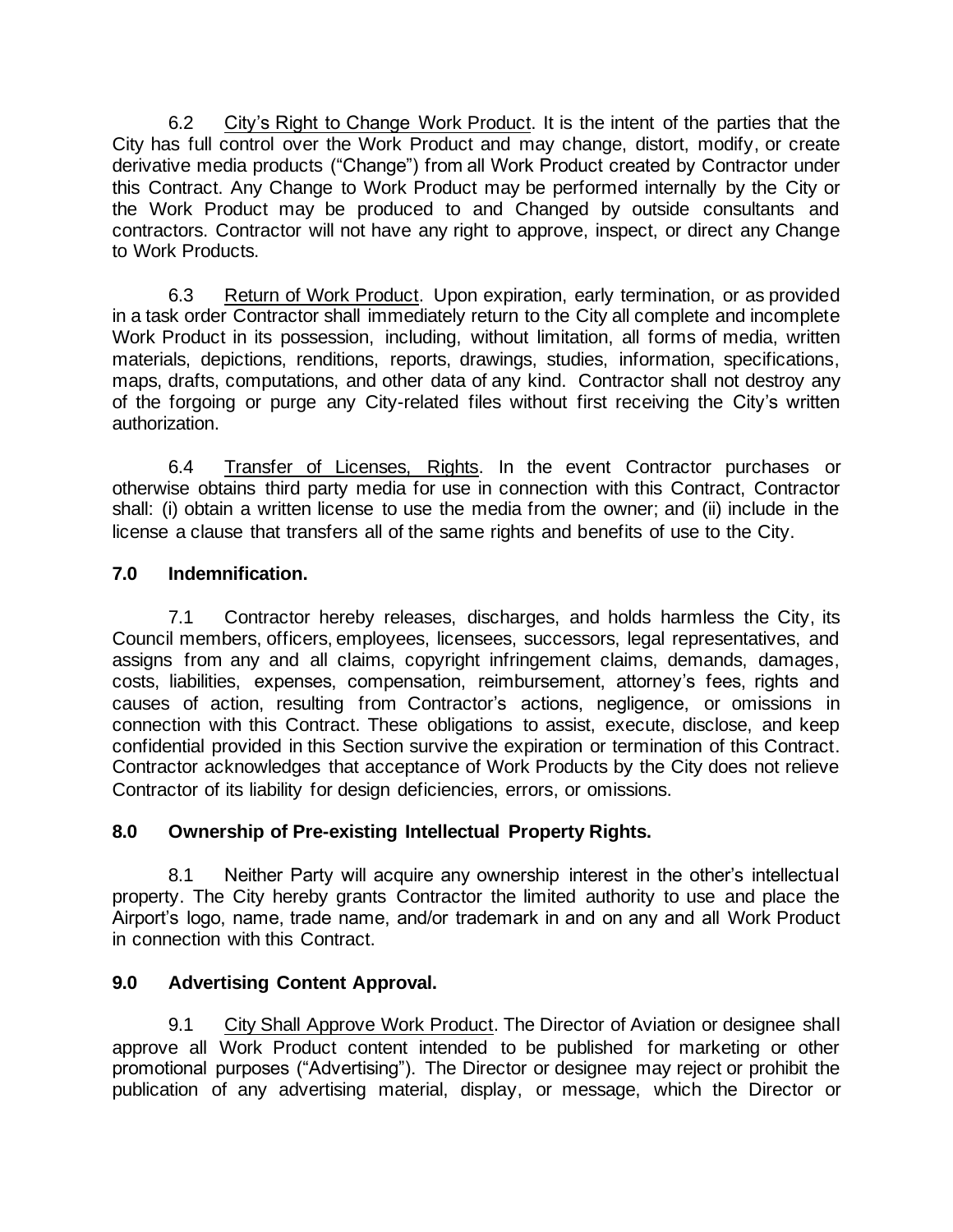designee determines to be a (i) violation of law, policy, standard, rule, or regulation; or (ii) which the Director or designee reasonably determines may interfere with the purpose of the Airport, cause any disruption of Airport operations; or which the Director or designee otherwise reasonably determines to be inappropriate.

9.1.1 Advertising Subject Matter. The subject matter and speech in the Advertising shall be created in consultation and cooperation with the Airport's Marketing Division.

### 10.0 **Subcontractors.**

10.1 Upon consent and a demonstrated need shown, Contractor may retain subcontractors to assist with project services. The cost(s), scope of work, and terms and condition for retaining subcontractors will be set forth in the particular task order requiring such subcontracted project services. The City retains the right to require Contractor to engage subcontractors reasonably acceptable to the City. Contractor in its subcontract shall (i) cause the subcontract to carry insurance acceptable to the city and include the City as an additional insured on all required policy(ies); and (ii) include an indemnification clause in the subtract agreement in favor of the City requiring the subcontractor to indemnify, defend, and hold the City harmless from and against all claims, causes of action, demands, and damages resulting form the subcontractor's actions, negligence, acts, or omissions, in connection with the subcontractor's work.

10.2 Contractor acknowledges that subcontractors are a billable expense and therefore Contractor shall not include profits or other mark-ups in Contractor's invoice(s) or flat fix fee issued to the City.

# 11.0 **Early Termination.**

11.1 Definitions. "material" and "materially" refer to a level of significance that would have affected any decision of a reasonable person in that person's position regarding whether to enter into this Contract or would affect any decision of a reasonable person in that person's position regarding whether to consummate the transaction contemplated by this Contract.

11.2 Termination for Convenience. Upon written notice to Contractor, the City may terminate this Contract for convenience at any time. Upon Contractor receiving the notice of termination, Contractor shall immediate stop work on all task orders. Within thirty (30) days of receiving notice from the City terminating Contractor for convenience, Contractor shall issues City an invoice for each incomplete task order detailing the work, services and expenses incurred up to the date of termination. The City shall pay the invoice(s) in accordance with Section 4.0.

11.3 Termination for Cause: Either party may terminate this Contract, as follows: (i) if a party fails to perform any material obligation within fourteen (14) days after receipt of written notice specifying the alleged breach. The cure period may be extended for additional time as the non-breaching party reasonably determines is appropriate provided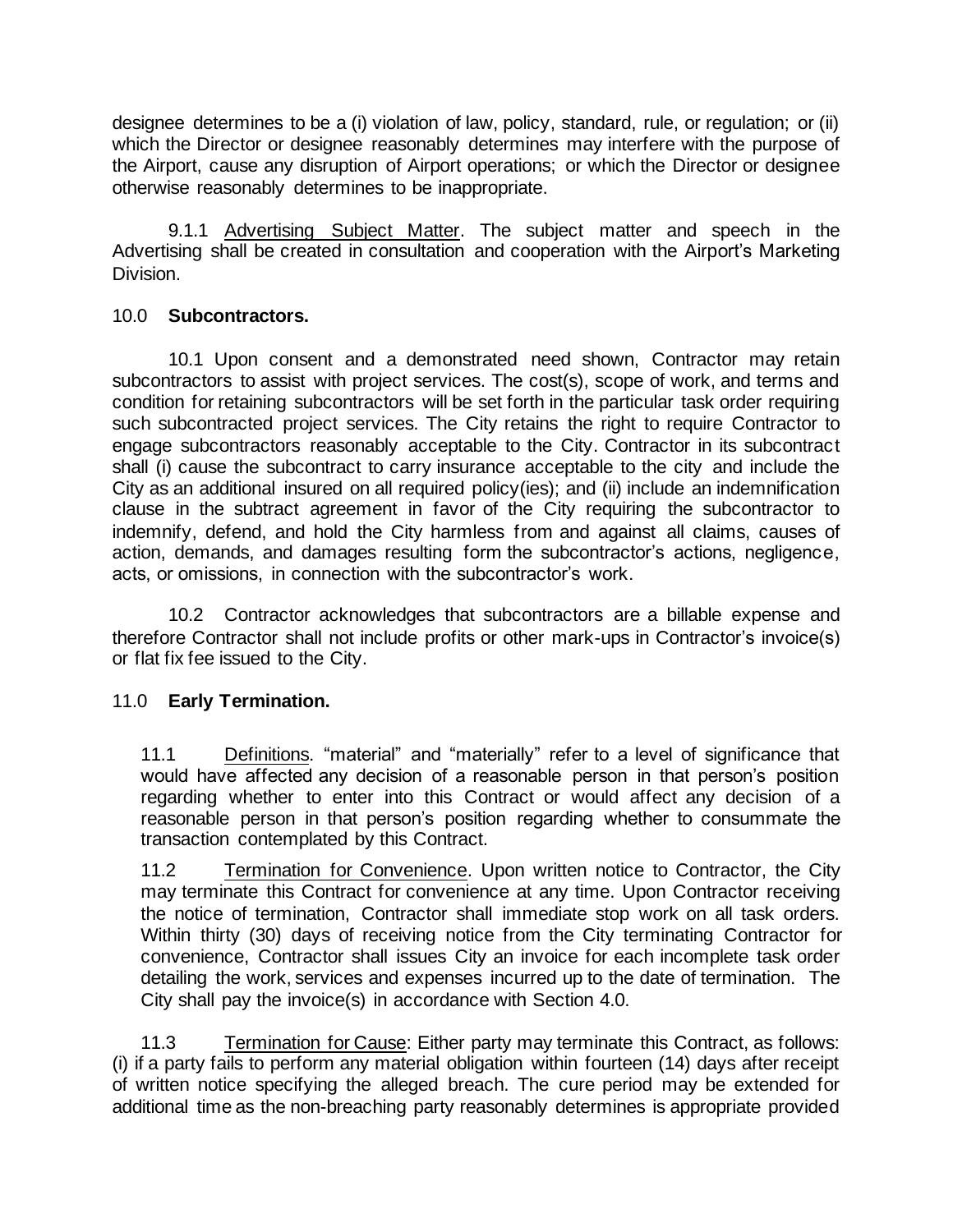that the breaching party is diligently pursuing a cure of the alleged breach; (ii) immediately upon written notice to a party who is insolvent or has a petition brought by or against it under the insolvency laws of any jurisdiction; (iii) immediately upon written notice to a party who makes a general assignment for the benefit of creditors; (iv) immediately upon written notice to a party who has been dissolved, wound up, or liquidated; or (v) immediately upon written notice to a party who a receiver, trustee, or similar agent is appointed with respect to any substantial portion of the property or business of the party. The right to terminate for cause is in addition to and without prejudice to any other remedies available.

12.0 Insurance.

12.1 Required Insurance. CONTRACTOR shall procure and maintain the following insurance requirements:

(i) Commercial General Liability Insurance in the minimum amount set forth of Exhibit 4, attached hereto and incorporated herein by this reference, Commercial General Liability Insurance, in the minimum amount set forth on Exhibit 4. The required insurance coverage shall include personal injury, blanket contractual coverage, copyright infringement coverage, products and completed operations coverage, independent contractor's coverage, and if applicable, use of unlicensed vehicles that in any way arise from the use of the Airport and operations or activities of Contractor at the Airport.

(ii) Workers' Compensation and Employer's Liability Insurance in accordance with Colorado law. Workers' Compensation Insurance shall include occupational disease provisions in accordance with the provisions of the Workers' Compensation Act of Colorado. In addition, Contractor shall take out and maintain during the Term of this Contract, Employer's Liability Insurance in an amount not less than Five Hundred Thousand Dollars (\$500,000) for each accident for bodily injury by accident or disease.

12.2 Additional Insured. Contractor shall identify the City as an additional insured under the policies of insurance required by this Contract, with the exception of Workers' Compensation and Employer's Liability.

12.3 Production of Insurance Policies. Contractor shall provide to the City a copy of each insurance policy evidencing the insurance coverages required by this Section on or before the Effective Date. Contractor shall provide to the City, at least ten (10) business days before the expiration of Contractor's insurance policies, required by this Section, a certificate showing all insurance policies have been renewed or extended.

12.4 Material Breach or Insurance Requirements. Contractor's failure to maintain or provide the Airport with the insurance required under this Section shall constitute a material breach of this Contract, and in such event the City shall be entitled to exercise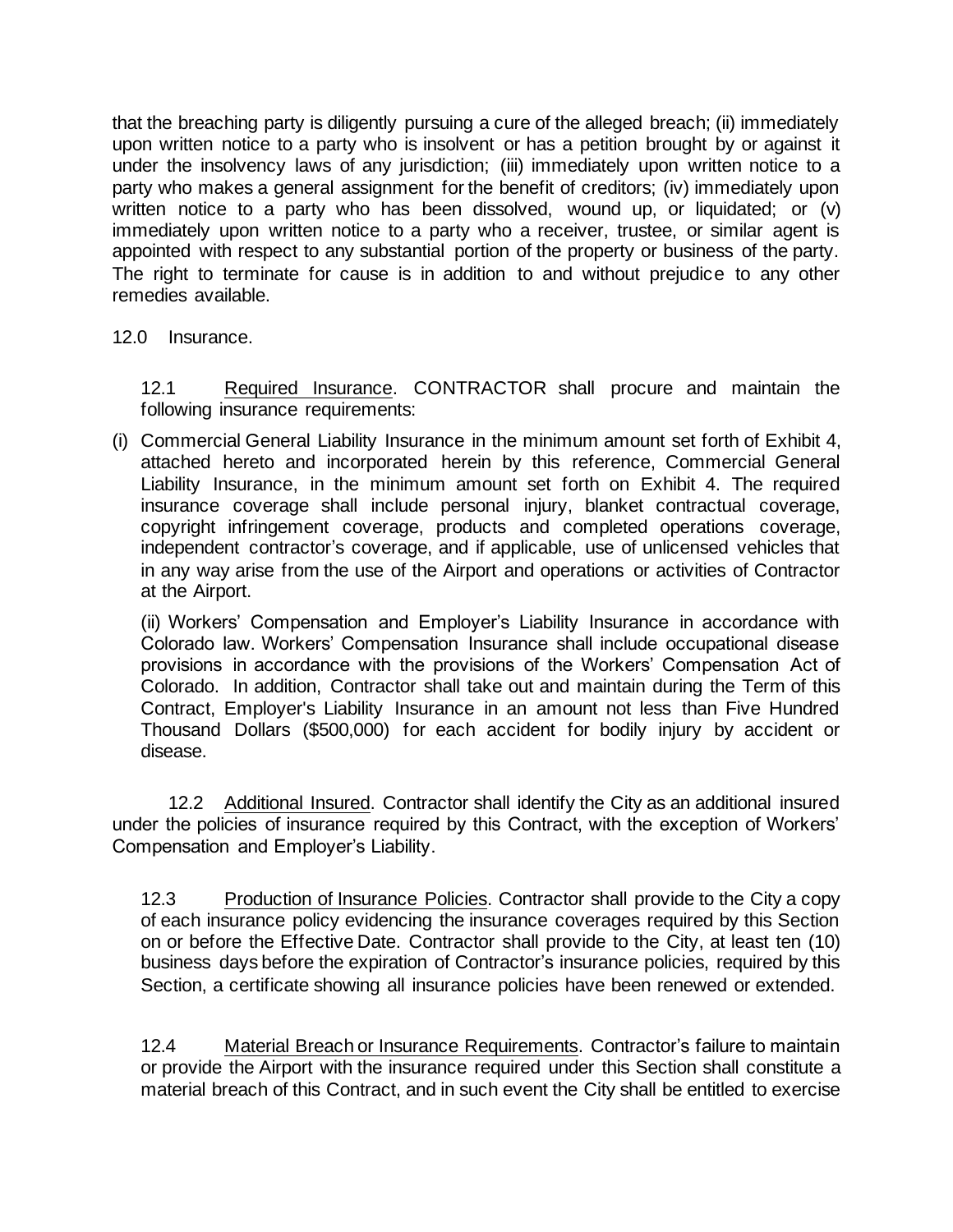any and all available rights and remedies.

12.5 Insurance is Primary. The insurance required to be carried by Contractor shall be primary, and any insurance held by the City is excess and non-contributory.

12.6 Duty to Increase Insurance Limits. Should the amount of insurance required herein become inadequate during the Term of this Contract as determined by the City, Contractor shall increase the amount of insurance to meet new minimum limits established by the City.

12.7 Notice of Claim. If any claim for damages is filed with Contractor, or if any lawsuit is instituted against Contractor, Contractor will give prompt notice to the City, in writing, provided that claims and lawsuits subject to a legal notice are only those that arise out of, or are in any way connected with Contractor's activities under this Contract or that, directly or indirectly affect or might reasonably affect the City. Notice will be deemed prompt if given within fifteen (15) days following the date of receipt of a claim or fifteen (15) days following the date of service of process of a lawsuit.

12.8 No Limitation of Indemnity Obligation. The insurance requirements described in this Section will not limit the indemnity obligations provided in Section 7.

#### 13.0 Confidentiality.

13.1 Definitions. In connection with this Contract, each party ("Recipient") may receive Confidential Information of the other party ("Discloser") or third parties to whom Discloser has a duty of confidentiality. "Confidential Information" means non-public information in any form and regardless of the method of acquisition that the Discloser clearly designates as confidential to Recipient. Confidential Information shall not include information that is: (i) in or becomes part of the public domain (other than by disclosure by Recipient in violation of this Contract); (ii) previously known to Recipient without an obligation of confidentiality and demonstrable by the Recipient; (iii) independently developed by Recipient without use of Discloser's Confidential Information; or (iv) rightfully obtained by Recipient from third parties without an obligation of confidentiality.

13.2 Restrictions on Use. Except as permitted by Subsection 12.3 (Exceptions), Recipient shall hold Discloser's Confidential Information in strict confidence and shall not disclose any such Confidential Information to any third party, other than to its employees, and contractors, including without limitation, counsel, accountants, and financial advisors (collectively, "Representatives"), its Affiliates and their Representatives, subject to the other terms of this Contract, and in each case who need to know such information and who are bound by restrictions regarding disclosure and use of such information comparable to and no less restrictive than those set forth herein. Recipient shall not use Discloser's Confidential Information for any purpose other than as set forth in this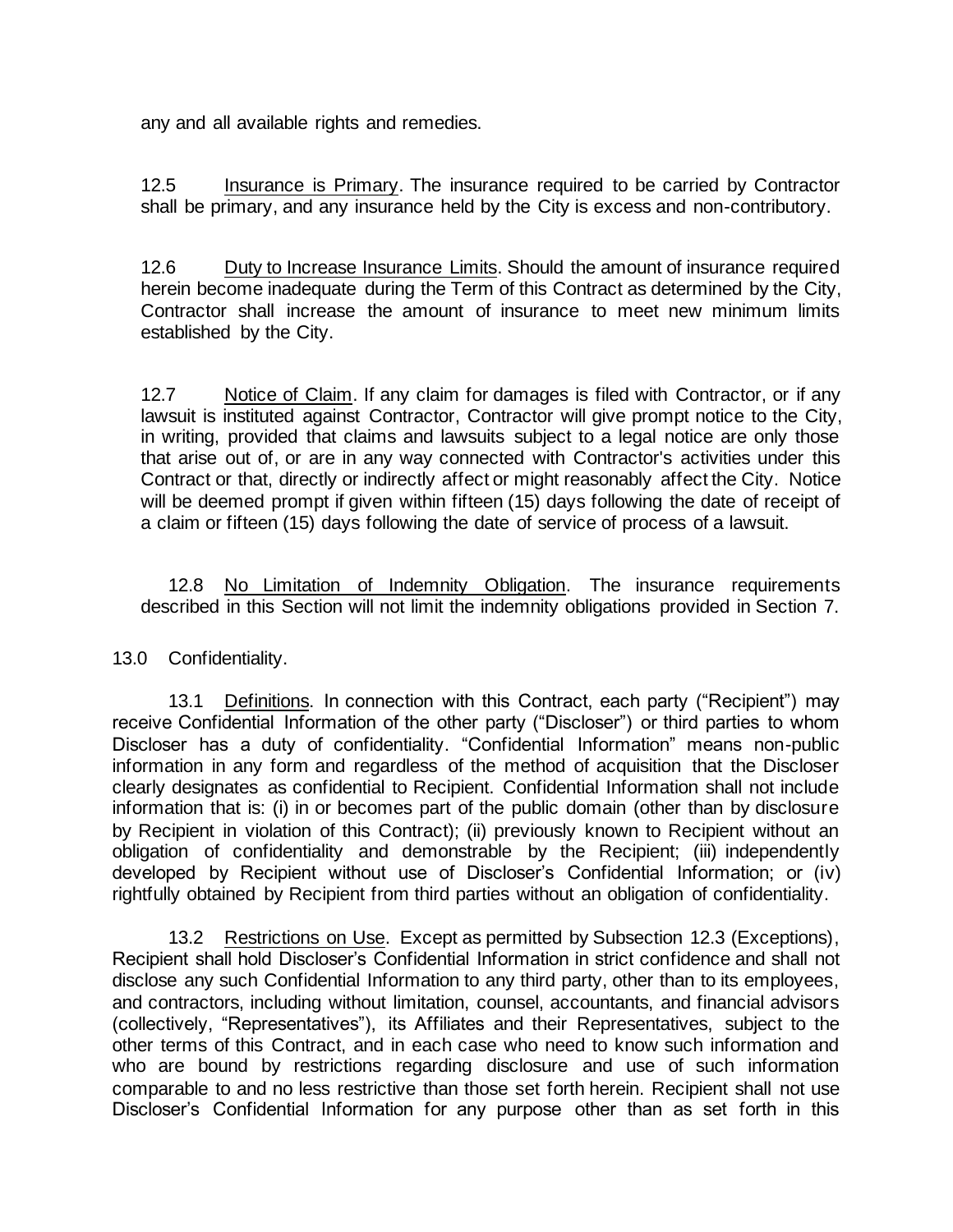Contract. Recipient shall take the same degree of care that it uses to protect its own confidential information of a similar nature and importance (but in no event less than reasonable care) to protect the confidentiality and avoid the unauthorized use, disclosure, publication, or dissemination of the Discloser's Confidential Information.

13.3 Exceptions. Recipient may disclose Discloser's Confidential Information: (a) to the extent required by applicable law or regulation, including, without limitation, the Colorado Open Records Act, C.R.S. § 24-72-201 *et seq* ("CORA"); (b) pursuant to a subpoena or order of a court or regulatory, self-regulatory, or legislative body of competent jurisdiction; (c) in connection with any regulatory report, audit, or inquiry; or (d) where requested by a regulator with jurisdiction over Recipient. In the event of such a requirement or request, Recipient shall give Discloser prompt written notice of such requirement or request prior to such disclosure and a reasonable opportunity to review and comment upon the disclosure and request confidential treatment or a protective order pertaining thereto prior to making such disclosure.

13.4 Destruction. Upon Discloser's written request, Recipient shall use commercially reasonable efforts to destroy the Confidential Information and any copies or extracts thereof. However, Recipient, its Affiliates and their Representatives may retain any Confidential Information that: (a) they are required to keep for compliance purposes under a document retention policy or as required by applicable law, professional standards, a court, or regulatory agency; or (b) have been created electronically pursuant to automatic or ordinary course archiving, back-up, security, or disaster recovery systems or procedures; provided, however, that any such retained information shall remain subject to this Contract. Upon Discloser's request, Recipient will provide Discloser with written confirmation of destruction in compliance with this provision.

13.5 Equitable Relief. Each party acknowledges that a breach of this Section 13 (Confidentiality) shall cause the other party irreparable injury and damage. Therefore, each party agrees that those breaches may be stopped through injunctive proceedings in addition to any other rights and remedies which may be available to the injured party without the posting of a bond.

#### 14.0 **Notices.**

14.1 Whenever either party desires or is required to give notice to the other, such notice shall be in writing and served personally by hand delivery with a request for a written receipt of acknowledgment of delivery; sent by certified United States mail, postage prepaid, return receipt requested; sent by overnight courier with receipt acknowledgment addressed to the party for whom it is intended; or emailed to the party at the email address provided below. The place for giving notice shall remain the same as set forth herein until changed in writing in the manner provided in this Section. Notices served in this manner shall be considered sufficiently given or served for all purposes under this Contract at the time the notice is delivered. For the present, the parties designate the following: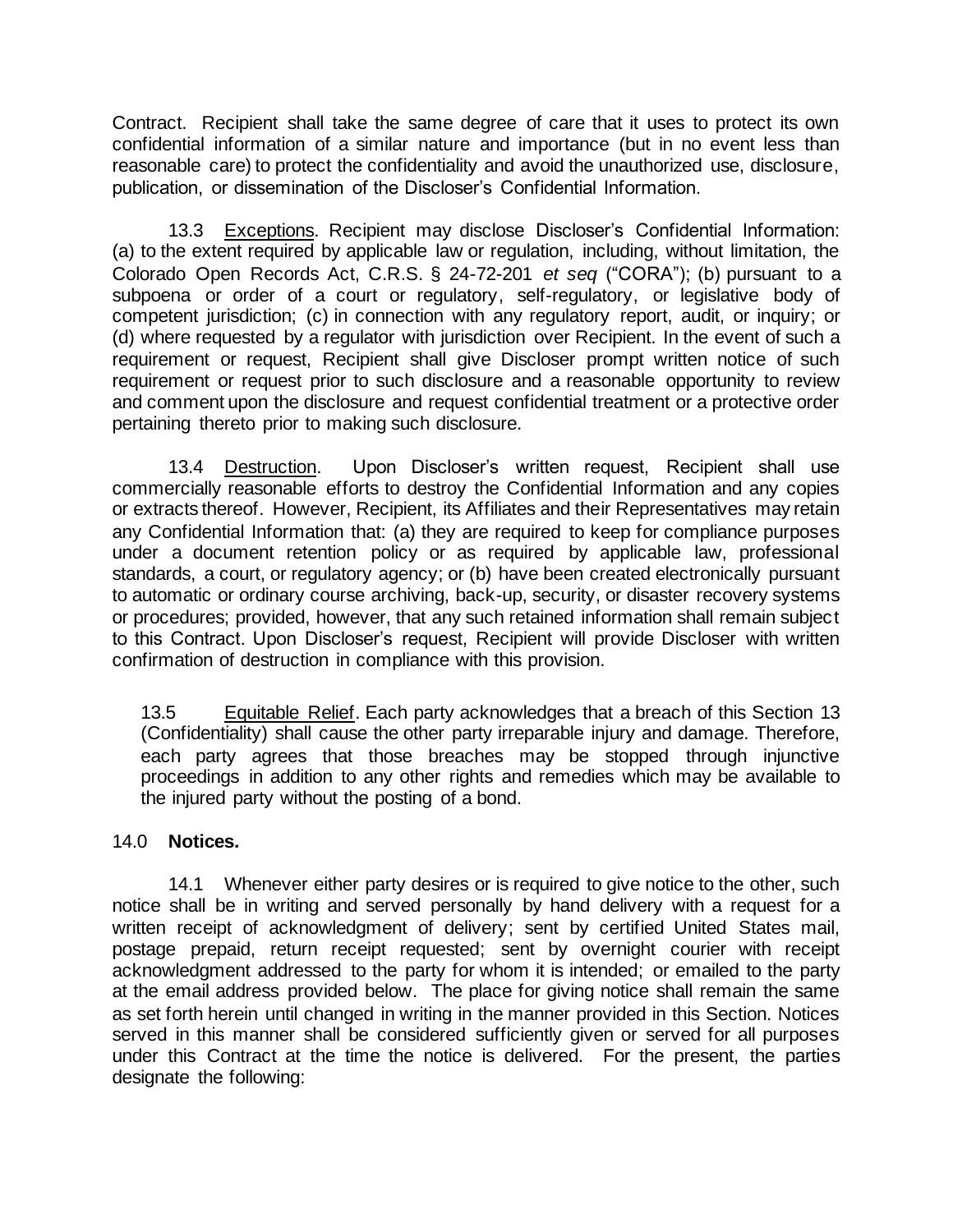For the City: Marketing and Communications Colorado Springs Airport 7770 Milton E. Proby Parkway, Suite 50 Colorado Springs, Colorado 80916 [aidan.ryan@coloradosprings.gov](mailto:aidan.ryan@coloradosprings.gov) dana.schield@coloradosprings.gov For Contractor: \_\_\_\_\_\_\_\_\_\_\_\_\_\_\_\_\_\_\_\_\_\_\_\_

#### **15.0 Independent Contractor.**

15.1 In the performance of Contractor's obligations under this Contract, Contractor is at all times acting and performing as an independent contractor and the City will neither have nor exercise any control or direction over the manner and means by which Contractor performs Contractor's obligations. Contractor and Contractor's employees, agents, servants, or other personnel are not City employees. Contractor will be solely responsible for payment of salaries, wages, payroll taxes, unemployment benefits or any other form of compensation or benefit to Contractor or any of Contractor's employees, agents, servants or other personnel performing service under this Contract.

\_\_\_\_\_\_\_\_\_\_\_\_\_\_\_\_\_\_\_\_\_\_\_\_ \_\_\_\_\_\_\_\_\_\_\_\_\_\_\_\_\_\_\_\_\_\_\_\_

#### **16.0 No Third Party Beneficiaries.**

16.1 This Contract is not intended by any of its terms, provisions, or conditions to create in the public or any individual member of the public a third party beneficiary relationship, or to authorize any person not a party to this Contract to maintain a suit for personal injuries or damages pursuant to the terms, provisions, or conditions of this Contract.

#### **17.0 Waiver of Claims.**

17.1 Contractor hereby waives any claim against the City, its officers, directors, agents, employees, and Councilmembers for any consequential damages, including, without limitation, any loss of business or anticipated profits caused by (a) any default of the City hereunder, (b) any suit or proceedings directly or indirectly attacking the validity of this Contract or any part thereof, (c) any judgment or award in any suit or proceeding declaring this Contract any part thereof null, void or voidable, or delaying the same or any part thereof, from being carried out, or (d) any change in the operation or configuration of, or any change in procedures governing the use of the Airport.

#### **18.0 Non-Waiver of Rights.**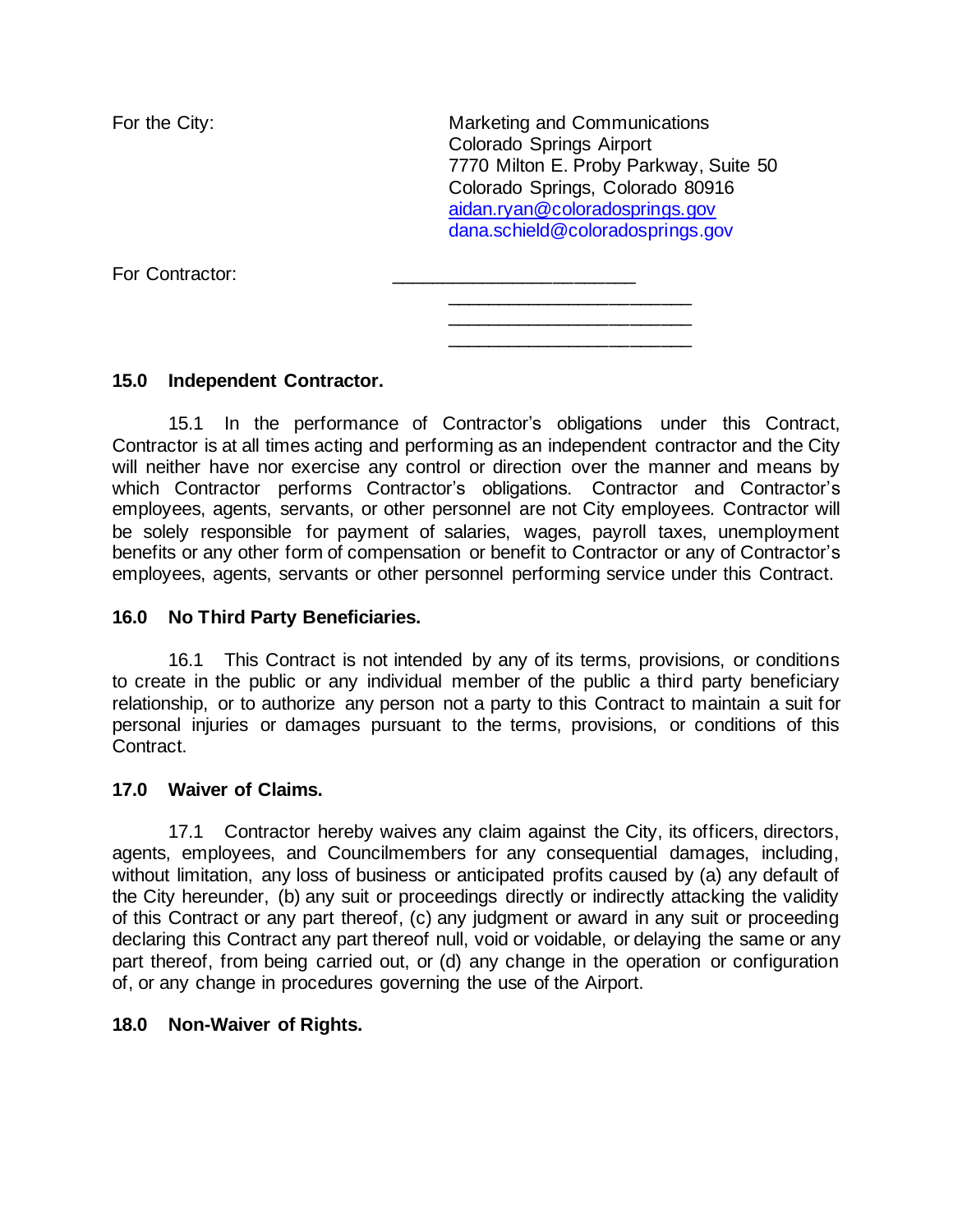18.1 The failure of any party to seek redress for violation of or to insist upon the strict performance of any term, condition, or obligation of this Contract will not constitute or operate as a waiver with respect thereto or with respect to any subsequent act.

### **19.0 Force Majeure.**

19.1 If either party is rendered unable to perform any obligation under this Contract because of circumstances beyond that party's reasonable control, then the nonperforming party ("Noticing Party") shall provide the other party prompt written notice with a detailed basis describing the cause and reason(s) for the Noticing Party's inability to perform the obligation(s). When the other party receives the Noticing Party's written notice, the Noticing Party's obligation(s), to the extent it is affected by the force majeure, will be suspended during the continuance of any inability, but for no longer period. If either party has with its employees what is commonly known as a labor dispute, each party does reserve unto itself the right to handle the dispute in its own fashion and as it will, in its uncontrolled discretion, deem best and without interference from the other party.

### **20.0 Assignment.**

20.1 Neither party may assign or transfer this Contract, in whole or in part, or any of such party's rights or obligations under this Contract, to any other person or entity without the prior written consent of the other party, such consent not to be unreasonably withheld or conditioned.

#### **21.0 Binding Effect.**

21.1 This Contract shall be binding upon and inure to the benefit of the parties hereto and their successors and assigns.

#### **22.0 Severability.**

22.1 If any provisions of this Contract shall be held unconstitutional, illegal, or void, such finding shall not affect any other provisions of this Contract.

#### **23.0 Amendments.**

23.1 No modification, amendment, or alteration in the terms or conditions contained herein shall be effective unless contained in a writing signed by both parties.

#### **24.0 Governing Law and Venue.**

24.1 This Contract is subject to and shall be interpreted under the law of the State of Colorado, and the Charter, City Code, Ordinances, Rules and Regulations of the City of Colorado Springs. Court jurisdiction shall exclusively be in the District Court for El Paso County, Colorado and the United States District Court for the District of Colorado.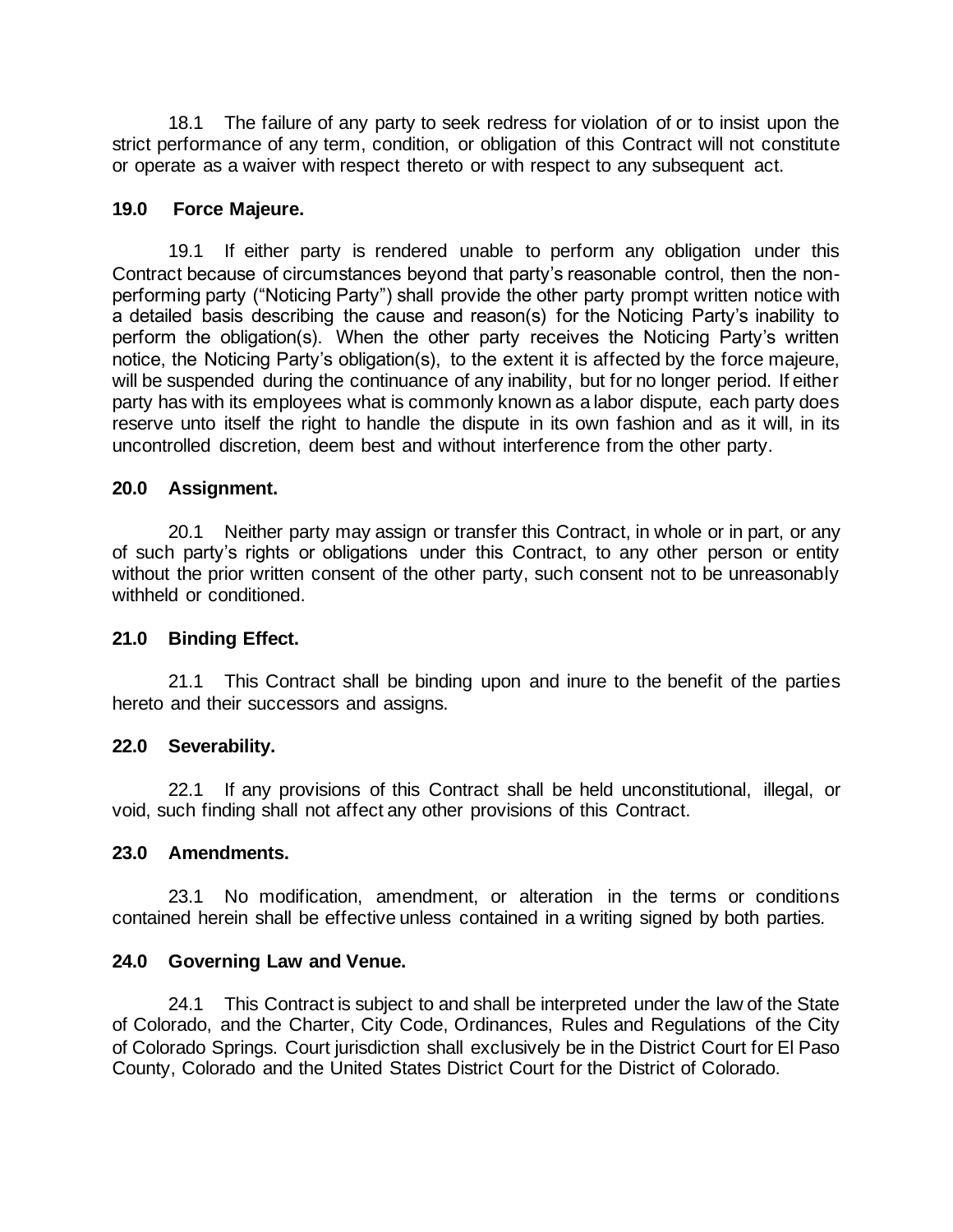### **25.0 Fiscal Obligations of the City/Appropriation of Funds.**

25.1 This Contract is expressly made subject to the limitations of the Colorado Constitution and Section 7-60 of the Charter of the City of Colorado Springs. Nothing herein shall constitute, nor be deemed to constitute, the creation of a debt or multi-year fiscal obligation or an obligation of future appropriations by the City Council of Colorado Springs, contrary to Article X, § 20, Colorado Constitution, or any other constitutional, statutory, or charter debt limitation. Notwithstanding any other provision of this Contract, with respect to any financial obligation of the City which may arise under this Contract in any fiscal year after the year of execution, in the event the budget or other means of appropriation for any such year fails to provide funds in sufficient amounts to discharge such obligation, such failure (i) shall act to terminate this Contract at such time as the then-existing and available appropriations are depleted, and (ii) neither such failure nor termination shall constitute a default or breach of this Contract, including any subcontract, attachment, schedule, or exhibit thereto, by the City. As used herein, the term "appropriation" shall mean and include the due adoption of an appropriation ordinance and budget and the approval of a Budget Detail Report (Resource Allocations) which contains an allocation of sufficient funds for the performance of fiscal obligations arising under this Contract.

# **26.0 Open Records.**

26.1 Contractor acknowledges that, upon execution, this Contract may be subject to disclosure to third parties, upon request, under the Colorado Open Records Act (CORA) pursuant to C.R.S. § 24-72-201 *et seq.*

#### **27.0 Even Handed Construction.**

27.1 Preparation of the Contract has been a joint effort of the parties. The terms and conditions in this Agreement have been arrived at after mutual negotiation and the opportunity to consult with counsel, and the resulting documents shall not, solely as a matter of judicial construction, be construed more severely against one of the parties than the other. It is also the parties' intention that the terms and conditions not be construed against any party merely because it was prepared by one of the parties.

#### **28.0 Authority to Execute.**

28.1 Each person whose signature appears on this Agreement represents and warrants that he/she is duly authorized and has full authority to execute this Agreement on behalf of the party he/she is signing.

#### **29.0 Counterparts.**

29.1 This Agreement may be executed in counterparts, each of which is deemed an original, but which together will constitute one and the same instrument. If this Agreement is executed in counterparts, no signatory is bound until all of the parties named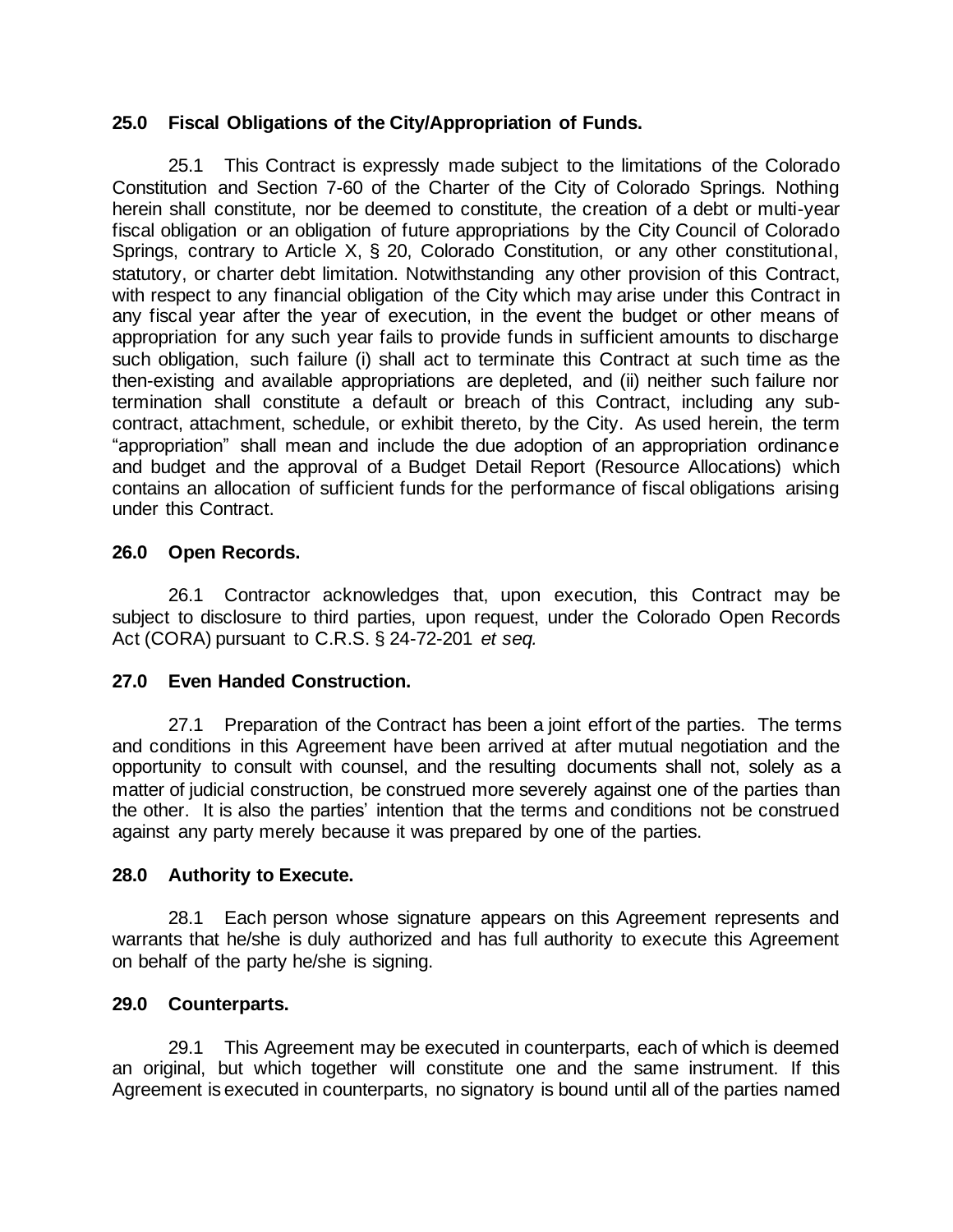below have duly executed or caused to be duly executed a counterpart of this Agreement. A signature on a copy of this Agreement received by any party by facsimile or electronic mail is binding upon the other parties as an original. The parties agree that a photocopy of such facsimile or electronic copy may also be treated by the parties as a duplicate original.

# **30.0 Time Is Of The Essence**.

30.1 If the deliverables and Services are not delivered, performed, or completed by the designated time, as may be established in a task order, the City reserves the right without liability, in addition to its other rights and remedies, to terminate this Contract. The City also retains the right to retain substitute Services elsewhere and charge Contractor with any loss incurred.

# **31.0 Fair Labor Standards Act.**

31.1 This Agreement and all subcontracts associated with this Agreement incorporate by reference the provisions of 29 CFR part 201, the Federal Fair Labor Standards Act (FLSA), with the same force and effect as if given in full text. The FLSA sets minimum wage, overtime pay, recordkeeping, and child labor standards for full and part time workers. Contractor has full responsibility to monitor compliance to the referenced statute or regulation. Contractor must address any claims or disputes that arise from this requirement directly with the U.S. Department of Labor – Wage and Hour Division.

# **32.0 OSHA Compliance.**

32.1 This Agreement and all subcontracts associated with this Agreement incorporate by reference the requirements of 29 CFR Part 1910 with the same force and effect as if given in full text. Contractor must provide a work environment that is free from recognized hazards that may cause death or serious physical harm to the employee. The Contractor retains full responsibility to monitor its compliance and their subcontractor's compliance with the applicable requirements of the Occupational Safety and Health Act of 1970 (20 CFR Part 1910). Contractor must address any claims or disputes that pertain to a referenced requirement directly with the U.S. Department of Labor – Occupational Safety and Health Administration.

# **33.0 Illegal Aliens**

33.1 Contractor shall not knowingly employ or contract with an illegal alien to perform work under this Contract. Contractor shall not enter into a contract with a subcontractor who fails to certify to Contractor that the subcontractor will not knowingly employ or contract with an illegal alien to perform work associated with this Contract. In accordance with C.R.S. § 8-17.5-102(5), Contractor shall comply with any reasonable request by the Colorado Department of Labor and Employment in the course of an investigation.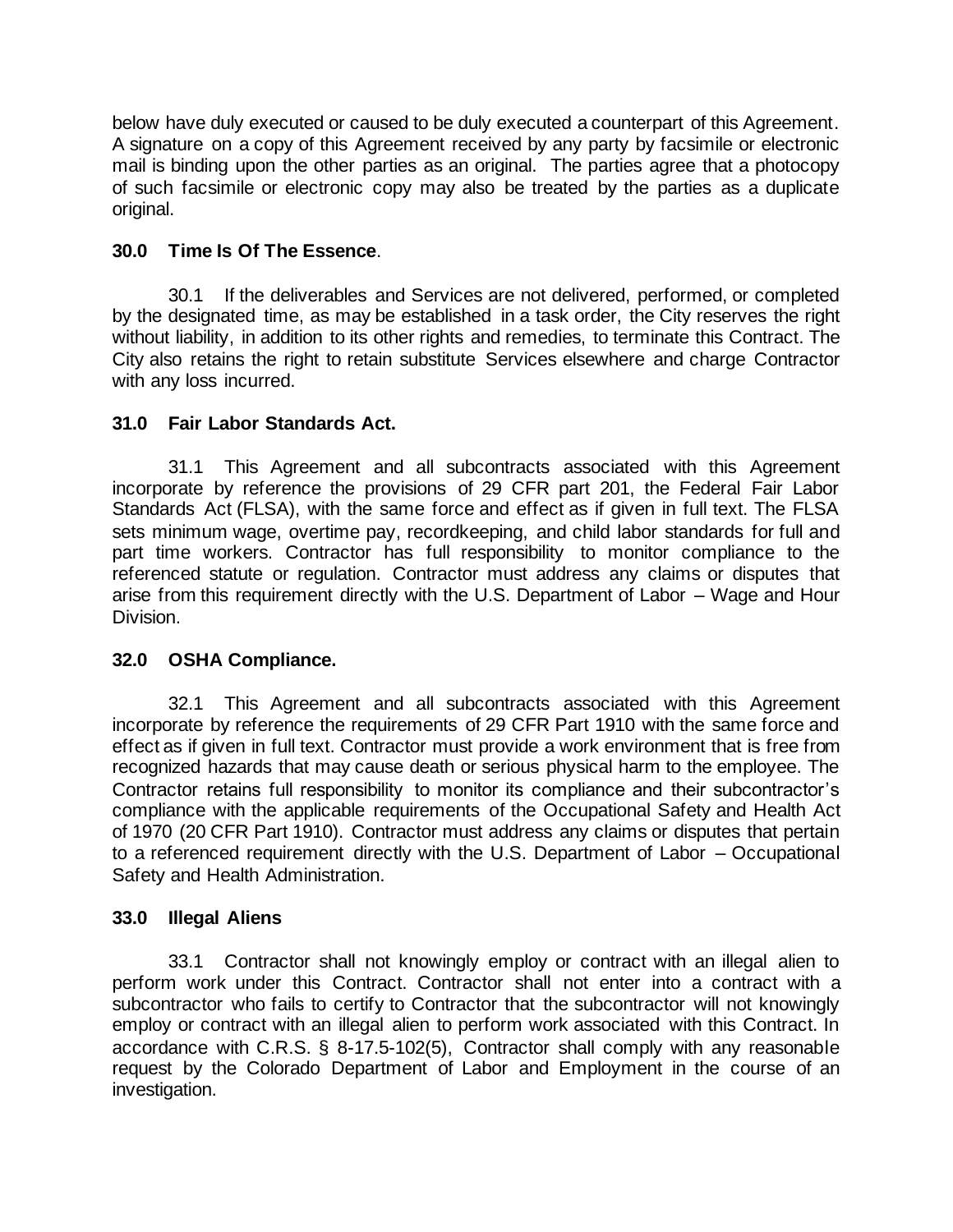33.2 Contractor hereby certifies that it has confirmed the employment eligibility of all employees who are newly hired for employment to work under this Contract through participation in the e-verify program or Colorado Department of Labor and Employment program. Contractor acknowledges that it is prohibited from using the e-verify program or Colorado Department of Labor and Employment program procedures to undertake preemployment screening of job applicants while this contract is being performed.

33.3 If Contractor obtains actual knowledge that a subcontractor performing work associated with this Contract knowingly employs or contracts with an illegal alien, then, Contractor shall be required to (i) notify the subcontractor and City within three days that Contractor has actual knowledge that the subcontractor is employing or contracting with an illegal alien; and (ii) terminate the subcontract if, within three days of receiving the notice, the subcontractor fails to stop employing or contracting with the illegal alien; provided, however, Contractor shall not terminate the subcontract if the subcontractor provides information establishing that the subcontractor has not knowingly employed or contracted with an illegal alien.

# **34.0 Compliance with Immigration Reform and Control Act of 1986**

34.1 Contractor hereby certifies that it is in compliance with the United States Immigration Reform and Control Act of 1986. Contractor represents that its employees have completed and signed Form 1-9 verifying their identities and authorization for employment.

#### 35.0 Gratuities

35.1 Notwithstanding Section 11, Contractor acknowledges that the City may immediately terminate this Contract if the Mayor, Mayor's designee, or the Procurement Services Manager determine that Contractor or its officers, employees, agents, or other representative offered or provided a gift to a City employee, officer, councilmember, agent, or representative for the purpose of influencing any decision to grant a City contract or to obtain favorable treatment under any City contract. The term gift means a payment, subscription, advance, forbearance, acceptance, rendering or deposit of money, services, or anything of value given, to include food, lodging, transportation, golf or other recreation or entertainment, and reimbursement for other than necessary expenses for official business on behalf of the City, unless consideration of equal or greater value is received.

#### **36.0 Nondiscrimination.**

(i) Contractor acknowledges that the City is obligated to take any measures necessary to ensure that no person in the United States shall, on the grounds of race, creed, color, national origin, sex, age, or disability, be excluded from participation in, or denied the benefits of, or otherwise be subjected to discrimination in or under any activity or program for which the City receives federal financial assistance.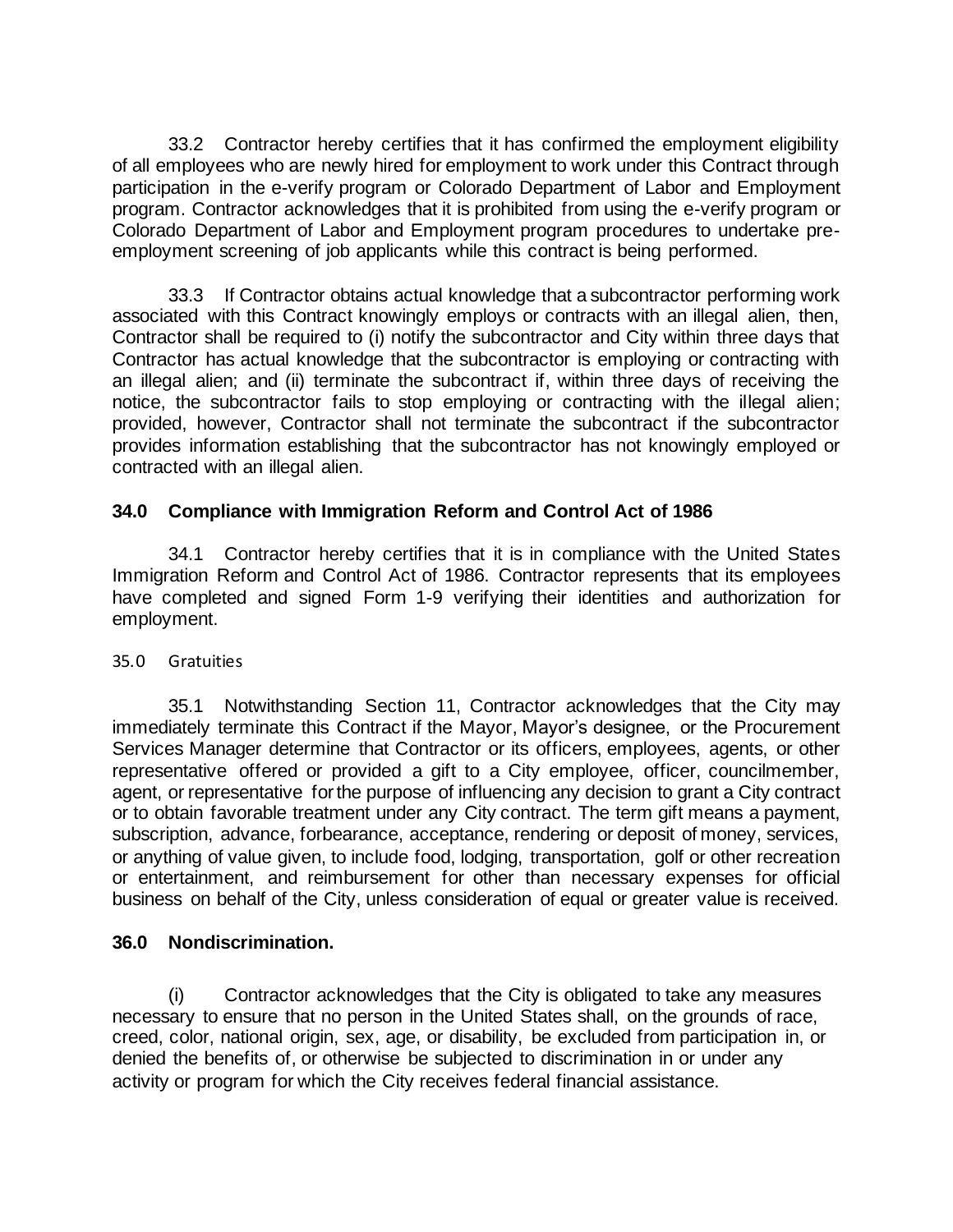(ii) As used below, the term "contractor" shall mean Contractor, the term "sponsor" shall mean the City and the term "contract" shall mean this Contract.

(iii) During the performance of this Contract, the contractor, for itself, its assignees, and successors in interest (hereinafter referred to as the "contractor") agrees, as follows:

- (1) Compliance with Regulations: The contractor (hereinafter includes consultants) shall comply with the **Title VI List of Pertinent Nondiscrimination Statutes and Authorities**, as they may be amended from time to time, which are herein incorporated by reference and made a part of this contract.
- (2) Non-discrimination: The contractor, with regard to the work performed by it during the contract, will not discriminate on the grounds of race, creed, color, national origin, or sex in the selection and retention of subcontractors, including procurements of materials and leases of equipment. The contractor shall not participate directly or indirectly in the discrimination prohibited by 49 C.F.R. § 21.5, including employment practices when the contract covers any activity, project, or program set forth in Appendix B of 49 C.F.R. part 21.
- (3) Solicitations for Subcontracts, Including Procurements of Materials and Equipment: In all solicitations, either by competitive bidding, or negotiation made by the contractor for work to be performed under a subcontract, including procurements of materials, or leases of equipment, each potential subcontractor or supplier will be notified by the contractor of the contractor's obligations under this contract and the Acts and the Regulations relative to Non-discrimination on the grounds race, creed, color, national origin, or sex.
- (4) Information and Reports: The contractor shall provide all information and reports required by the Acts, the Regulations, and directives issued pursuant thereto and will permit access to its books, records, accounts, other sources of information, and its facilities as may be determined by the sponsor or the FAA to be pertinent to ascertain compliance with such Acts, regulations, orders, and instructions. Where any information required of a contractor is in the exclusive possession of another who fails or refuses to furnish the information, the contractor will so certify to the sponsor or the FAA, as appropriate, and will set forth what efforts it has made to obtain the information.
- (5) Sanctions for Noncompliance: In the event of a contractor's noncompliance with the Non-discrimination provisions of this Contract, the sponsor will impose such contract sanctions as it or the FAA may determine to be appropriate, including, but not limited to:
	- **(a)** Withholding payments to the contractor under the contract until the contractor complies; and/or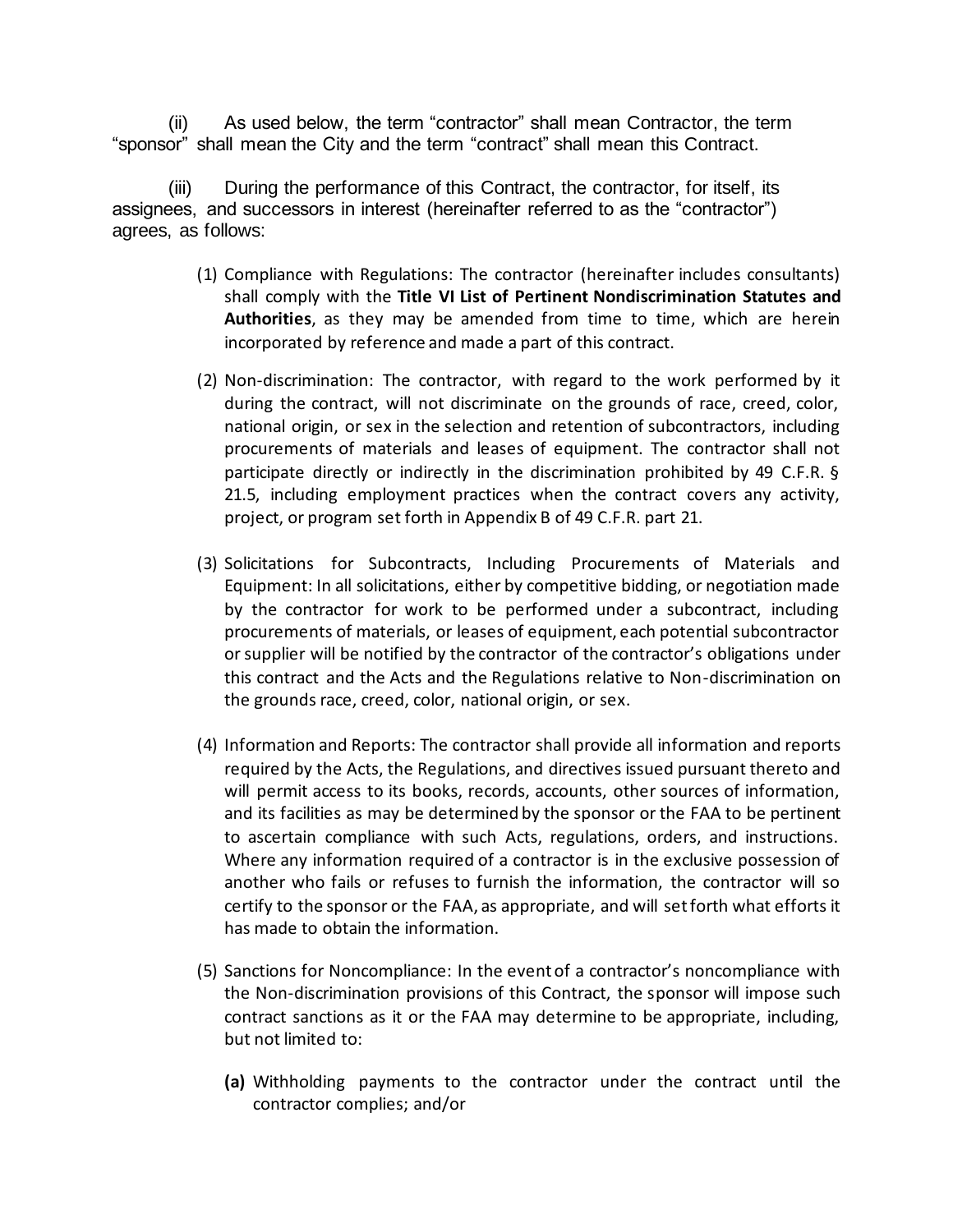- **(b)** Cancellation, termination, or suspension of the contract, in whole or in part.
- (6) Incorporation of Provisions: The contractor will include the provisions of paragraphs 1 through 6 in every subcontract, including procurements of materials and leases of equipment, unless exempt by the Acts, Regulations and directives issued pursuant thereto. The contractor will take action with respect to any subcontract or procurement as the sponsor or the FAA may direct as a means of enforcing such provisions including sanctions for noncompliance. Provided, that if the contractor becomes involved in, or is threatened with litigation by a subcontractor, or supplier because of such direction, the contractor may request the sponsor to enter into any litigation to protect the interests of the sponsor. In addition, the contractor may request the United States to enter into the litigation to protect the interests of the United States.

(iv) Contractor, for itself/himself/herself, his/her heirs, personal representatives, successors in interest, and assigns, as a part of the consideration hereof, does hereby covenant and agree as a covenant running with the land that:

> (1) In the event facilities are constructed, maintained, or otherwise operated on the property described in this Contract for a purpose for which a Federal Aviation Administration activity, facility, or program is extended or for another purpose involving the provision of similar services or benefits, Contractorshall maintain and operate such facilities and services in compliance with all other requirements imposed by the Nondiscrimination Acts and Regulations listed in the Pertinent List of Nondiscrimination Authorities (as may be amended) such that no person on the grounds of race, color, or national origin, will be excluded from participation in, denied the benefits of, or be otherwise subjected to discrimination in the use of said facilities.

(v) Contractor, for itself/himself/herself, his/her heirs, personal representatives, successors in interest, and assigns, as a part of the consideration hereof, does hereby covenant and agree, as a covenant running with the land, that (1) no person on the ground of race, creed, color, national origin, or sex, will be excluded from participation in, denied the benefits of, or be otherwise subjected to discrimination in the use of said facilities, (2) that in the construction of any improvements on, over, or under such land, and the furnishing of services thereon, no person on the ground of race, creed, color, national origin, or sex, will be excluded from participation in, denied the benefits of, or otherwise be subjected to discrimination, (3) that Contractor will use the premises in compliance with all other requirements imposed by or pursuant to the List of Pertinent Nondiscrimination Authorities.

(vi) **Title VI List of Pertinent Nondiscriminatory Statutes and Authorities:** During the performance of this contract, the contractor, for itself, its assignees, and successors in interest (hereinafter referred to as the "contractor") agrees to comply with the following nondiscrimination statutes and authorities; including but not limited to: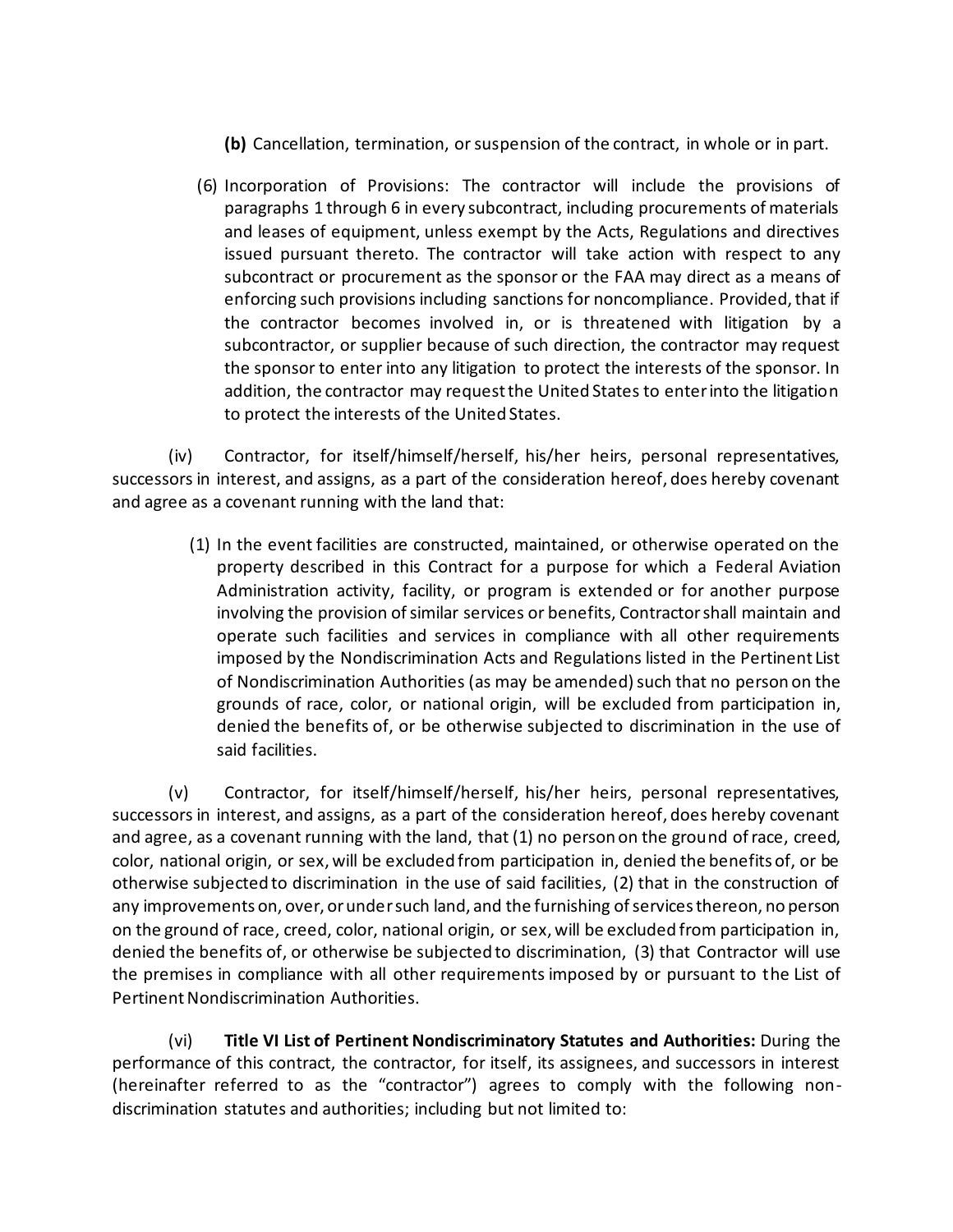- (1) Title VI of the Civil Rights Act of 1964 (42 U.S.C. § 2000d *et seq*., 78 stat. 252), (prohibits discrimination on the basis of race, color, national origin); and 49 C.F.R. part 21.
- (2) 49 CFR part 21 (Non-discrimination In Federally-Assisted Programs of the Department of Transportation-Effectuation of Title VI of The Civil Rights Act of 1964);
- (3) The Uniform Relocation Assistance and Real Property Acquisition Policies Act of 1970, (42 U.S.C. § 4601), (prohibits unfair treatment of persons displaced or whose property has been acquired because of Federal or Federal-aid programs and projects);
- (4) Section 504 of the Rehabilitation Act of 1973, (29 U.S.C. § 794 *et seq*.), as amended, (prohibits discrimination on the basis of disability); and 49 C.F.R. part 27;
- (5) The Age Discrimination Act of 1975, as amended, (42 U.S.C. § 6101 *et seq*.), (prohibits discrimination on the basis of age);
- (6) Airport and Airway Improvement Act of 1982, (49 U.S.C. § 471, Section 47123), as amended, (prohibits discrimination based on race, creed, color, national origin, or sex);
- (7) The Civil Rights Restoration Act of 1987, (PL 100-209), (Broadened the scope, coverage and applicability of Title VI of the Civil Rights Act of 1964, The Age Discrimination Act of 1975 and Section 504 of the Rehabilitation Act of 1973, by expanding the definition of the terms "programs or activities" to include all of the programs or activities of the Federal-aid recipients, sub-recipients and contractors, whether such programs or activities are Federally funded or not);
- (8) Titles II and III of the Americans with Disabilities Act, which prohibit discrimination on the basis of disability in the operation of public entities, public and private transportation systems, places of public accommodation, and certain testing entities (42 U.S.C. §§ 12131 – 12189) as implemented by Department of Transportation regulations at 49 C.F.R. parts 37 and 38;
- (9) The Federal Aviation Administration's Non-discrimination statute (49 U.S.C. § 47123) (prohibits discrimination on the basis of race, color, national origin, and sex);
- (10) Executive Order 12898, Federal Actions to Address Environmental Justice in Minority Populations and Low-Income Populations, which ensures discrimination against minority populations by discouraging programs, policies, and activities with disproportionately high and adverse human health or environmental effects on minority and low-income populations;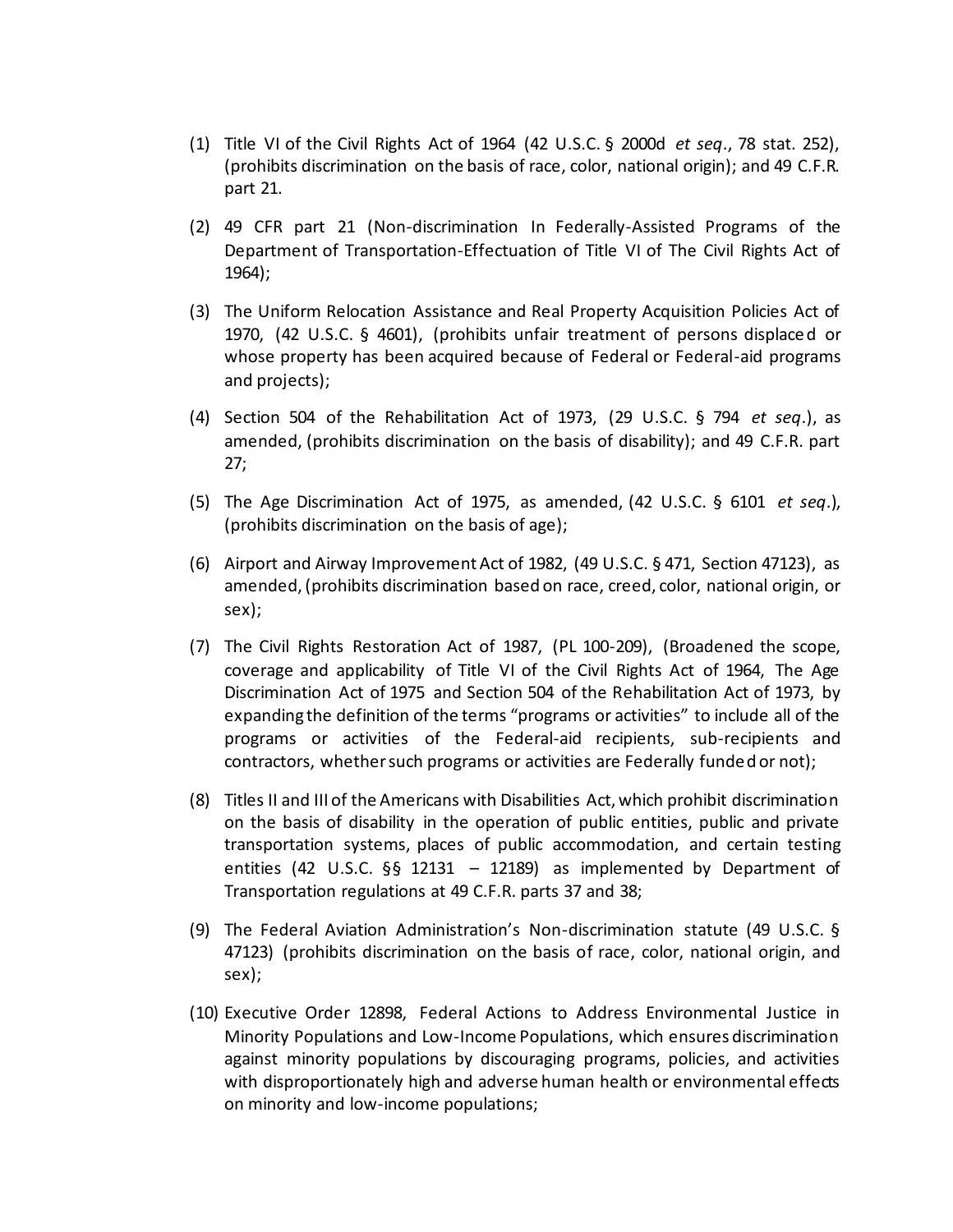- (11) Executive Order 13166, Improving Access to Services for Persons with Limited English Proficiency, and resulting agency guidance, national origin discrimination includes discrimination because of limited English proficiency (LEP). To ensure compliance with Title VI, you must take reasonable steps to ensure that LEP persons have meaningful access to your programs (70 Fed. Reg. at 74087 to 74100);
- (12) Title IX of the Education Amendments of 1972, as amended, which prohibits you from discriminating because of sex in education programs or activities (20 U.S.C. § 1681 *et seq*).

(vii) Contractor agrees to forward a copy of any Title VI complaint it receives in connection with Purchaser's activities and operations at the Airport within three (3) days of Purchaser's receipt of same and identify the actions taken regarding any such complaint. Contractor further agrees to cooperate with the City in its investigation of any Title VI complaints, including making relevant documents and records available to the City for inspection upon reasonable notice, and to provide reasonable assistance to the City in connection with any compliance review conducted by the FAA. A copy of 49 C.F.R. part 21 is available at the Airport Administration Office for inspection during normal business hours upon request.

(viii) To the extent that the contractor conducts or engages in any aeronautical activity for furnishing services to the public at the Airport, the contractor shall:

(1) Furnish said service on a fair, equal, and not unjustly discriminatory basis to all users thereof; and

(2) Charge fair, reasonable, and not unjustly discriminatory prices for each unit or service; provided, that the contractor may be allowed to make reasonable and nondiscriminatory discounts, rebates, or other similar types of price reductions to volume purchasers.

#### **37.0 Audit.**

37.1 Contractor shall maintain accurate records of all amounts billable to and payments made by the City related to each task order issued under this Contract in accordance with generally accepted accounting principles ("GAAP"), as required by laws and regulations, and in a format that will permit audit, for a period of three (3) years after payment of the last invoice related to this Contract or resolution of any claim, whichever is later. Such records shall be open to reasonable inspection and subject to audit and/or reproduction, during normal working hours, by the City or its authorized representative. The City shall give Contractor advance notice of intended audits. Contractor shall further provide the Federal Aviation Administration ("FAA"), and the Comptroller General of the United States or any of their duly authorized representatives, access to any records of the Contractor that are related to this Contract for the purpose of making audit, examination, excerpts, and transcriptions.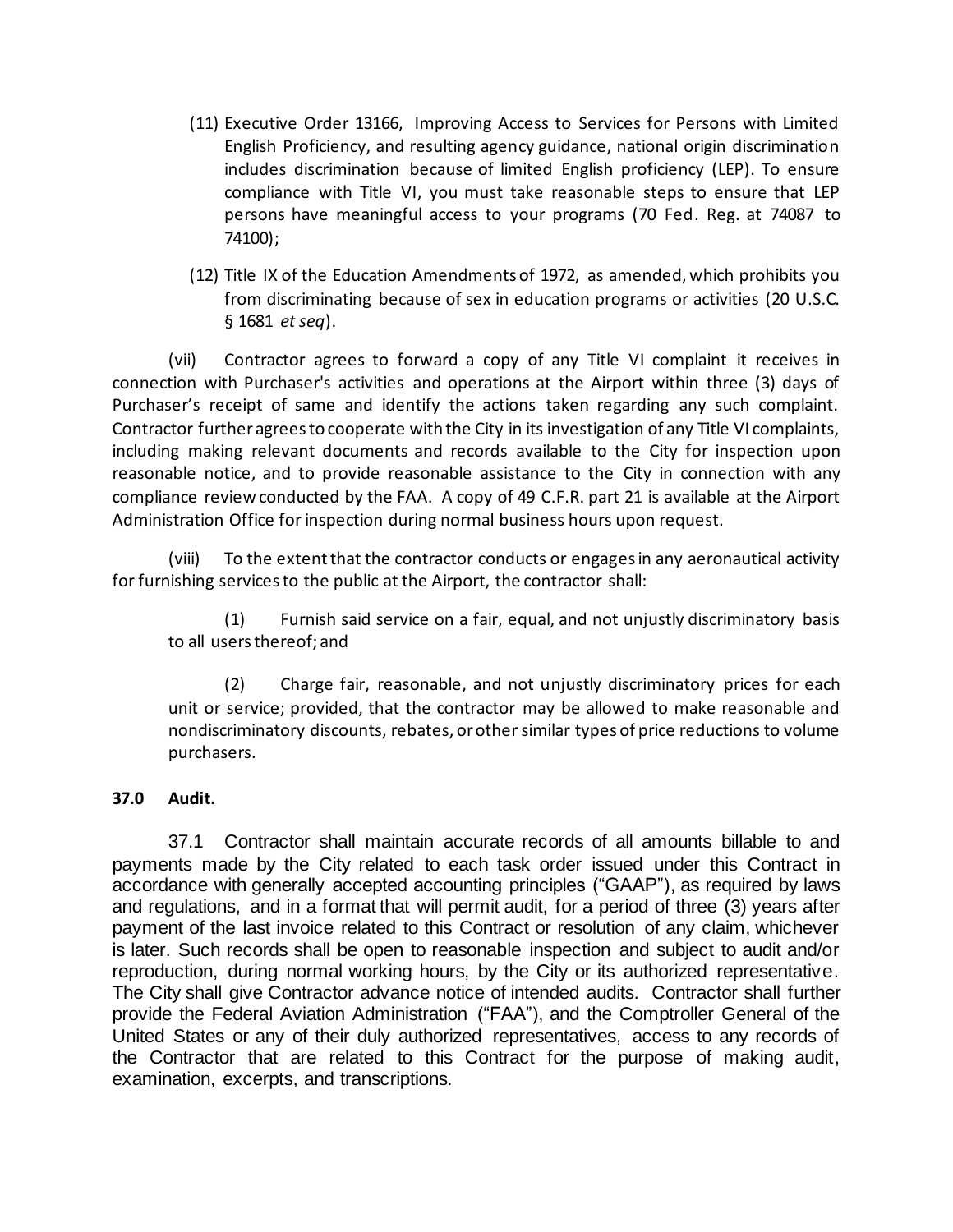### **38.0 Entire Agreement.**

38.1 This Agreement, together with all exhibits constitutes the entire agreement between the Parties with respect to the subject matter hereof, and supersedes all prior oral or written agreements and understandings that are different from the terms and conditions of this Agreement.

[Signature Page Follows]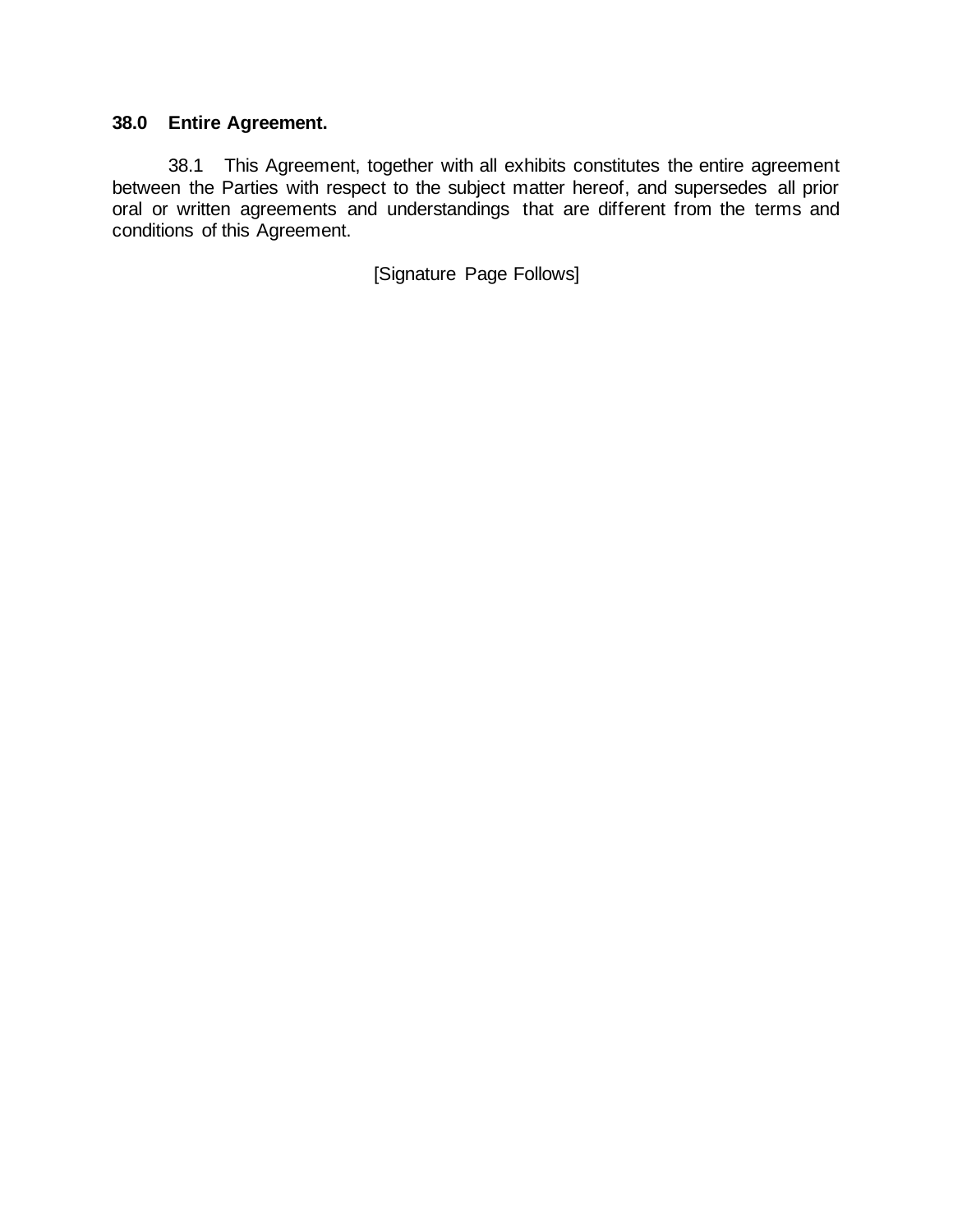IN WITNESS WHEREOF, the Parties hereto have caused this instrument to be executed on the respective dates below. **Date**

#### **Name of Contractor**

| By:                                                                                                                                                                      |     | Date: |  |
|--------------------------------------------------------------------------------------------------------------------------------------------------------------------------|-----|-------|--|
| Name of Signee<br>Title                                                                                                                                                  |     |       |  |
|                                                                                                                                                                          | SS. |       |  |
| <b>COUNTY OF EI Paso</b>                                                                                                                                                 |     |       |  |
| The foregoing Agreement was acknowledged before me this _____ day of<br>_, 2022, by _________ as _________ of ________, a _______, for and on<br>behalf of said company. |     |       |  |
| Witness my hand and official seal.                                                                                                                                       |     |       |  |
| My Commission expires: __________________                                                                                                                                |     |       |  |
|                                                                                                                                                                          |     |       |  |

Notary Public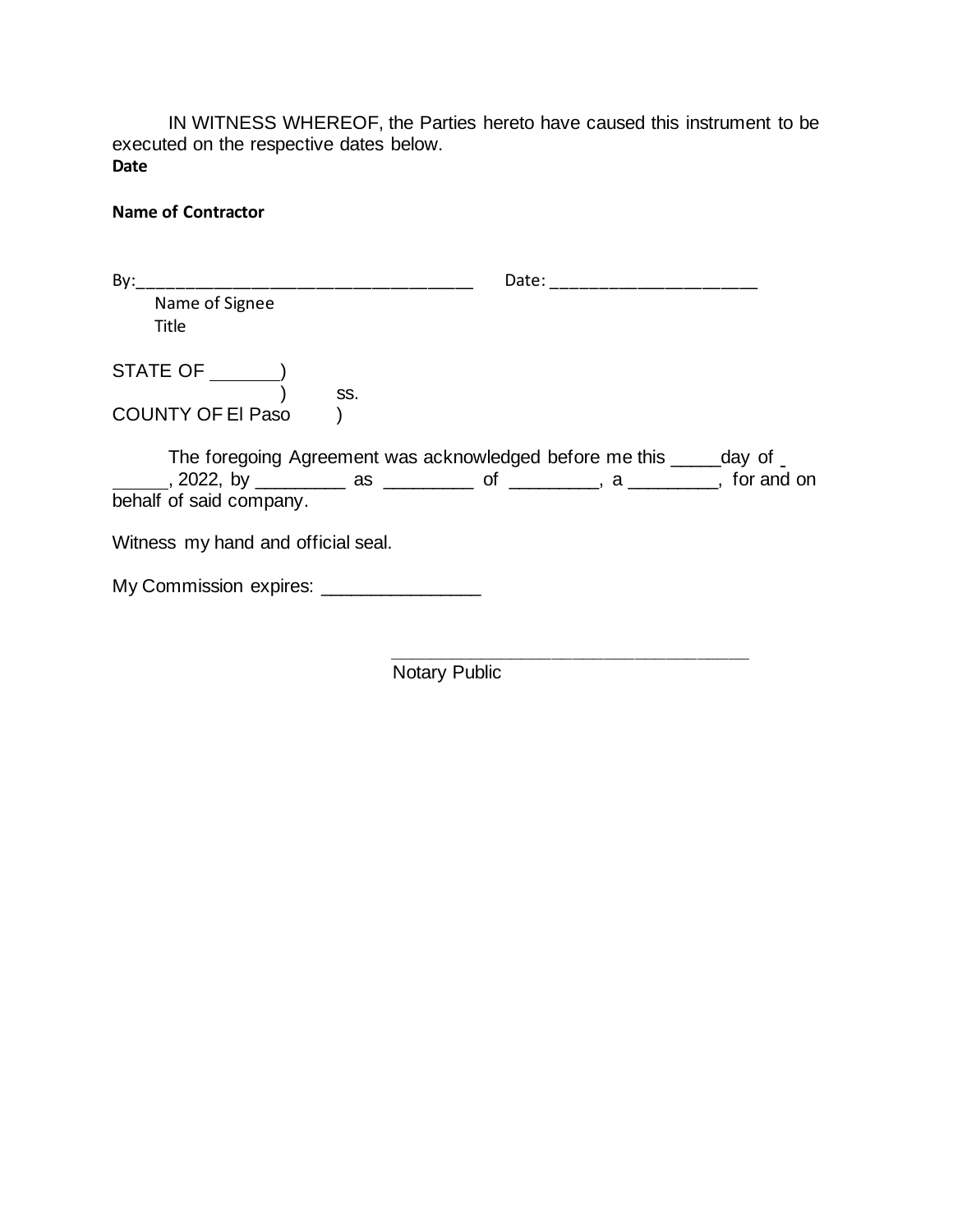#### **CITY OF COLORADO SPRINGS**

By:\_\_\_\_\_\_\_\_\_\_\_\_\_\_\_\_\_\_\_\_\_\_\_\_\_\_\_\_\_\_\_\_\_\_\_\_ Date: \_\_\_\_\_\_\_\_\_\_\_\_\_\_\_\_\_\_\_\_\_\_

Jeffrey H. Greene Chief of Staff

STATE OF COLORADO ) ) ss. COUNTY OF EI Paso )

The foregoing Agreement was acknowledged before me this \_\_\_\_ day of \_\_\_\_\_\_ \_\_, 2022, by \_\_\_\_\_\_\_\_\_\_\_\_\_\_\_ for the Colorado Springs Municipal Airport, State of Colorado.

Witness my hand and official seal.

My Commission expires: \_\_\_\_\_\_\_\_\_\_\_\_\_\_\_\_\_\_

Notary Public

**APPROVED AS TO FORM:**

By:\_\_\_\_\_\_\_\_\_\_\_\_\_\_\_\_\_\_\_\_\_\_\_\_\_\_\_\_\_\_\_\_ Date:\_\_\_\_\_\_\_\_\_\_\_\_\_\_\_\_\_\_\_\_\_\_\_

*\_\_\_\_\_\_\_\_\_\_\_\_\_\_\_\_\_\_\_\_\_\_\_\_\_\_\_\_\_\_\_\_\_\_\_*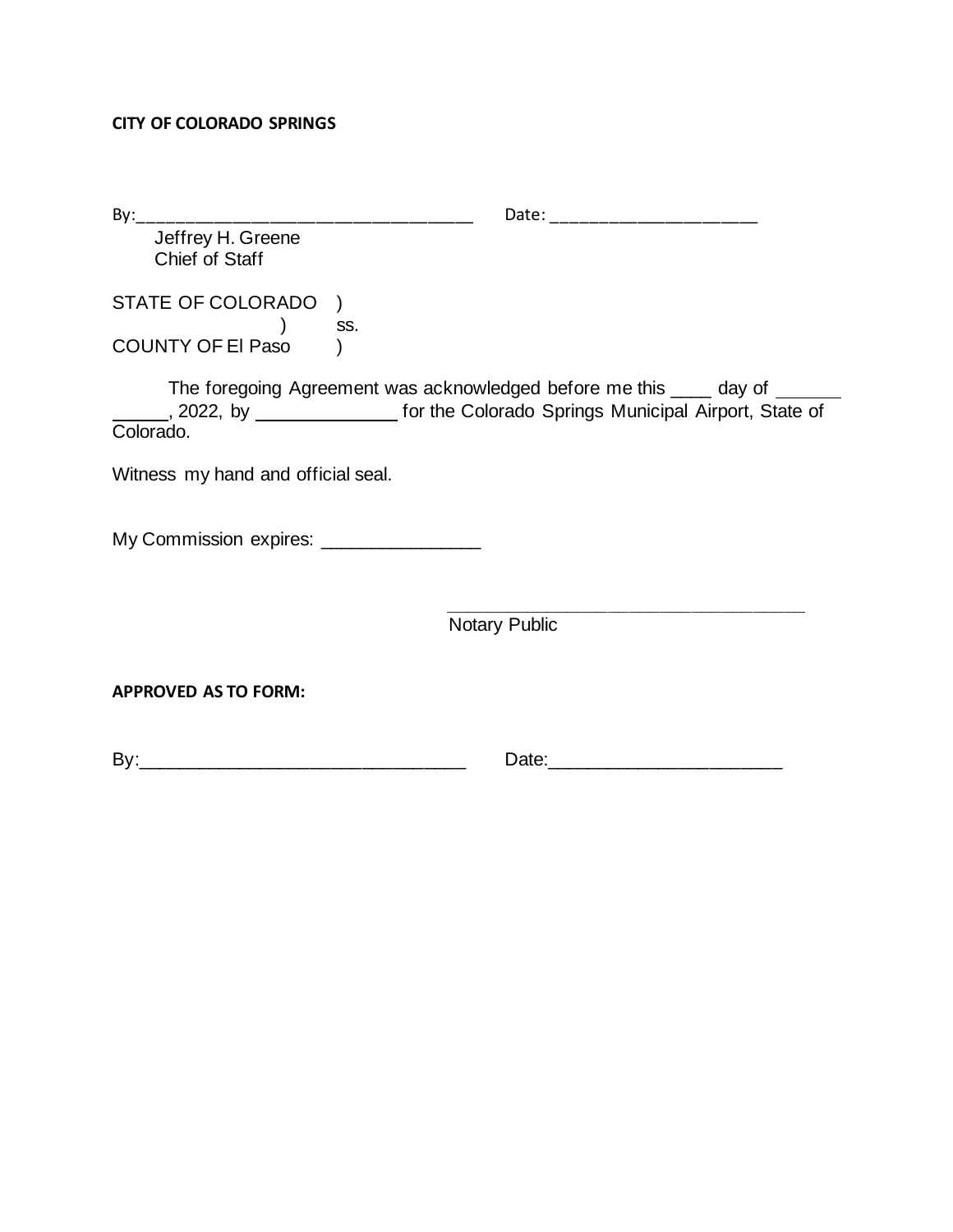#### **EXHIBIT A PROJECT SERVICES**

### **I. General Requirements.**

(a) Contractor shall provide the City a total solution for the work provided in each task order issued to Contractor by the City. The work will include a detailed description of Contractor's marketing recommendations for the work and services described in each task order. All creative work should be captivating and innovative. Contractor's content shall include the following:

(i) an understanding of and compliance with the technical requirements described in each task order;

(ii) a demonstrated knowledge and understanding of the Colorado Springs Airport (COS) branding and the diverse services offered;

(iii) a clear marketing strategy for the scope of work provided in each task order; and

(iv) use of foundational data to provide a completed product to the City.

### **II. Basic and Additional Services.**

Basic Services.

Offeror must demonstrate the ability to address the tasks for which they are bidding in an effective and efficient manner. Must demonstrate an expertise in one of the below potential tasks.

Potential tasks include:

- 1. Graphic design: Develop graphic elements to enhance the established brand and services of the airport on an as-needed basis for print and web materials. Graphic elements include but are not limited to infographics, advertisements, iconography, marketing materials, templates, annual report etc.
	- a. Online advertising services Develop aesthetically pleasing and engaging online advertisements and strategies to connect with a diverse audience. Channels to include but not limited to social media, retargeting and banner ads, website, motion graphics, etc.
	- b. Print advertising services Develop engaging and eye-catching print advertisements to be used in various publications including but not limited to magazines, newspapers, OOH, etc.
	- c. Marketing collateral design and development Develop simplified, aesthetically pleasing marketing materials for diverse set of audiences. These materials may include but are not limited to brochures, posters, media kits, maps, etc.
- 2. Videography: Develop innovative videos that highlight the benefits of the Airport. Videos to be used for channels including but not limited to social media, online advertising, television, etc.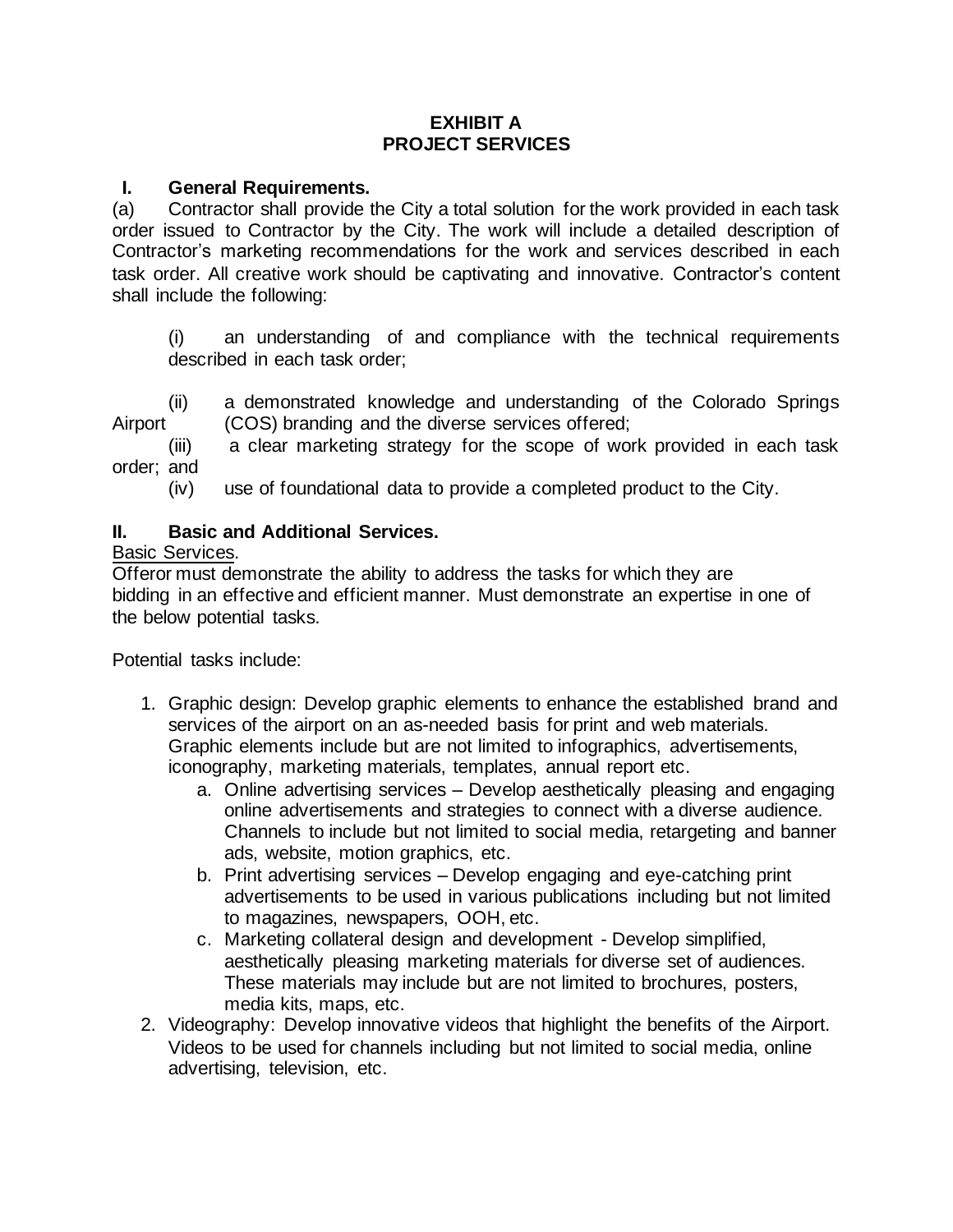- 3. Radio: Create concept, write script and produce radio spots to vary in length (including but not limited to :30 and :60).
- 4. Photography: Organize photo shoots on an as-needed basis. To include scheduling a photography, recruiting talent, and producing the materials.
- 5. Copywriting: Provide copywriting services for any offline or online advertising or marketing materials, in addition but not limited to advertorials, award submissions, etc.
- 7. Marketing strategies: Develop strategic plans that can be integrated into the media mix to increase awareness for the airport.

All services must demonstrate the following:

- 8. Manage allotted budgets and communicate expenditures to all parties involved to make certain the Airport remains within its overall marketing budget
- 9. Ensure proper invoicing and manage/correct any billing discrepancies
- 10.Colorado Springs Airport will receive from and have sole ownership and usage of all native files and creative assets to use at their own discretion.
- 11.Collaboration: Collaborate with Airport and the Airport's media buyer(s) to ensure the correct specifications for the media placement are met.
- 12.Manage timelines by communicating deadlines among any and all parties involved to ensure creative is delivered in a timely manner.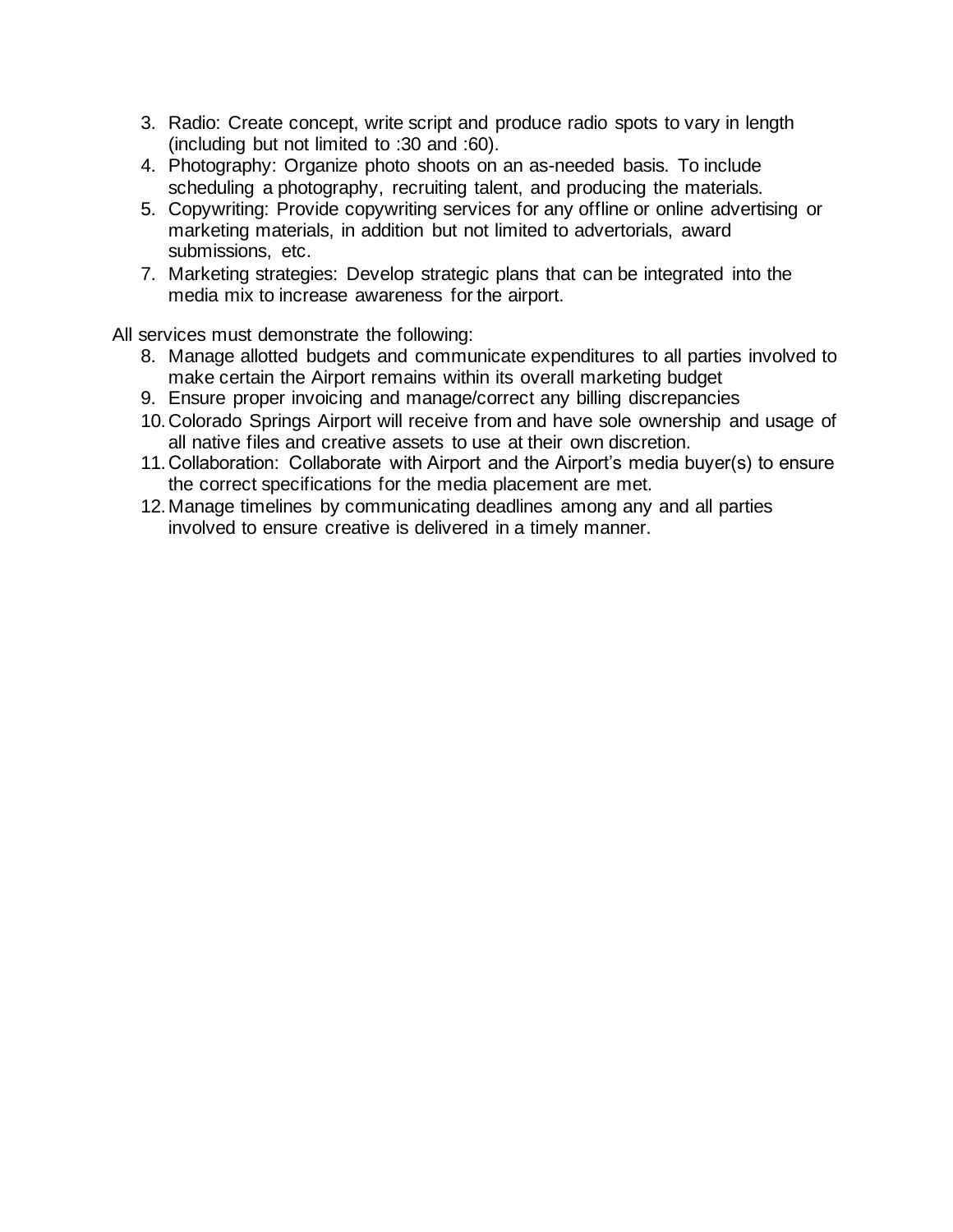### **EXHIBIT B TASK ORDER FOR NON-EXCLUSIVE MASTER CREATIVE SERVICES**

This Task Order is made as of this \_\_\_\_\_ day of \_\_\_\_\_\_\_\_\_\_\_\_\_\_\_, 2022, under the terms and conditions established in the Non-Exclusive Master Creative Service Contract for creative services, dated \_\_\_\_\_\_\_\_\_\_\_, 2022 (the "Agreement") between the City of Colorado Springs, a home rule city and Colorado Municipal Corporation ("CITY"), by its enterprise, the Colorado Springs Municipal Airport ("Airport") (collectively the "City") and [enter second party name] ("Contractor").

### **Section A. – SERVICES**

A.1. CONTRACTOR shall perform the following services:

# **(ENTER DETAILED SCOPE OF PROJECT SERVICES)**

(Collectively, "SERVICES").

A.2. In conjunction with the performance of the foregoing CONTRACTOR shall provide the following submittals/deliverables (documents) to CITY:

### **LIST DELIVERABLES**

#### **Section B. – SCHEDULE**

CONSULTANT shall perform the Project Services and deliver the related documents, if any, according to the following schedule:

# **LIST MILESTONE DATES FOR SCHEDULE**

### **Section C. – COMPENSATION**

C.1. In return for the Project Services, the City shall pay the Contractor a flat, fixed fee or an hourly rate plus cost of expenses and materials as described in the terms mentioned in paragraph 4.0, Payment to Contractor.

#### **Section D. – SUBCONTRACTORS**

The following describes the scope, schedule and budget allocated to subcontractors and used in performance of this Task Order.

# **LIST SUBCONTRACTORS and CONTRACT AMOUNTS**

| Subcontractor<br>Name | <b>Contract Amount</b> |
|-----------------------|------------------------|
|                       |                        |
|                       |                        |

# **Section E. – CITY INFORMATION PROVIDED TO CONTRACTOR**

**Section F. – OTHER PROVISIONS**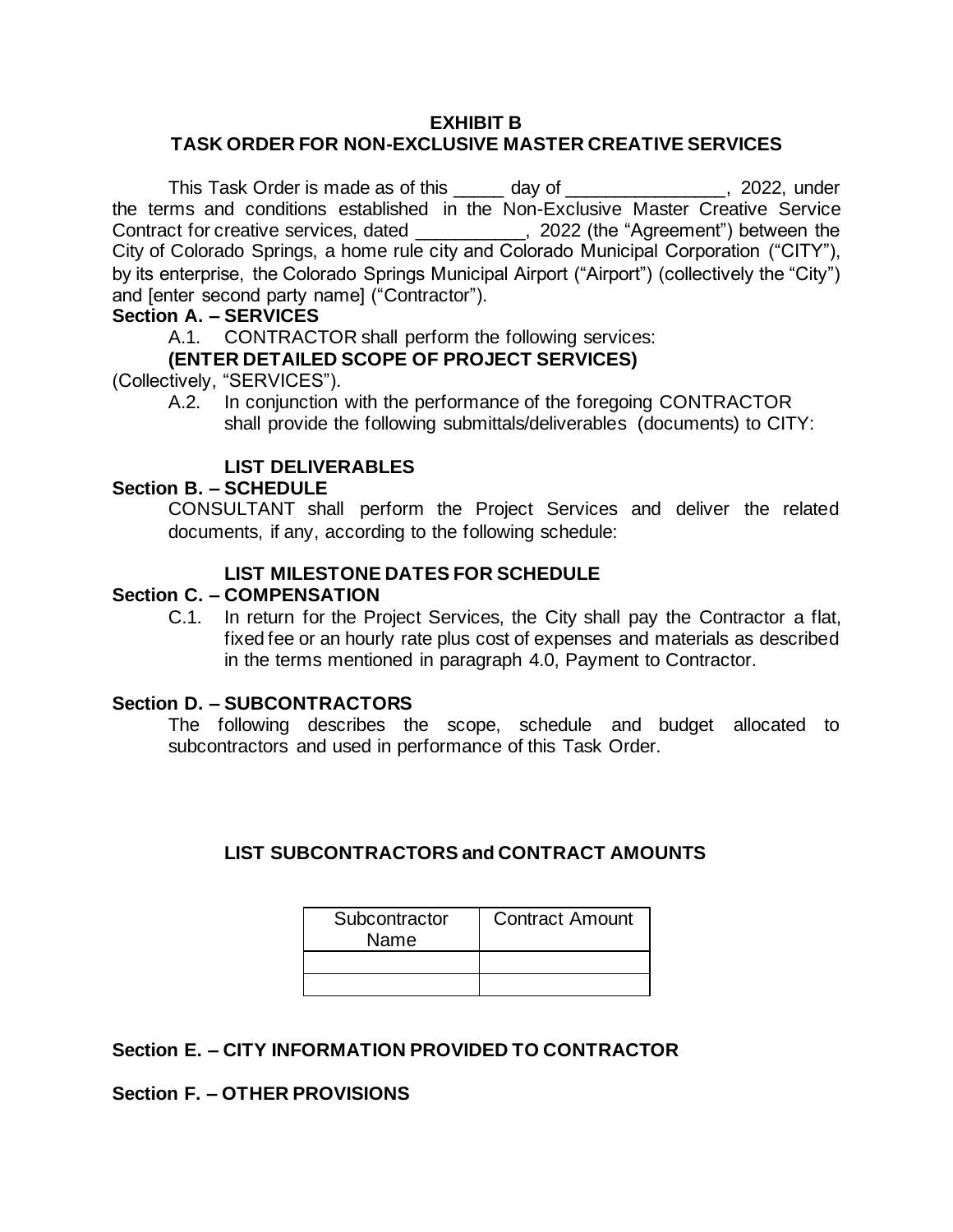The Parties agree to the following additional provisions with respect to this specific Task

Order:

# **ENTER OTHER PROVISIONS, IF ANY**

Except to the extent modified herein, all terms and conditions of the AGREEMENT shall continue in full force and effect.

**Attachment 1 – Fee Schedule, is hereby incorporated into this Task Order by this reference.**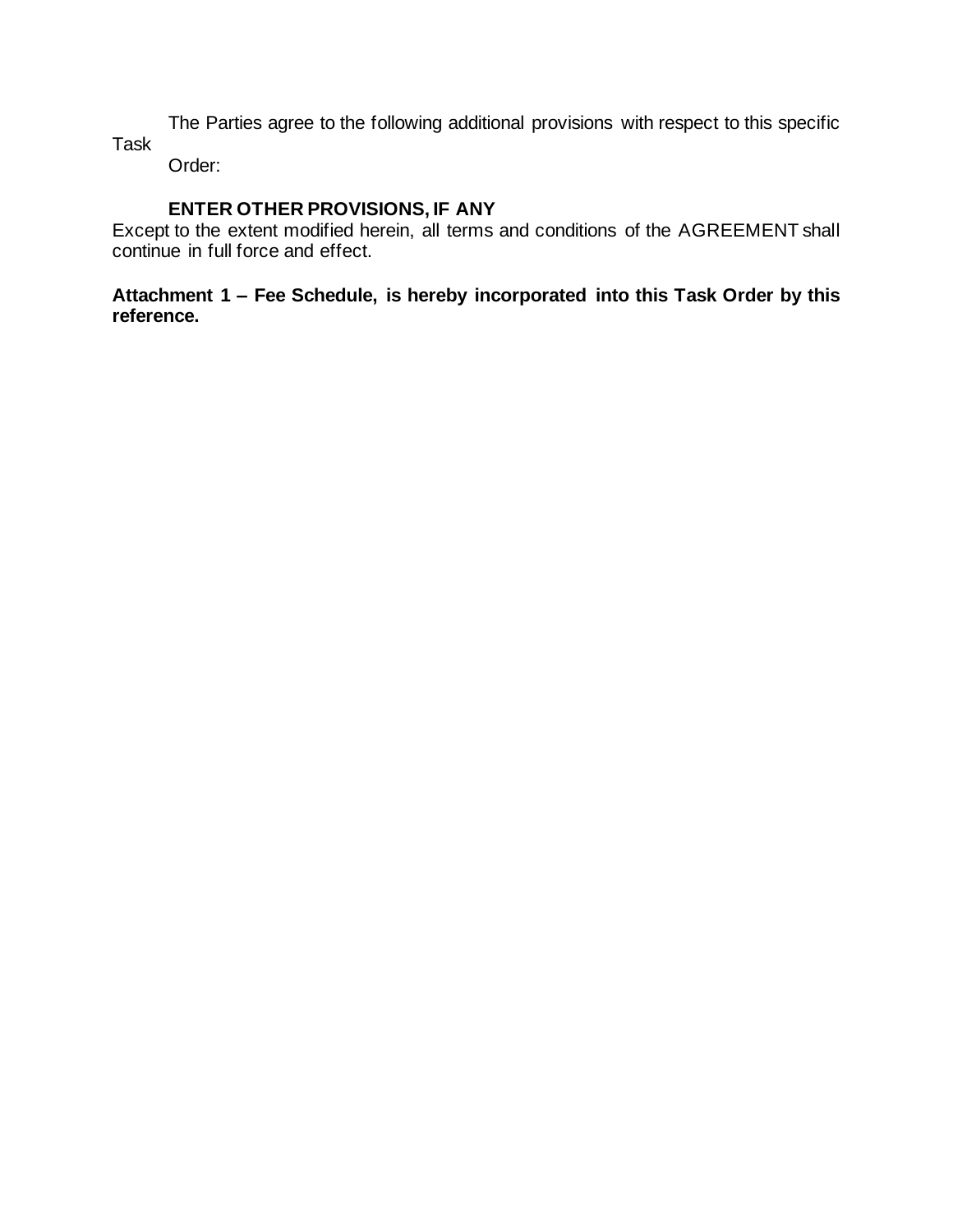# **ATTACHMENT 1 Sample Task Order Fee Schedule**

| Name Project Service<br>(Campaign) | Dates of Project<br>Service(s) | Itemized list of Agreed-to<br>costs/expenses and value | <b>Total Price</b> |
|------------------------------------|--------------------------------|--------------------------------------------------------|--------------------|
|                                    |                                |                                                        |                    |
|                                    |                                |                                                        |                    |
|                                    |                                |                                                        |                    |
|                                    |                                |                                                        |                    |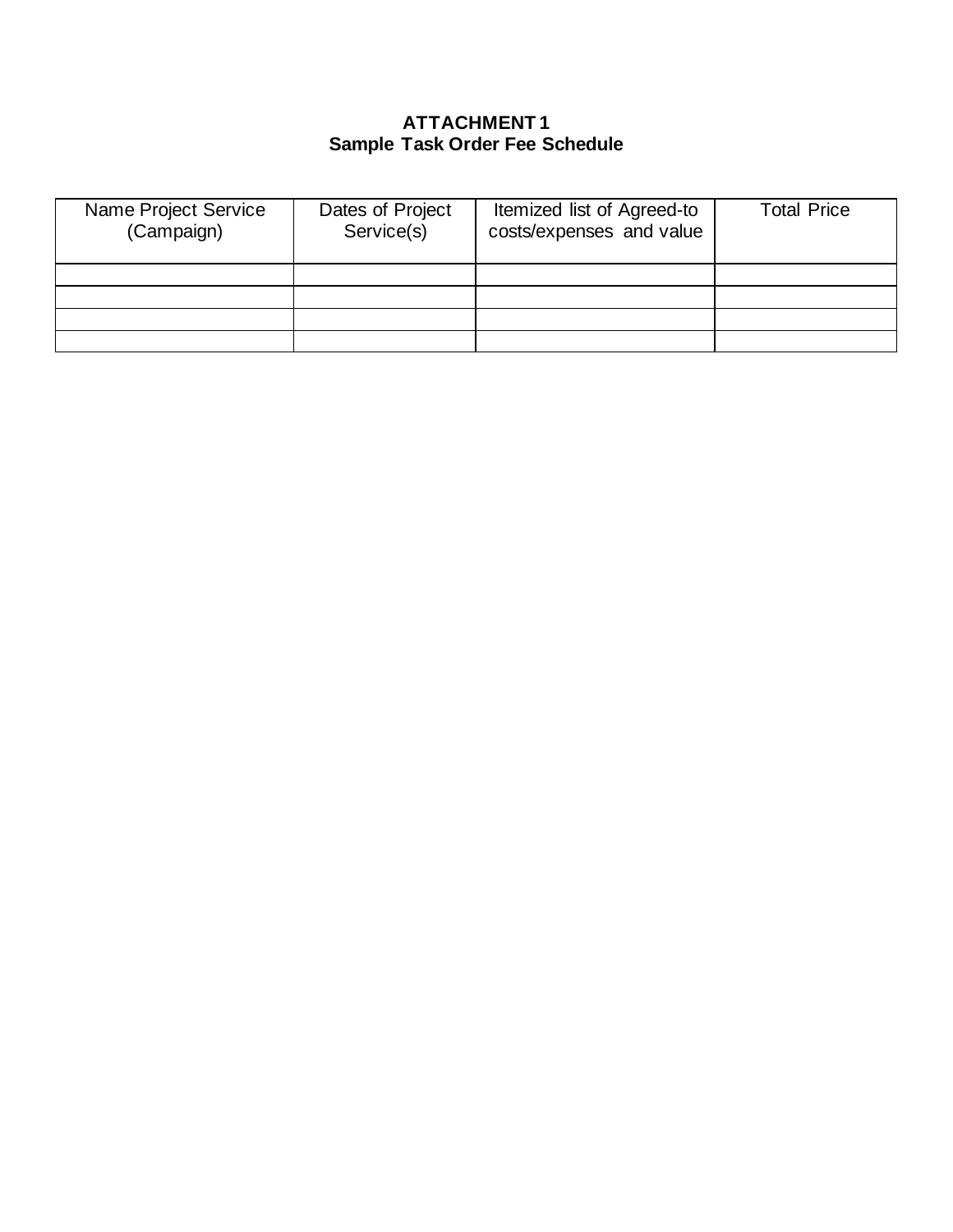# **EXHIBIT 3 EXCEPTIONS**

| exceptions taken to any of the terms, conditions, or specifications of these proposal                                                                                                                                                                                                                                               |                            | if there are no |  |
|-------------------------------------------------------------------------------------------------------------------------------------------------------------------------------------------------------------------------------------------------------------------------------------------------------------------------------------|----------------------------|-----------------|--|
| documents or contract.                                                                                                                                                                                                                                                                                                              |                            |                 |  |
| If there are exceptions taken to any of the terms, conditions, or specifications of the<br>proposal document or contract, they must be clearly stated on a separate sheet of<br>paper attached to this sheet and returned with your proposal.                                                                                       |                            |                 |  |
| Note: All potential Offerors are hereby advised that exceptions taken may be considered<br>during the evaluation phase which may affect the final scoring of proposals. Offerors<br>stipulating that the City must use their contract or agreement may be determined non-<br>responsive and their Proposal determined unacceptable. |                            |                 |  |
|                                                                                                                                                                                                                                                                                                                                     |                            |                 |  |
| Company Name:                                                                                                                                                                                                                                                                                                                       |                            |                 |  |
| Address:                                                                                                                                                                                                                                                                                                                            |                            |                 |  |
|                                                                                                                                                                                                                                                                                                                                     | (City, State and Zip Code) |                 |  |
| Authorized Signature:                                                                                                                                                                                                                                                                                                               |                            |                 |  |
| Date:                                                                                                                                                                                                                                                                                                                               |                            |                 |  |
| <b>Printed Name/Title:</b>                                                                                                                                                                                                                                                                                                          |                            |                 |  |

Return this form with your Proposal.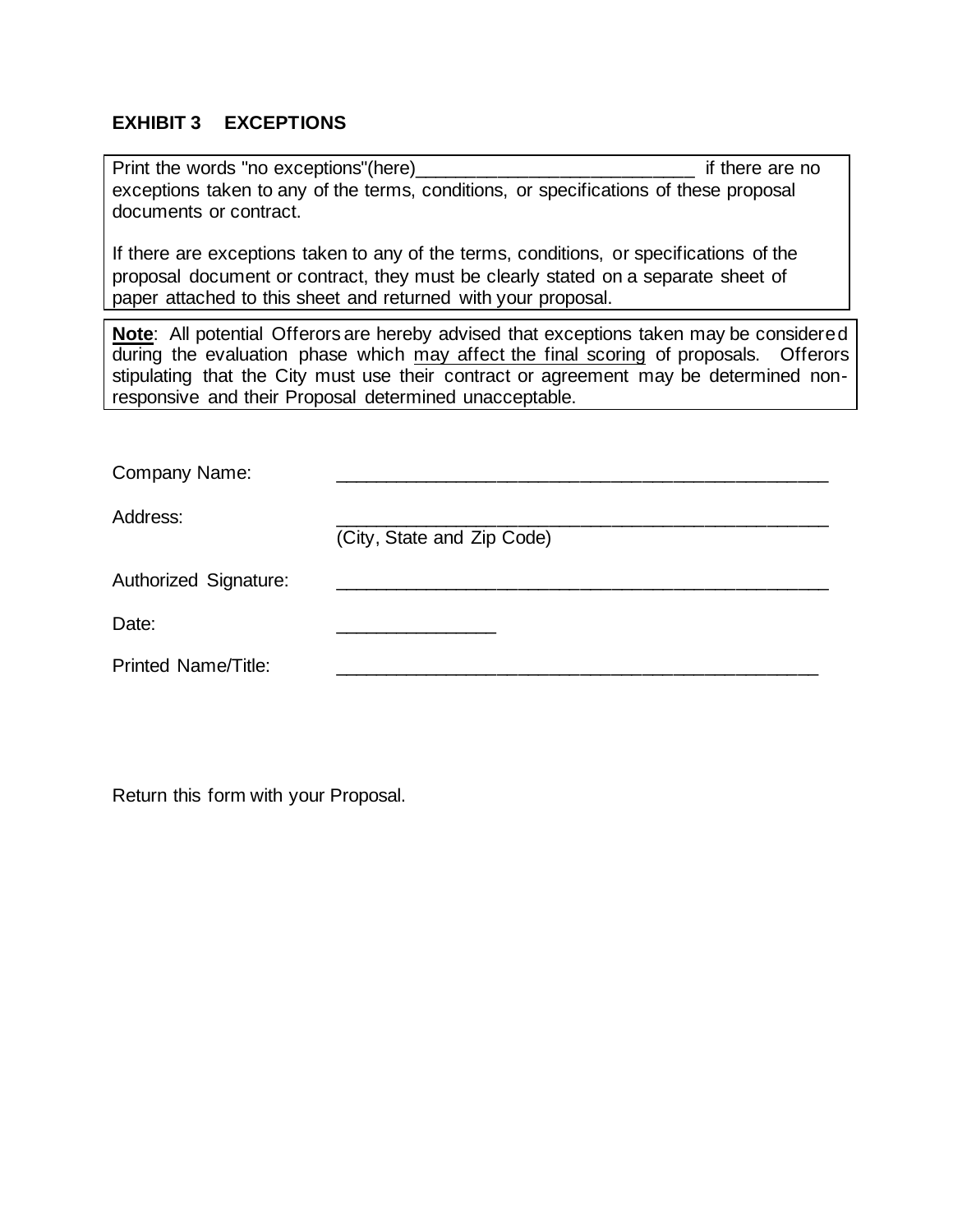### **EXHIBIT 4 MINIMUM INSURANCE REQUIREMENTS**

The following listed minimum insurance requirements shall be carried by all contractors and consultants unless otherwise specified in the City's solicitation package, Special Provisions or Standard Specifications.

1. X Commercial General Liability for limits not less than \$1,000,000 combined single limit for bodily injury and

property damage for each occurrence. Coverage shall include blanket contractual, broad form property damage, products and completed operations.

2. X Workers' Compensation and Employers Liability as required by statute. Employers Liability coverage is to be carried for a minimum limit of \$100,000.

3.  $X$  minimum of \$1,000,000 each accident combined single limit. Automobile Liability covering any auto (including owned, hired, and non-owned autos) with a

- 4. Excess Liability for limits not less than \$1,000,000 combined single limit for bodily injury and property damage for each occurrence.
- 5. Builders Risk or Installation Floater Insurance: Contractor shall purchase and maintain property insurance written on a builder's risk "all-risk" or equivalent policy form in the amount of the initial Contract Sum, plus value of subsequent Contract Modifications and cost of materials supplied or installed by others, comprising total value for the entire Project at the site on a replacement cost basis without optional deductibles. Such property insurance shall be maintained, unless otherwise provided in the Contract Documents or otherwise agreed in writing by all persons and entities who are beneficiaries of such insurance, until final payment has been made or until no person or entity other than the Owner has an insurable interest in the property.
- 6. Professional Liability Insurance covering any damages caused by an error, omission or any negligent Acts with limits of not less than \$1,000,000 per occurrence and in the aggregate. The coverage shall have an extended reporting period of 2 years following the date of substantial completion of the project for reporting of claims.
- 7. Pollution Legal Liability Insurance shall apply to sudden and gradual pollution conditions resulting from the escape of release of smoke, vapors, fumes, acids, alkalis, toxic chemicals, liquids, or gases, natural gas, waste materials, or other irritants, contaminants, or pollutants (including asbestos). If the coverage is written on a claims-made basis, the Contractor warrants that any retroactive date applicable to coverage under the policy precedes the effective date of this Contract; and that continuous coverage will be maintained or an extended discovery period will be exercised for a period of three (3) years beginning from the time that work under this contract is completed. Policy limits shall be no less than \$1,000,000 per loss with \$2,000,000 aggregate coverage.
- 8. Technology Errors and Omissions Liability including Network Security and Privacy Liability not less than \$3,000,000 per loss with a \$3,000,000 aggregate.
	- a. The policy shall provide a waiver of subrogation.
	- b. The insurance shall provide coverage for liability arising from theft, dissemination and/or use of confidential information stored or transmitted in electronic form.
	- c. Network Security Liability arising from the unauthorized access to, use of or tampering to gain access to your services including denial of service, unless caused by a mechanical or electrical failure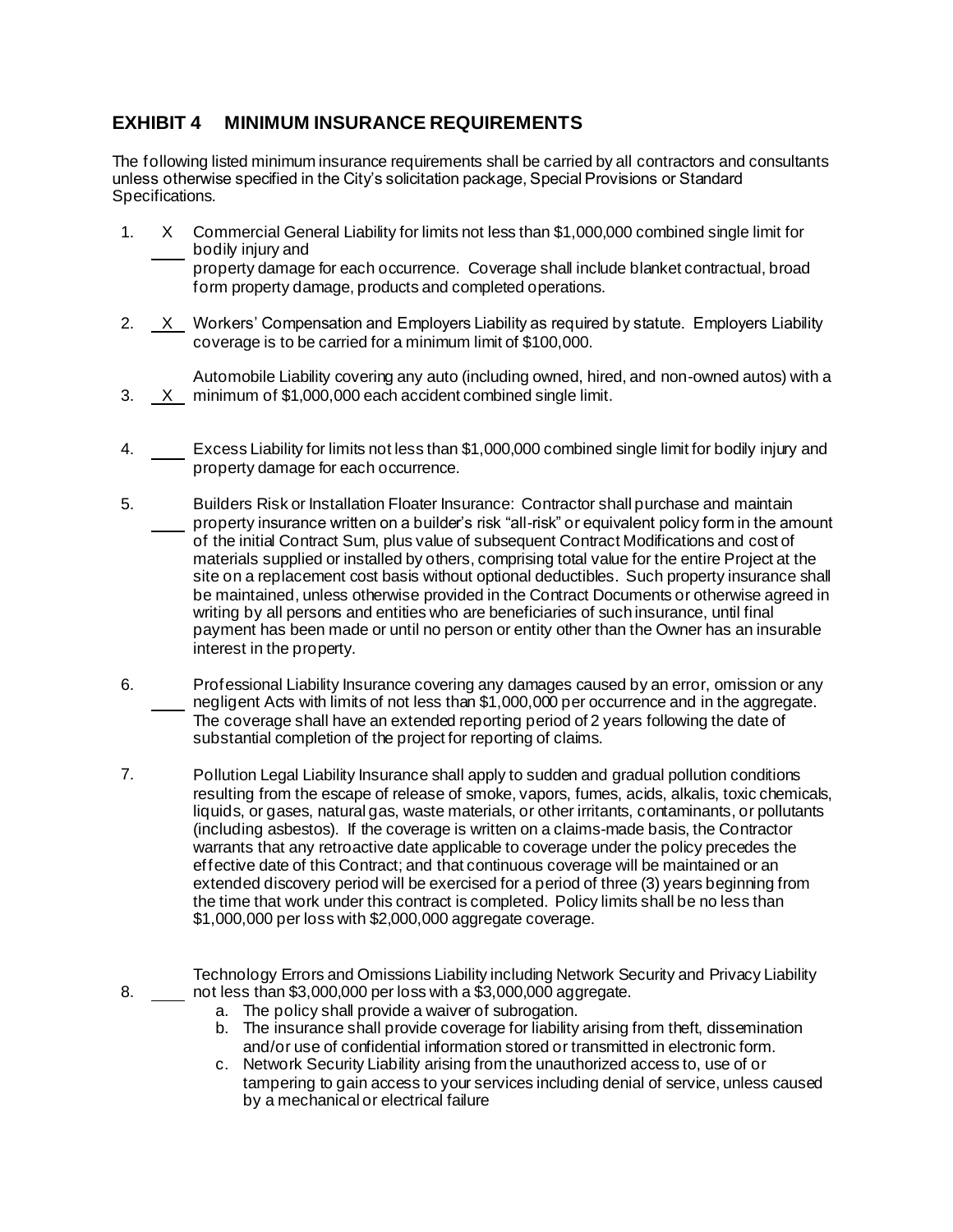d. Liability arising from the introduction of a computer virus into, or otherwise causing damage to, a customer's or third person's computer, computer system, network or similar computer related property and the data, software, and programs thereon.

Employee Crime Coverage shall include employee dishonesty, forgery or alteration and computer fraud. If

Contractor is physically located on CITY premises, third party fidelity coverage extension shall apply.

The policy shall include coverage for all directors, officers, agents and employees of the Contractor. Coverage limit will be not less than \$1,000,000 per loss.

- a. The bond or policy shall include coverage for extended theft and mysterious disappearance.
- b. The bond or policy shall not contain a condition requiring an arrest and conviction.
- 10. Liquor Legal Liability Insurance: If the event producer is a business that manufactures, distributes, sells, or serves alcoholic beverages, and intends to serve or sell alcoholic beverages at an event, they must also submit a Certificate of Insurance providing proof of a liquor legal liability insurance policy or properly endorsed general liability policy.
	- a. If this event producer hires a vendor to serve or sell alcoholic beverages, rather than providing the alcohol themselves, they must submit a Certificate of Insurance from the vendor providing proof of a liquor legal liability insurance policy or properly endorsed general liability policy.
	- b. In either case, the minimum acceptable limit of liability per claim and aggregate is \$1,000,000. This requirement applies to the business or group which serves or sells the alcohol.

11. X All coverage furnished by contractor is primary, and that any insurance held by the City of Colorado Springs Colorado Springs is excess and non-contributory.

The undersigned certifies and agrees to carry and maintain the insurance requirements indicated above throughout the contract Period of Performance

(Name of Company)

(Signature) (Date)

9.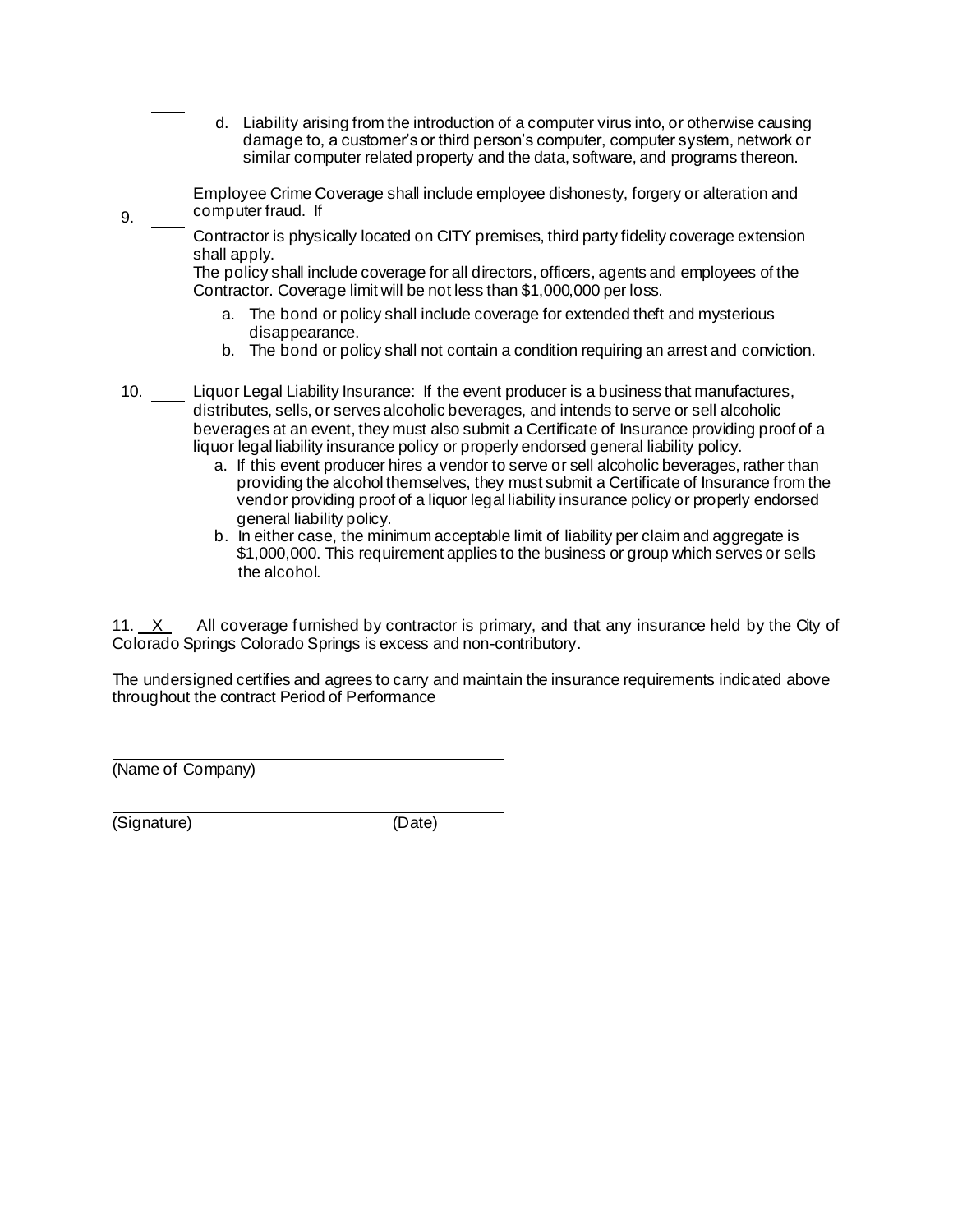#### **EXHIBIT 5 STATEMENT OF WORK FOR R19-010 IP**

The Colorado Springs Airport (COS) is a city-owned, public-use commercial airport located at the heart of Colorado and is the primary-use airport for the Pikes Peak Region and Southern Colorado. The 3-runway airport is the second largest in the state with nearly 130,000 aircraft operations and over 1.8 million passengers annually. COS has scheduled air service on 5 carriers, American, Delta, Frontier Southwest, and United serving 9 nonstop destinations and connecting passengers to over 300 destinations around the world. Air travelers receive tremendous benefits when flying through COS including unmatched customer service, low fare options and an overall convenient and ease-of-travel experience.

 The Airport serves as the first impression for thousands of visitors, giving them breathtaking views of Pikes Peak and a taste of Colorado hospitality. In addition, COS is a major catalyst to the economic growth and vitality of the region playing a significant role in bringing new business, conventions and tourism to the area. The Airport is comprised of four distinct business centers that span across nearly 7,200 acres of land. These business centers include commercial aviation, corporate and general aviation, military aviation and a 900-acre business park that together make up one of most unique airports of its kind.

#### **SCOPE OF SERVICES**

Offeror must demonstrate the ability to address the tasks for which they are bidding in an effective and efficient manner. Must demonstrate an expertise in one of the below potential tasks.

Potential tasks include:

- 1. Graphic design: Develop graphic elements to enhance the established brand and services of the airport on an as-needed basis for print and web materials. Graphic elements include but are not limited to infographics, advertisements, iconography, marketing materials, templates, annual report etc.
	- a. Online advertising services Develop aesthetically pleasing and engaging online advertisements and strategies to connect with a diverse audience. Channels to include but not limited to social media, retargeting and banner ads, website, motion graphics, etc.
	- b. Print advertising services Develop engaging and eye-catching print advertisements to be used in various publications including but not limited to magazines, newspapers, OOH, etc.
	- c. Marketing collateral design and development Develop simplified, aesthetically pleasing marketing materials for diverse set of audiences. These materials may include but are not limited to brochures, posters, media kits, maps, etc.
- 2. Videography: Develop innovative videos that highlight the benefits of the Airport. Videos to be used for channels including but not limited to social media, online advertising, television, etc.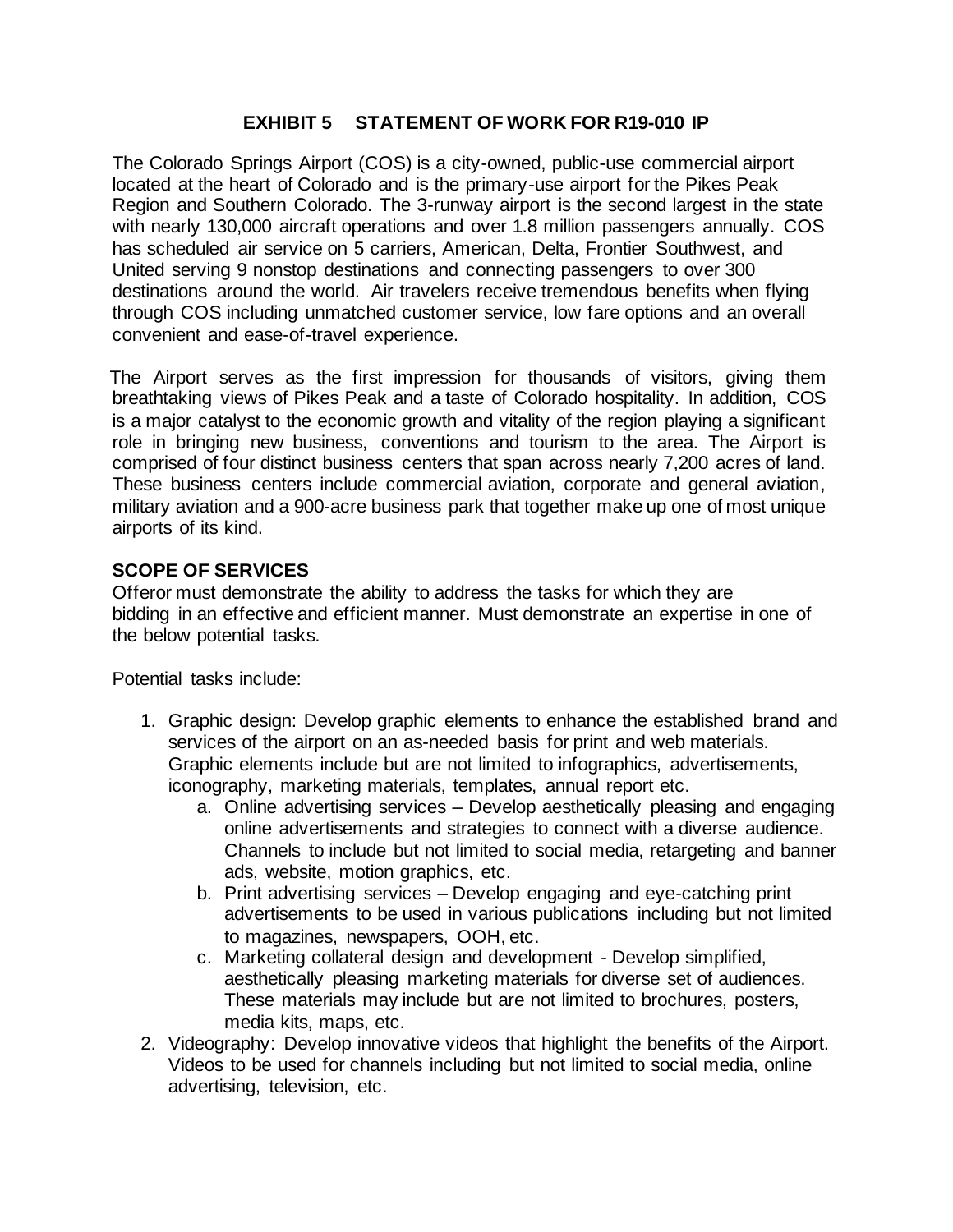- 3. Radio: Create concept, write script and produce radio spots to vary in length (including but not limited to :30 and :60).
- 4. Photography: Organize photo shoots on an as-needed basis. To include scheduling a photography, recruiting talent, and producing the materials.
- 5. Copywriting: Provide copywriting services for any offline or online advertising or marketing materials, in addition but not limited to advertorials, award submissions, etc.
- 13.Marketing strategies: Develop strategic plans that can be integrated into the media mix to increase awareness for the airport.

All services must demonstrate the following:

- 14.Manage allotted budgets and communicate expenditures to all parties involved to make certain the Airport remains within its overall marketing budget
- 15.Ensure proper invoicing and manage/correct any billing discrepancies
- 16.Colorado Springs Airport will receive from and have sole ownership and usage of all native files and creative assets to use at their own discretion.
- 17.Collaboration: Collaborate with Airport and the Airport's media buyer(s) to ensure the correct specifications for the media placement are met.
- 18.Manage timelines by communicating deadlines among any and all parties involved to ensure creative is delivered in a timely manner.

Although the scope of services included represents the Airport's anticipated needs, there may be instances in which it is in the Airport's best interest to permit exceptions to requirements and accept proposed alternatives.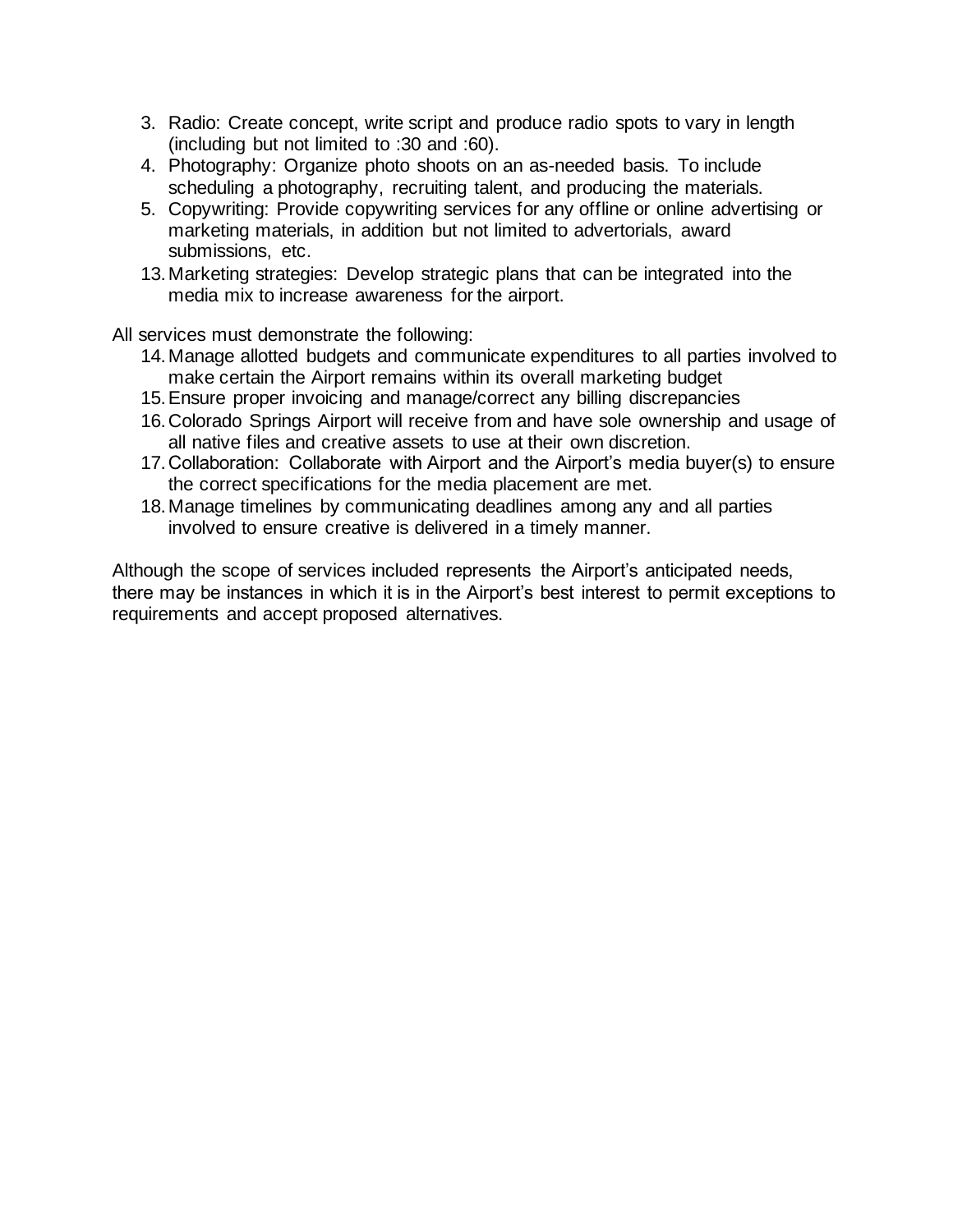## **6.0 SCHEDULES**

Schedule A Hourly Rates

**SCHEDULE A – HOURLY RATES**